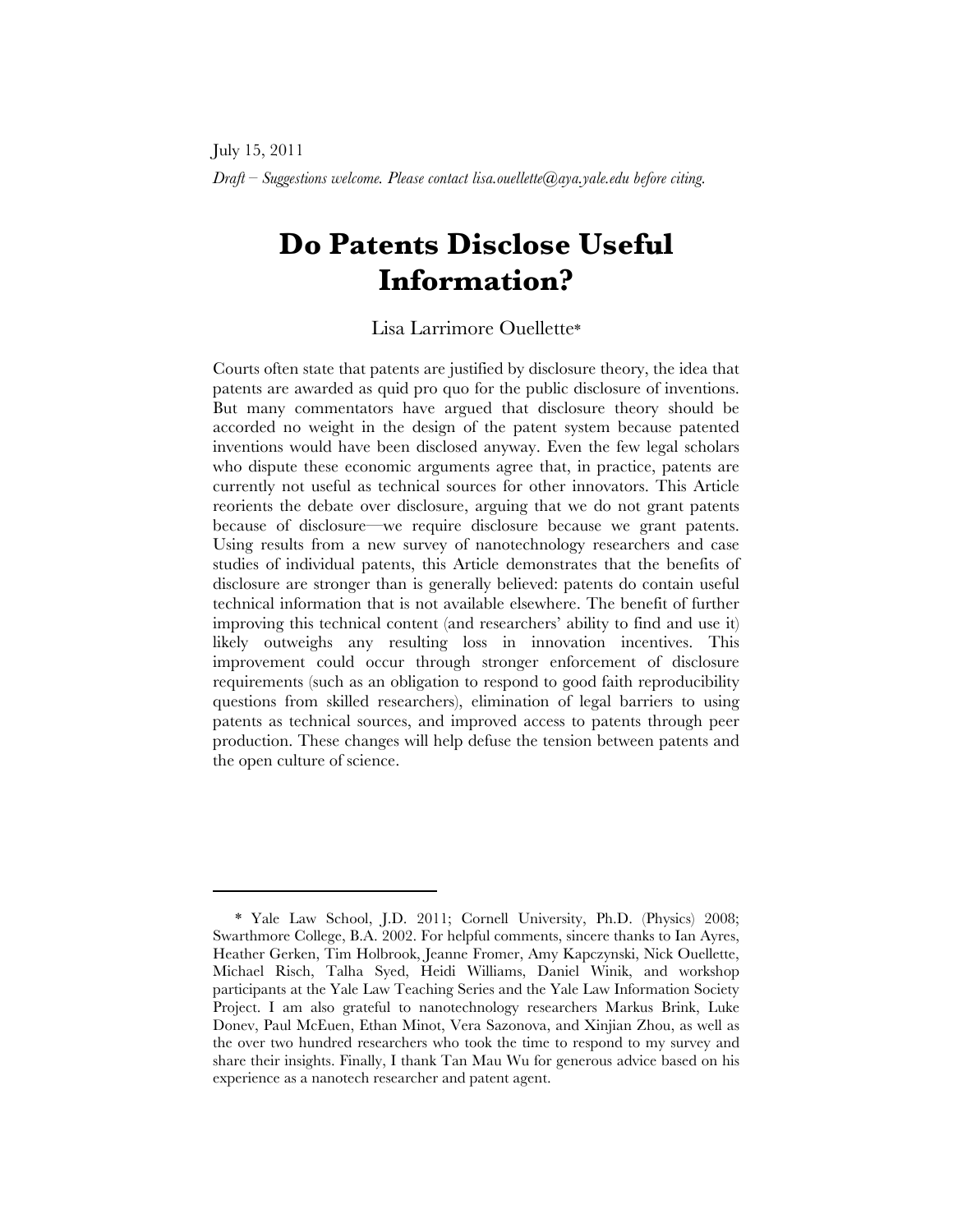## **Table of Contents**

| В. | Is Disclosure a Compelling Justification for Patents?  13     |  |
|----|---------------------------------------------------------------|--|
| C. | Previous Surveys of the Value of Patent Disclosures21         |  |
|    | II. Utility of Patents for Nanotech Researchers 26            |  |
| A. |                                                               |  |
| В. |                                                               |  |
| С. | Do Patents Contain Useful Technical Information?35            |  |
|    |                                                               |  |
| Е. | Do Researchers Worry About Willful Infringement?  40          |  |
|    | III. Nanotechnology Patent Case Studies 41                    |  |
|    |                                                               |  |
| В. |                                                               |  |
|    |                                                               |  |
|    | A. Strengthen Enforcement of Disclosure Requirements48        |  |
|    | 1.                                                            |  |
|    | 2.                                                            |  |
| В. | Remove Legal Barriers to Using Patents as Technical Sources58 |  |
| C. |                                                               |  |
|    |                                                               |  |
|    |                                                               |  |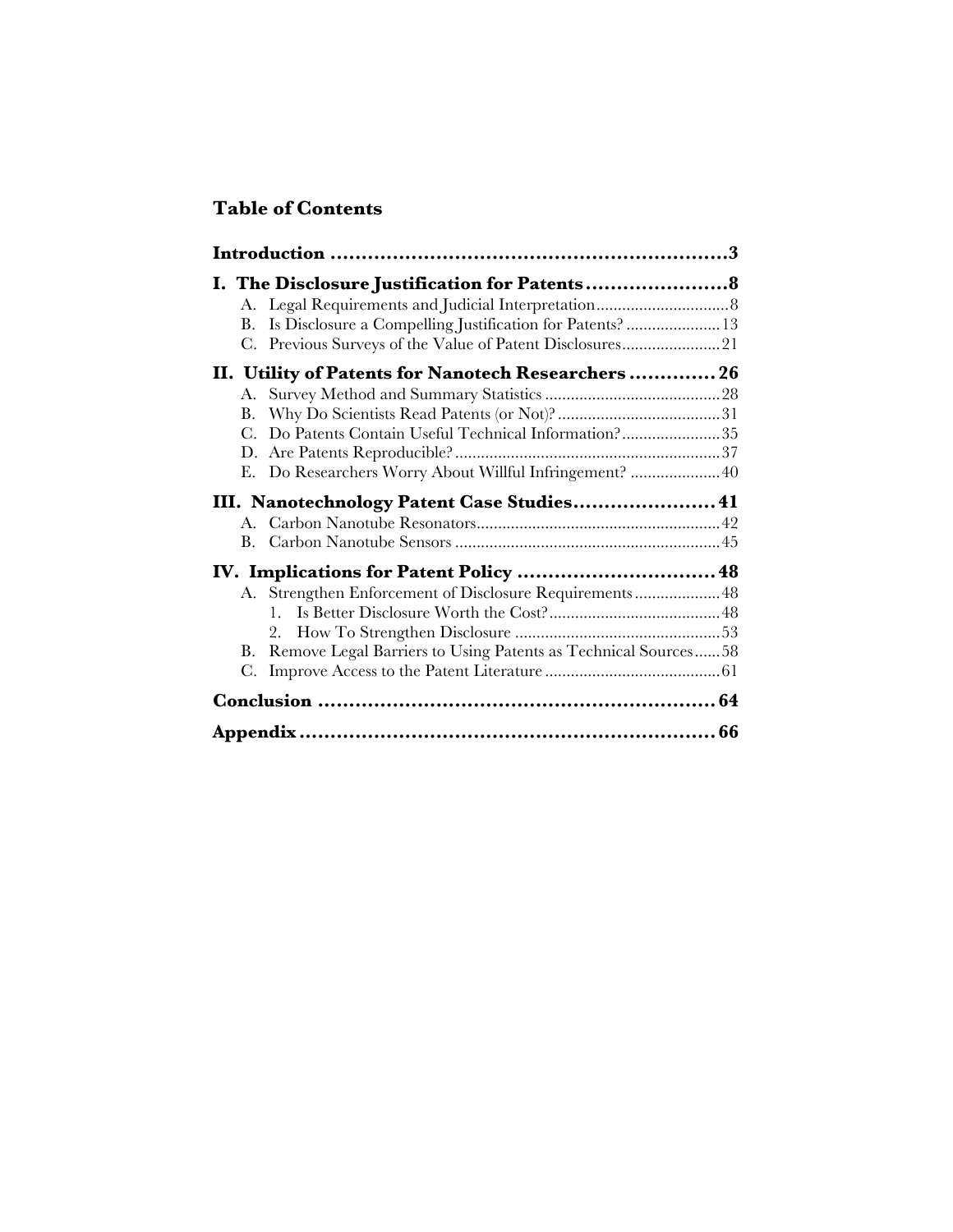#### **Introduction**

 $\overline{a}$ 

Many have lamented the negative impact of patents on the norms of science and the "commercialization" of basic research as more universities seek patents.<sup>1</sup> Whether these open scientific norms are descriptive or aspirational, empirical evidence indicates that patents have decreased openness and sharing among scientists.2 In theory, however, the standards for obtaining a patent mirror those for publishing in a prestigious peer-reviewed scientific journal: researchers identify discoveries that are useful, novel, and non-obvious, and disclose those discoveries so that other researchers can build on them.<sup>3</sup>

The Supreme Court has said that patent disclosures "will stimulate ideas and the eventual development of further significant advances in the art," and that these "additions to the general store of knowledge are of such importance" that they are worth the "high price of . . . exclusive use."4 Under this disclosure theory, patents are awarded as quid pro quo for disclosing the invention (rather than keeping the information secret, such as with trade secret protection). Although disclosure theory remains popular with courts, scholars have criticized its prominence as a justification for the patent system.5 Their

<sup>1</sup> *See, e.g.*, Rebecca S. Eisenberg, *Proprietary Rights and the Norms of Science in Biotechnology Research*, 97 YALE L.J. 177 (1987); Robert P. Merges, *Property Rights Theory and the Commons: The Case of Scientific Research*, *in* SCIENTIFIC INNOVATION, PHILOSOPHY, AND PUBLIC POLICY 145 (Ellen Frankel Paul et al. eds., 1996); Arti Kaur Rai, *Regulating Scientific Research: Intellectual Property Rights and the Norms of Science*, 94 NW. U. L. REV. 77 (1999).

<sup>2</sup> *See* Jeremy M. Grushcow, *Measuring Secrecy: A Cost of the Patent System Revealed*, 33 J. LEGAL STUD. 59 (2004); Wei Hong & John P. Walsh, *For Money or Glory? Commercialization, Competition, and Secrecy in the Entrepreneurial University*, 50 SOC. Q. 145 (2009); Fiona Murray & Scott Stern, *Do Formal Intellectual Property Rights Hinder the Free Flow of Scientific Knowledge? An Empirical Test of the Anti-Commons Hypothesis*, 63 J. ECON. BEHAV. & ORG. 648 (2007).

<sup>3</sup> *Cf.* 35 U.S.C. §§ 101-103, 112 (2006).

<sup>4</sup> Kewanee Oil Co. v. Bicron Corp., 416 U.S. 470, 481 (1974); *see also infra* note 58 (quoting Supreme Court cases that have cited disclosure as a main goal of the patent system).

<sup>5</sup> *See* Alan Devlin, *The Misunderstood Function of Disclosure in Patent Law*, 23 HARV. J.L. & TECH. 401, 403 (2010) ("As a primary function of [the patent] system, disclosure is both ineffective and potentially poisonous to larger social goals."); Timothy R. Holbrook, *Possession in Patent Law*, 59 S.M.U. L. REV. 123, 146 (2006) (arguing that "disclosure obligations [are] inconsistent with the theoretical justifications of patent law"); Mark Lemley, The Myth of the Sole Inventor 49 (June 2, 2011) (unpublished manuscript), *available at* http://ssrn.com/abstract=1856610 ("Disclosure theory cannot . . . support the modern patent system."); [Benjamin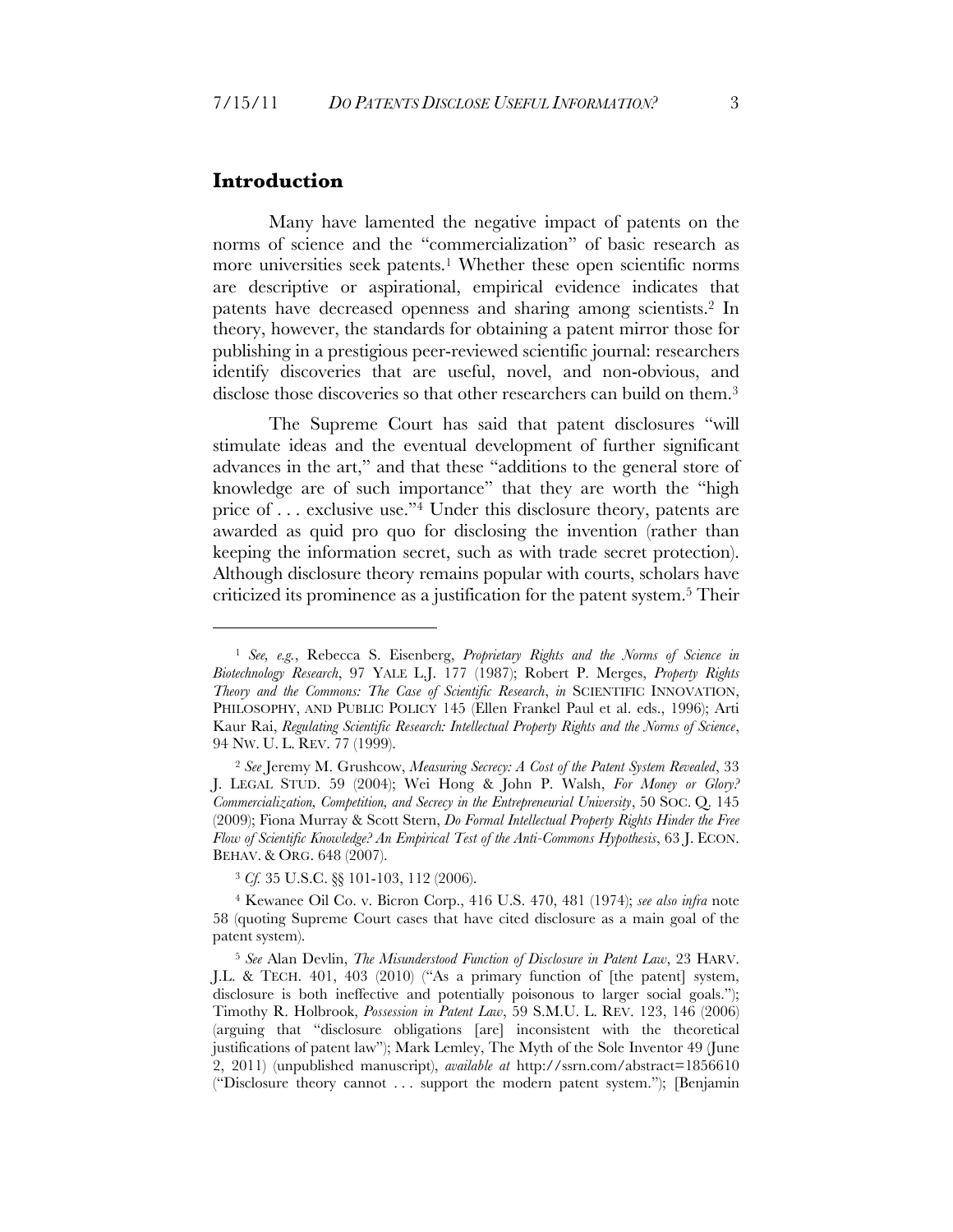most compelling argument is that inventors will only seek patents on inventions that would have been disclosed anyway.6 Recently, several legal scholars have defended disclosure theory from these criticisms and called for invigorated disclosure.7 I argue that this debate should be reoriented: we do not grant patents because of disclosure—we require disclosure because we grant patents.

Although disclosure theory commentators disagree as to whether disclosure should be a central concern of the patent system, they agree that the answer to the question posed in my title is no: patents do not currently disclose much useful technical information to researchers.8 Close examination of existing evidence, however, suggests that many researchers do use patents as a source of technical information.9 This Article adds to the empirical evidence with a new

<sup>6</sup> *See infra* notes 76-78 and accompanying text.

<u>.</u>

<sup>7</sup> *See* Jeanne C. Fromer, *Patent Disclosure*, 94 IOWA L. REV. 539, 542 (2009) ("I disagree with this scholarship [that criticizes patent disclosure] and . . . argu[e] in favor of its centrality in the patent system."); Sean B. Seymore, *The Teaching Function of Patents*, 85 NOTRE DAME L. REV. 621, 627 (2010) (arguing in favor of strong disclosure and stating that "[i]t is now time to transform the patent into a readable teaching document"); *cf.* Dan L. Burk, *The Role of Patent Law in Knowledge Codification*, 23 BERKELEY TECH. L. J. 1009, 1012 (2008) (arguing that "many familiar provisions of the patent statute may be viewed as incentives for codification of otherwise tacit knowledge").

<sup>8</sup> *See, e.g.*, Devlin, *supra* note 5, at 403 ("[T]he extent to which patent documents successfully teach the inner workings of cutting-edge technologies is quite limited."); Fromer, *supra* note 7, at 560 ("[A] good deal of evidence suggests that technologists do not find that [the patent document] contains pertinent information for their research."); Lemley, *supra* note 5, at 49 ("[I]nventors don't learn their science from patents."); Roin, *supra* note 5, at 2023 ("[P]atent disclosures are very rarely a useful source of information for research and development."); Seymore, *supra* note 7, at 626 (arguing that patents are often not easily reproducible or have "little technical value" because they are "unreadable"); *cf.* Mark Lemley, *Ignoring Patents*, 2008 MICH. ST. L. REV. 19, 21 (2008) (arguing that "researchers . . . simply ignore patents").

<sup>9</sup> *See infra* Section I.C.

Roin], Note, *The Disclosure Function of the Patent System (or Lack Thereof)*, 118 HARV. L. REV. 2007, 2028 (2005) (arguing that "the primary justification for the patent system is ... not to encourage ... disclosure to the public"). Criticisms of the disclosure function of patents are not of recent origin. *See* SUBCOMM. ON PATENTS, TRADEMARKS, AND COPYRIGHTS OF THE S. COMM. ON THE JUDICIARY, 85TH CONG., AN ECONOMIC REVIEW OF THE PATENT SYSTEM, STUDY NO. 15, at 33 (Comm. Print 1958) (prepared by Professor Fritz Machlup) [hereinafter MACHLUP REVIEW], *available at* http://www.mises.org/etexts/patentsystem.pdf (summarizing disclosure theory's "poor reception in [the] economic literature"); Rebecca S. Eisenberg, *Patents and the Progress of Science: Exclusive Rights and Experimental Use*, 56 U. CHI. L. REV. 1017, 1028 (1989) (describing why disclosure theory has not been particularly "popular . . . with commentators").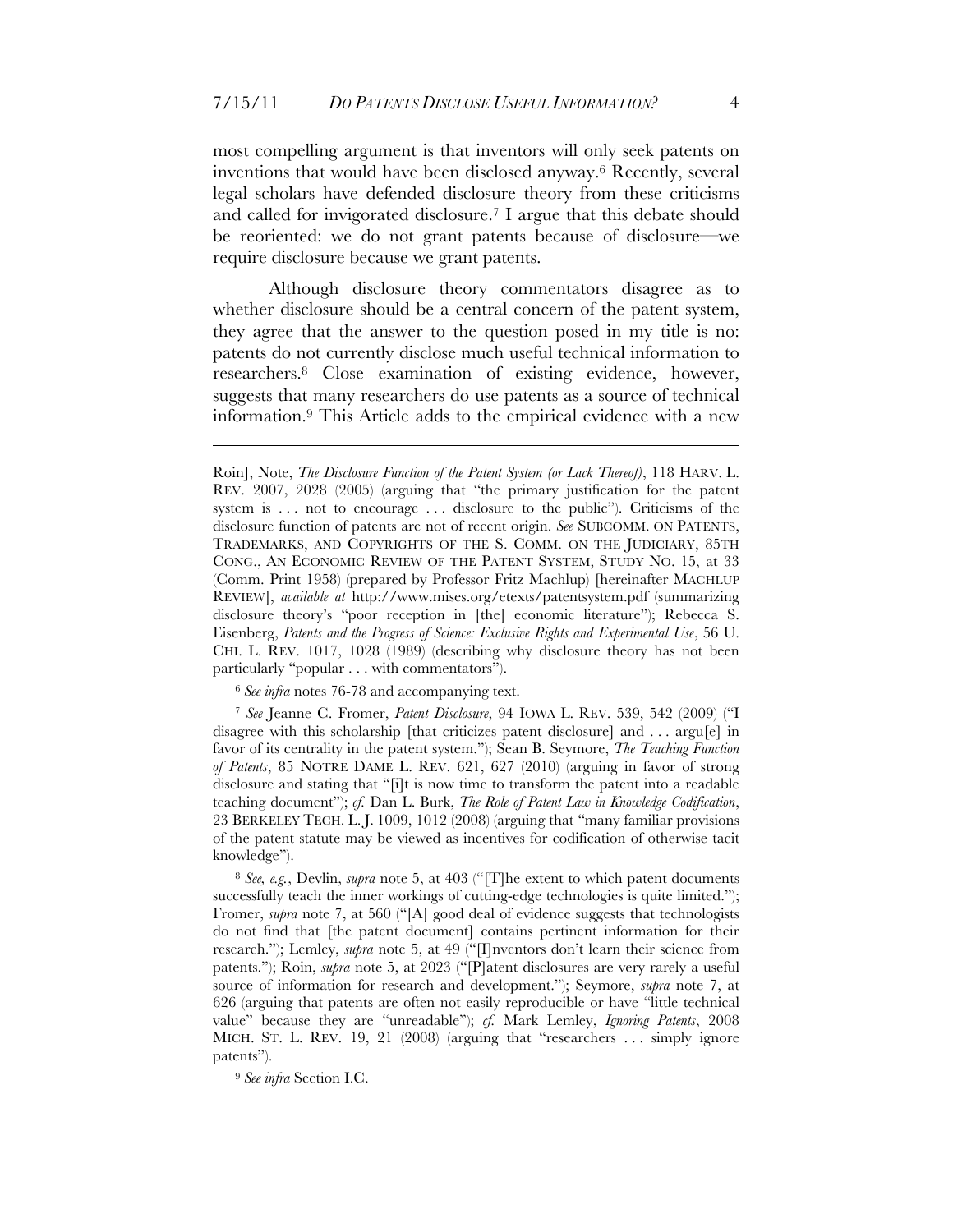survey of nanotechnology researchers and with more detailed analysis of specific patents. The nanotech patent literature is extensive, but most nanotech researchers are academics or basic researchers who publish in traditional scientific journals. I find that even for these researchers, patents contain useful, nonduplicative technical information, and my survey data suggest that patents could be even more informative. Because my respondents' subfields ranged from nanoelectronics to drug delivery to energy, these results suggest that patents disclosures have informational benefits across a broad range of technologies.

The legal debate has focused on whether disclosure is a *justification* for the patent system, but this leads to the conclusion that because disclosure is a weak justification, patent disclosures are unimportant except as necessary to claim the invention. Given that we have a patent system, however, the relevant question is whether the benefits of strong disclosure outweigh its costs—and this Article demonstrates that disclosure has stronger benefits than previously appreciated. These benefits probably outweigh any incremental loss in innovation incentives caused by further strengthening disclosure. I suggest that enforcing and expanding upon the current disclosure requirements, and making patenting more like publishing in a premier scientific journal like *Nature* or *Science*, will help resolve the tensions between science and patent law.

This Article makes a number of distinct contributions to the growing literature on patent disclosure. First, after summarizing existing disclosure requirements and examining the current debate over disclosure theory, Part I presents the first comprehensive review of existing surveys of the technical value of patent disclosures and concludes that, counter to the claims of previous commentators, many researchers do use patents as a source of technical information. But these surveys did not include non-patenting researchers, and most of them predate the availability of patents online, so there is a need for new empirical work in this area.

Second, Part II presents the results from my nanotechnology patent survey: in October 2010, 211 nanotechnology researchers provided their thoughts on patents as a source of technical information. Nanotechnology—the interdisciplinary study of systems on the nanometer (one billionth of a meter) scale—is still an earlystage technology, and most of the respondents were academics who focus more on publications than on patents, so one would expect patents to be less useful to the respondents than to more applied industrial researchers. Surprisingly, 64% of respondents have read patents, and of them, 70% looked to patents for technical information.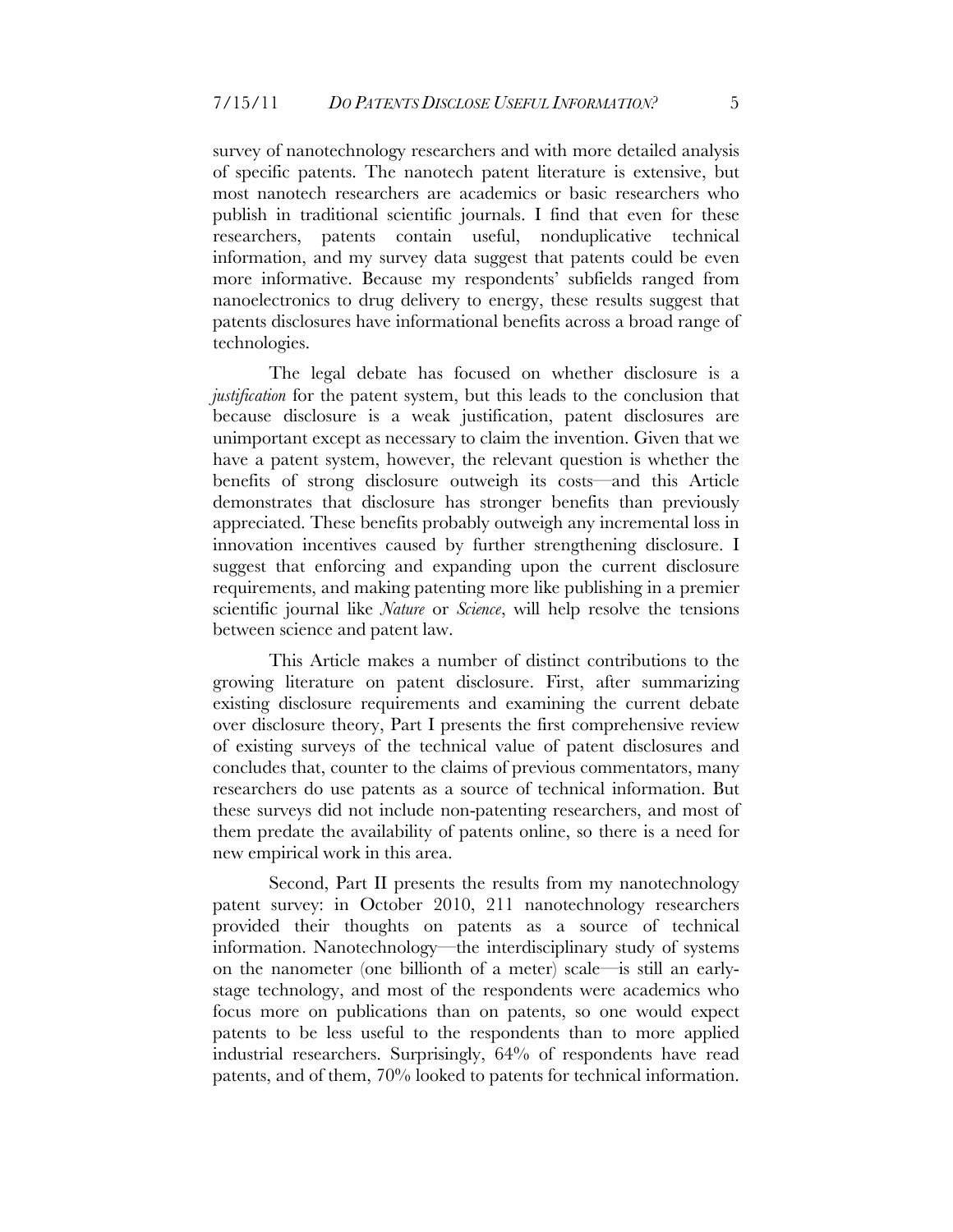Of those reading patents for scientific (rather than legal) reasons, 60% found useful technical information, indicating that patents are serving a useful disclosure function for these early-stage researchers.10 The value of patent disclosures, however, could be improved: only 38% of the patent-reading respondents believed that the patents they were reading were reproducible, which raises serious questions about whether the current enablement standard is generally being met.

Third, this Article examines specific patents in detail—a surprising novelty in the patent literature. The case studies in Part III illustrate the findings from Part II by showing that patents contain useful technical details that are not found in the scientific literature, but that they also omit some experimental details that would be necessary to replicate the inventions without significant effort.

Finally, Part IV discusses the implications of this Article's results for patent policy and offers several novel reforms to help bridge the growing tension between patents and the open scientific culture. Although disclosure's weakness as a *justification* of the patent system suggests that disclosure only needs to be adequate to claim the invention, my reframing of the debate to look at disclosure's independent costs and benefits suggests that disclosure should be even stronger, and that access to existing disclosures should be improved, which could occur in at least three ways:

First, the U.S. Patent and Trademark Office (PTO) and the courts should more stringently enforce current disclosure requirements. I examine the costs and benefits of stronger disclosure, as well as the potential merits of allowing patentees to opt-in to enhanced disclosure. I also present the novel proposal that patentees should have an obligation to respond if a similarly skilled researcher who is trying to replicate or build on the invention asks a good-faith question about enablement (or else face a presumption of nonenablement if anyone later challenges the patent). This would enhance disclosure and bring the patent system more in line with scientific norms.

Second, as others have suggested, the courts (or Congress) should eliminate legal barriers to using patents as technical sources by clarifying that willful infringement rules do not penalize researchers for reading patents. They should also broaden the experimental use

<sup>10</sup> Only 30% of *all* respondents (64 out of 211) have found useful technical information in a patent; the difference is that many respondents have never even tried to use patents in this way. For a discussion of ways to increase the number of researchers who look to the patent literature, see Part IV.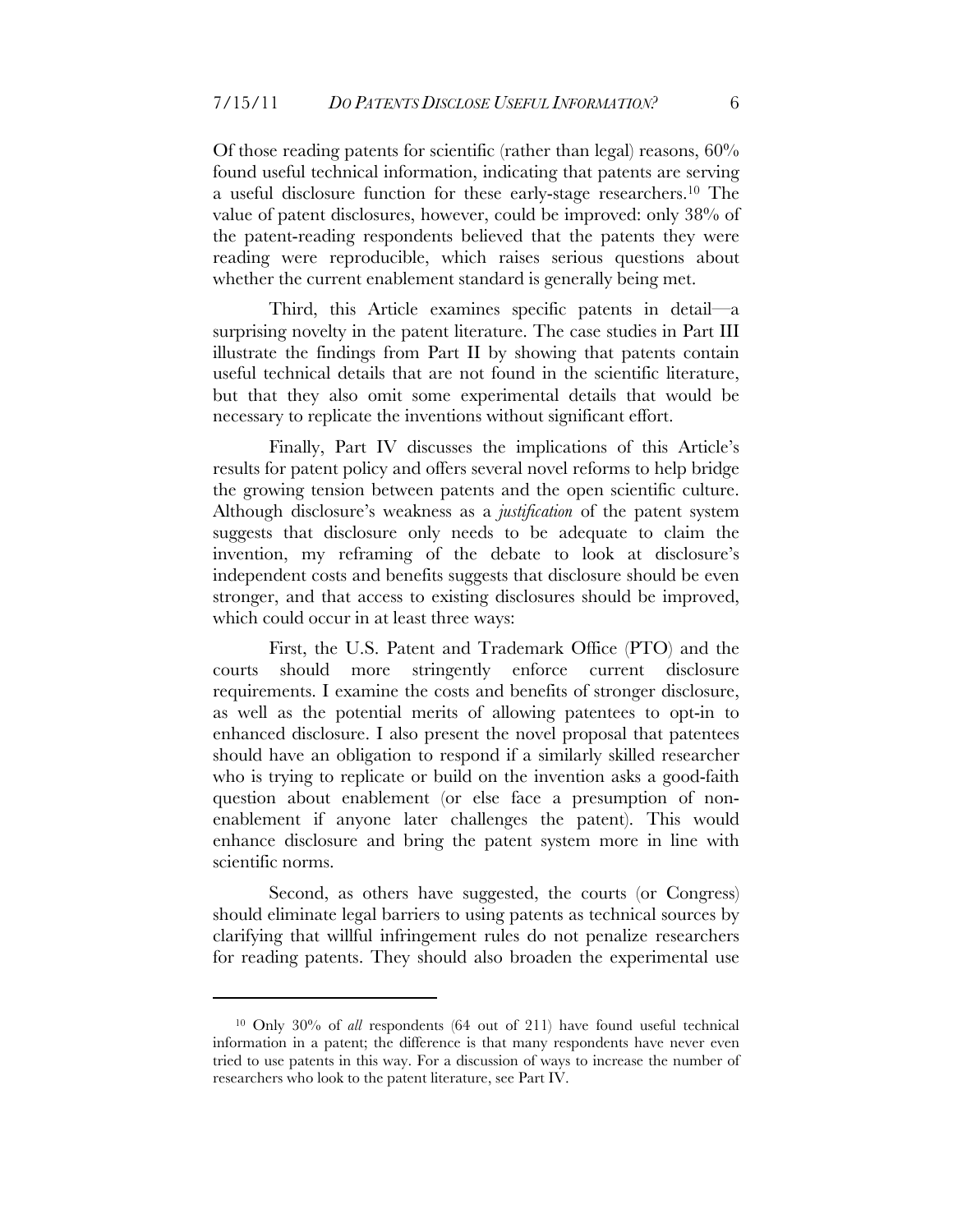exemption, so that basic researchers can experiment with the ideas in the patents they read without fear of liability, to bring the legal rules in line with scientific norms. These doctrines currently do not deter many innovators: less than two percent of my survey respondents are avoiding patents because of infringement concerns. But laws help shape norms and expectations, so courts should adjust their interpretations of these laws to reflect current practice, rather than allowing current doctrine to negatively impact scientific culture and undermine the disclosure value of patents. A more significant legal change suggested by my survey is having patent applications published sooner than eighteen months after filing: a number of survey respondents indicated that this delay means that patents are out of date before they are even available. While mandating earlier publication for all patentees would require an act of Congress, I propose that federal grant agencies could require patents funded with federal money to be published more rapidly.

Third, I build on prior suggestions that the benefits of patent disclosures can be promoted through peer production and increased mixing of the technical and patent literature. Some respondents indicated that they would read patents if they were easier to find, and patents would be more accessible if they appeared alongside all searches of the technical literature. Peer production systems like WikiPatents could also be expanded to encourage researchers to share enabling details about patents. I also make the novel suggestions that universities could take a lead in writing helpful patent disclosures, and that scientific journals could require authors to cite relevant patents (or explain that there are no relevant patents in the field).

All of these changes will help bridge the divide between the patent literature and the scientific literature, further increasing the importance of patents as a source of technical information. Patents should be something that academic scientists are proud to list on their websites, next to their *Science* and *Nature* publications.11 And just as scientists will benefit from this increased access to information, patent law will benefit from the increased attention from the research community.

<sup>11</sup> Most academic nanotech researchers do not list their patents on their websites along with their publications. In a survey of fifty of their websites, the only exception I found was *Vivek Subramanian: Publications*, BERKELEY COLL. DEP'T OF ELEC. ENG'G & COMPUTER SCIS., http://www.eecs.berkeley.edu/~viveks/pubs.htm (last visited Dec. 25, 2010).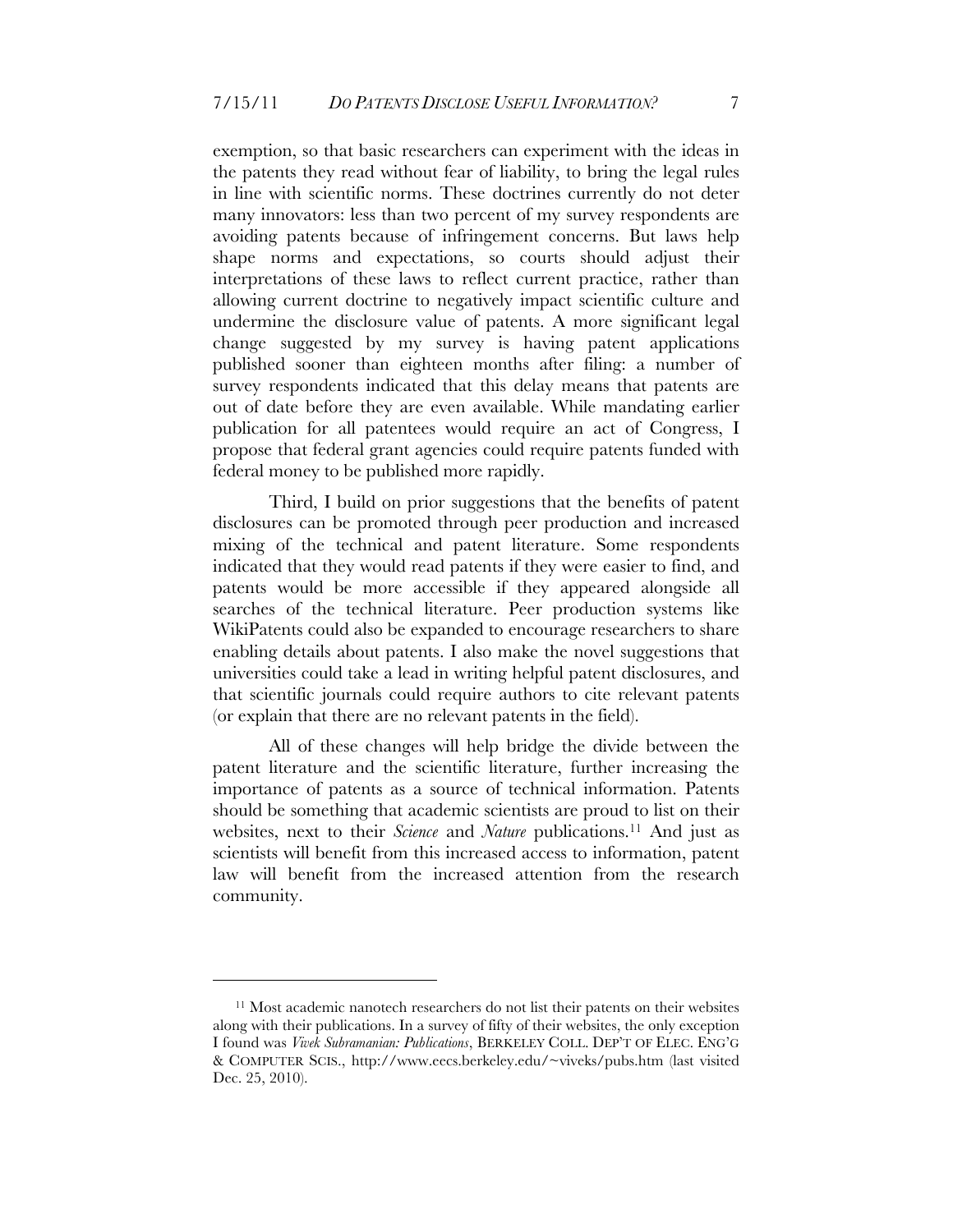#### **I. The Disclosure Justification for Patents**

This Part examines the current debate over the disclosure justification for patents. Section I.A briefly reviews the current legal standard for disclosure in the United States as interpreted by the Court of Appeals for the Federal Circuit.12 Section I.B presents the theoretical background for the debate, reviewing the three main criticisms of disclosure theory and the responses that have been raised. Section I.C then examines previous surveys of the value of patent disclosures and concludes, despite the contrary claims of many legal commentators, that many researchers do currently find patents to be a useful source of technical information.

#### **A. Legal Requirements and Judicial Interpretation**

Patentees in the United States must satisfy the disclosure requirements of 35 U.S.C. § 112, which sets forth the three independent conditions known as (1) written description, (2) enablement, and (3) best mode:

> The specification shall contain a *written description* of the invention, and of the manner and process of making and using it, in such full, clear, concise, and exact terms as to *enable* any person skilled in the art to which it pertains, or with which it is most nearly connected, to make and use the same, and shall set forth the *best mode* contemplated by the inventor of carrying out his invention.13

The patent specification must also include drawings "where necessary for the understanding of the subject matter,"14 and it must "conclude with one or more claims particularly pointing out and distinctly claiming the subject matter which the applicant regards as his invention."15 No substantive changes may be made to the disclosure

<sup>&</sup>lt;sup>12</sup> The Court of Appeals for the Federal Circuit is the quasi-specialized court that has jurisdiction over patent appeals. Although the Supreme Court has made general statements about the value of disclosure theory, *see infra* note 58, it has not addressed the specific disclosure requirements under the Patent Act.

<sup>13 35</sup> U.S.C. § 112 (2006) (emphasis added).

<sup>14</sup> *Id.* § 113.

<sup>15</sup> *Id.* § 112.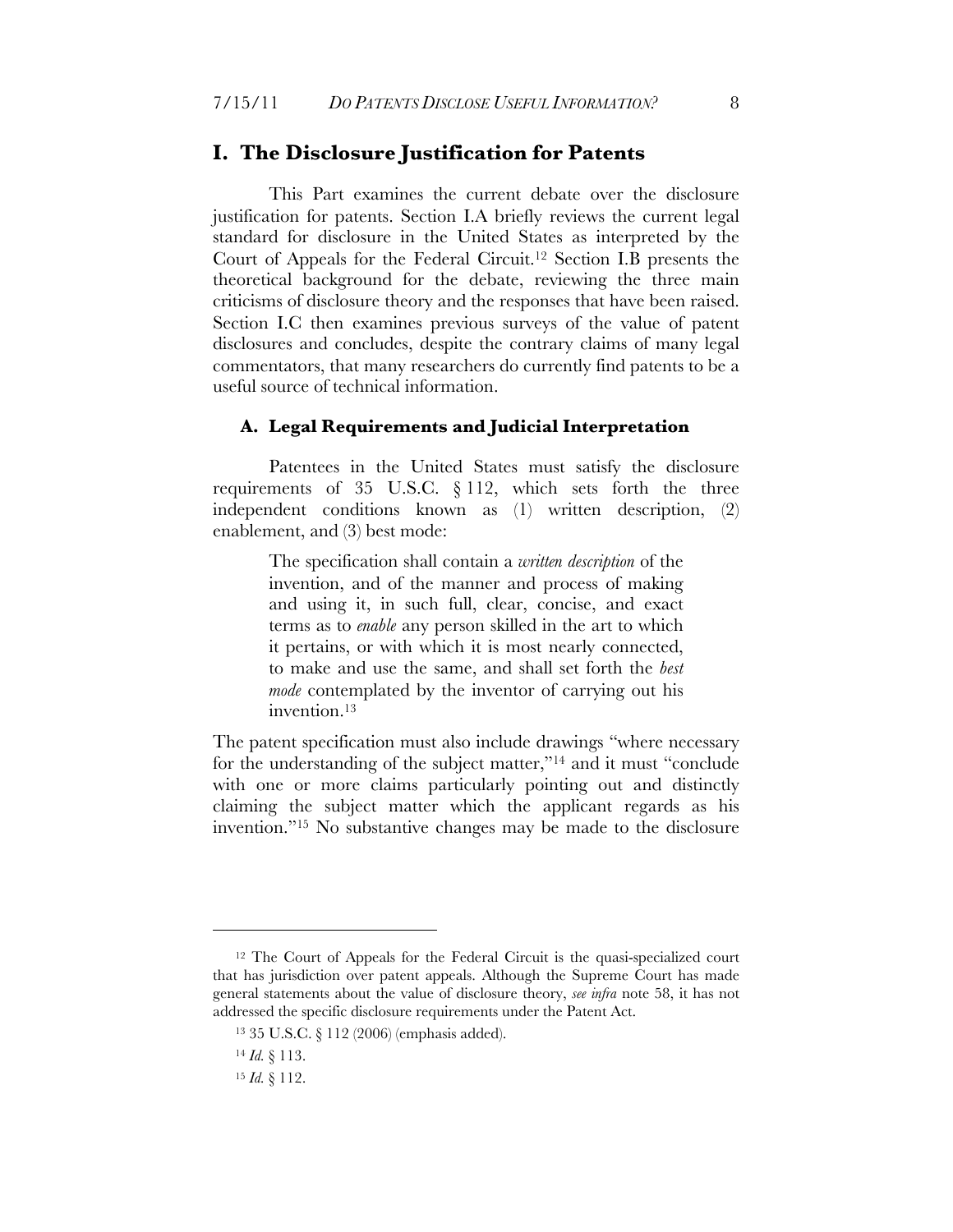without changing the filing date.<sup>16</sup> Most patent applications are published eighteen months after filing.17

Enablement is the only disclosure requirement mandated by the international Agreement on Trade-Related Aspects of Intellectual Property Rights (TRIPS).<sup>18</sup> The skilled person of § 112 is known in the patent literature as the PHOSITA (Person Having Ordinary Skill In The Art),<sup>19</sup> and the disclosure must enable the PHOSITA to practice the invention "without undue experimentation."20 If an invention depends on biological materials that cannot be made without undue experimentation, the inventor must place samples of these materials in a public depository.21

The Federal Circuit recently reaffirmed that the written description requirement is separate from enablement, and that "the test for sufficiency is whether the disclosure of the application relied upon reasonably conveys to those skilled in the art that the inventor

 $\overline{a}$ 

<sup>19</sup> *See, e.g.*, Sean B. Seymore, *Heightened Enablement in the Unpredictable Arts*, 56 UCLA L. Rev. 127, 132-34 (2008) (describing the PHOSITA standard and explaining why "the PHOSITA's precise identity is crucial to enablement").

<sup>16</sup> *See id.* § 132(a) ("No amendment shall introduce new matter into the disclosure of the invention."). But changes to make the disclosure more enlightening could be made if the PTO and Federal Circuit "adopt a more flexible view of what constitutes 'new matter.'" Seymore, *supra* note 7, at 642 n.105.

<sup>17</sup> *See id.* § 122 (allowing certain exceptions, including for patents that are only filed in the United States or that have been withdrawn).

<sup>18</sup> *See* Agreement on Trade-Related Aspects of Intellectual Property Rights art. 29, Apr. 15, 1994, Marrakesh Agreement Establishing the World Trade Organization, Annex 1C, 1869 U.N.T.S. 299, 33 I.L.M. 1197 [hereinafter TRIPS] ("Members *shall* require that an applicant for a patent shall disclose the invention in a manner sufficiently clear and complete for the invention to be carried out by a person skilled in the art . . . ." (emphasis added)).

<sup>20</sup> *In re* Wands, 858 F.2d 731, 737 (Fed. Cir. 1988). Factors to determine whether "undue experimentation" is necessary "include (1) the quantity of experimentation necessary, (2) the amount of direction or guidance presented, (3) the presence or absence of working examples, (4) the nature of the invention, (5) the state of the prior art, (6) the relative skill of those in the art, (7) the predictability or unpredictability of the art, and (8) the breadth of the claims." *Id.* Jeffrey Lefstin has argued that most patent claims have effectively infinite scope, making it impossible to satisfy the requirement that "disclosure must enable the 'full scope' of the patent claims." Jeffrey A. Lefstin, *The Formal Structure of Patent Law and the Limits of Enablement*, 23 BERKELEY TECH. L.J. 1141, 1175 (2008).

<sup>21</sup> *See* 858 F.2d at 735; Lisa Larrimore Ouellette, Note, *Access to Bio-Knowledge: From Gene Patents to Biological Materials*, 2010 STAN. TECH. L. REV. N1, ¶¶ 101-103, http://stlr.stanford.edu/pdf/ouellette-access-to-bio-knowledge.pdf (describing the development of international material depositories).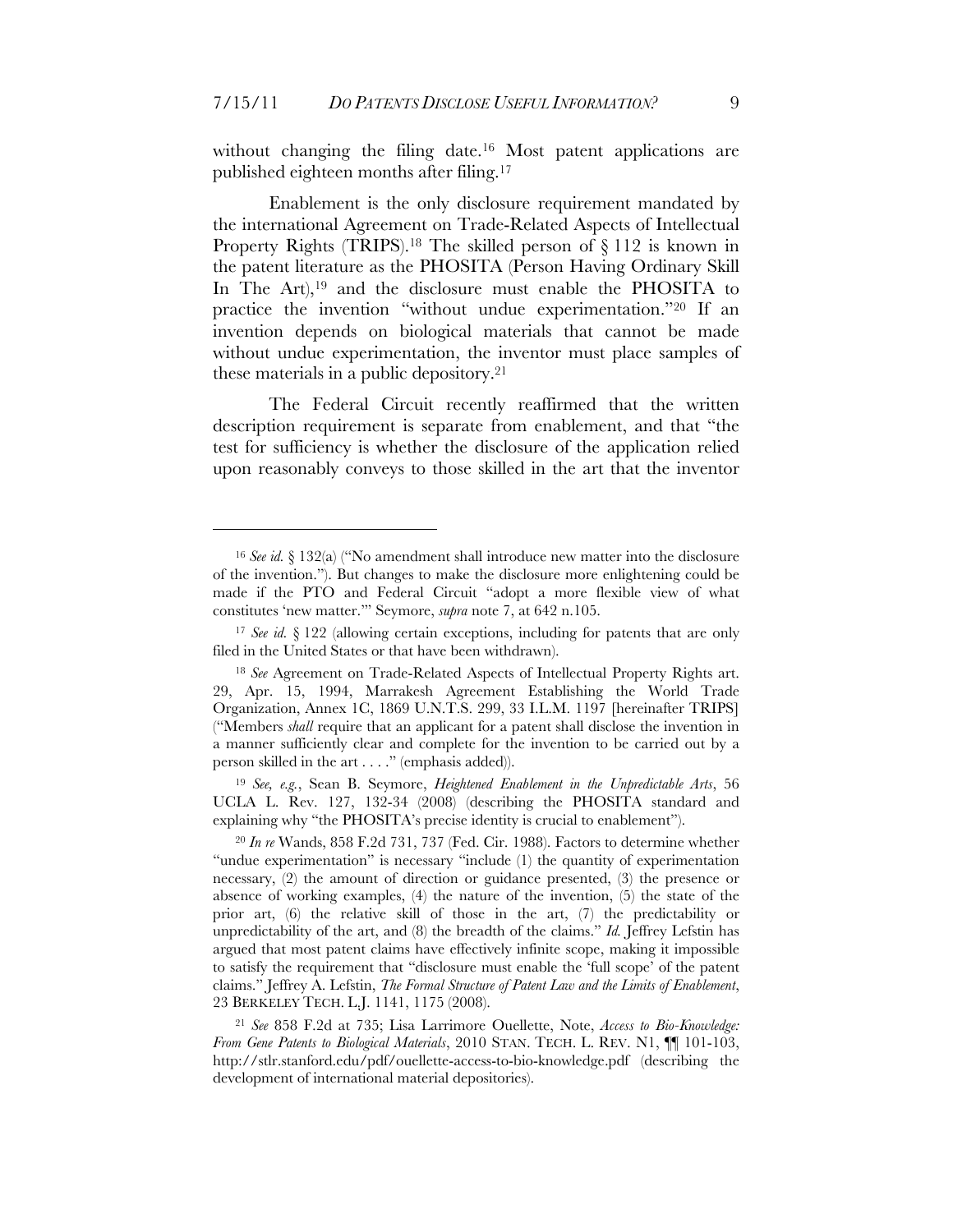had possession of the claimed subject matter as of the filing date."<sup>22</sup> This "possession" test is analytically distinct from enablement. The disclosure need not provide "examples or an actual reduction to practice; a constructive reduction to practice that in a definite way identifies the claimed invention" is sufficient.23 The court gave chemical and biological examples of disclosures that would enable one skilled in the art to make an invention, but which do not describe the invention sufficiently to show that it was possessed by the inventor.24

The third disclosure requirement in the United States, best mode, is an optional requirement under TRIPS,25 and it is not imposed in Europe.26 The Federal Circuit uses a two-step test to determine whether the best mode requirement is satisfied: Step one is "a subjective inquiry, focusing on the inventor's state of mind" to determine "whether, at the time of filing the application, the inventor possessed a best mode for practicing the invention."27 Step two is "an objective inquiry" into "whether the written description disclosed the best mode such that one reasonably skilled in the art could practice it."28 The Federal Circuit has also stated that the best mode requirement does not "demand disclosure of every preference an inventor possesses,"29 nor does it require "production details."30 As applied to the facts of a specific case, a Federal Circuit panel agreed

<sup>26</sup> *See* Dale L. Carlson, Katarzyna Przychodzen & Petra Scamborova, *Patent Linchpin for the 21st Century?—Best Mode Revisited*, 45 IDEA 267, 285-86 (2005) (reviewing international application of the best mode requirement).

27 Eli Lilly & Co. v. Barr Labs., Inc., 251 F.3d 955, 963 (Fed. Cir. 2001).

<sup>28</sup> *Id.*

29 Bayer AG v. Schein Pharm., Inc., 301 F.3d 1306, 1314 (Fed. Cir. 2002).

30 Teleflex, Inc. v. Ficosa N. Am. Corp., 299 F.3d 1313, 1331 (Fed. Cir. 2002) (quoting Young Dental Mfg. Co. v. Q3 Special Prods., Inc., 112 F.3d 1137, 1144 (Fed. Cir. 1997)).

<sup>22</sup> Ariad Pharm., Inc. v. Eli Lilly & Co., 598 F.3d 1336, 1351 (Fed. Cir. 2010) (en banc).

<sup>23</sup> *Id.* at 1352.

<sup>24</sup> *Id.* at 1352-53.

<sup>25</sup> *See* TRIPS, *supra* note 18, art. 29 ("Members . . . *may* require the applicant to indicate the best mode for carrying out the invention known to the inventor at the filing date or, where priority is claimed, at the priority date of the application." (emphasis added)). TRIPS Article 29 does not similarly specify that members may impose a written description requirement, which raises "the issue of whether the U.S. is meeting its TRIPs obligations" by imposing a separate obligation, but the PTO has stated that the "clear and complete" requirement of Article 29 "may support both written description and enablement standards." Guidelines for Examination of Patent Applications Under the 35 U.S.C. 1211, 1, "Written Description" Requirement, 66 Fed. Reg. 1009, 1104 (Jan. 5, 2001).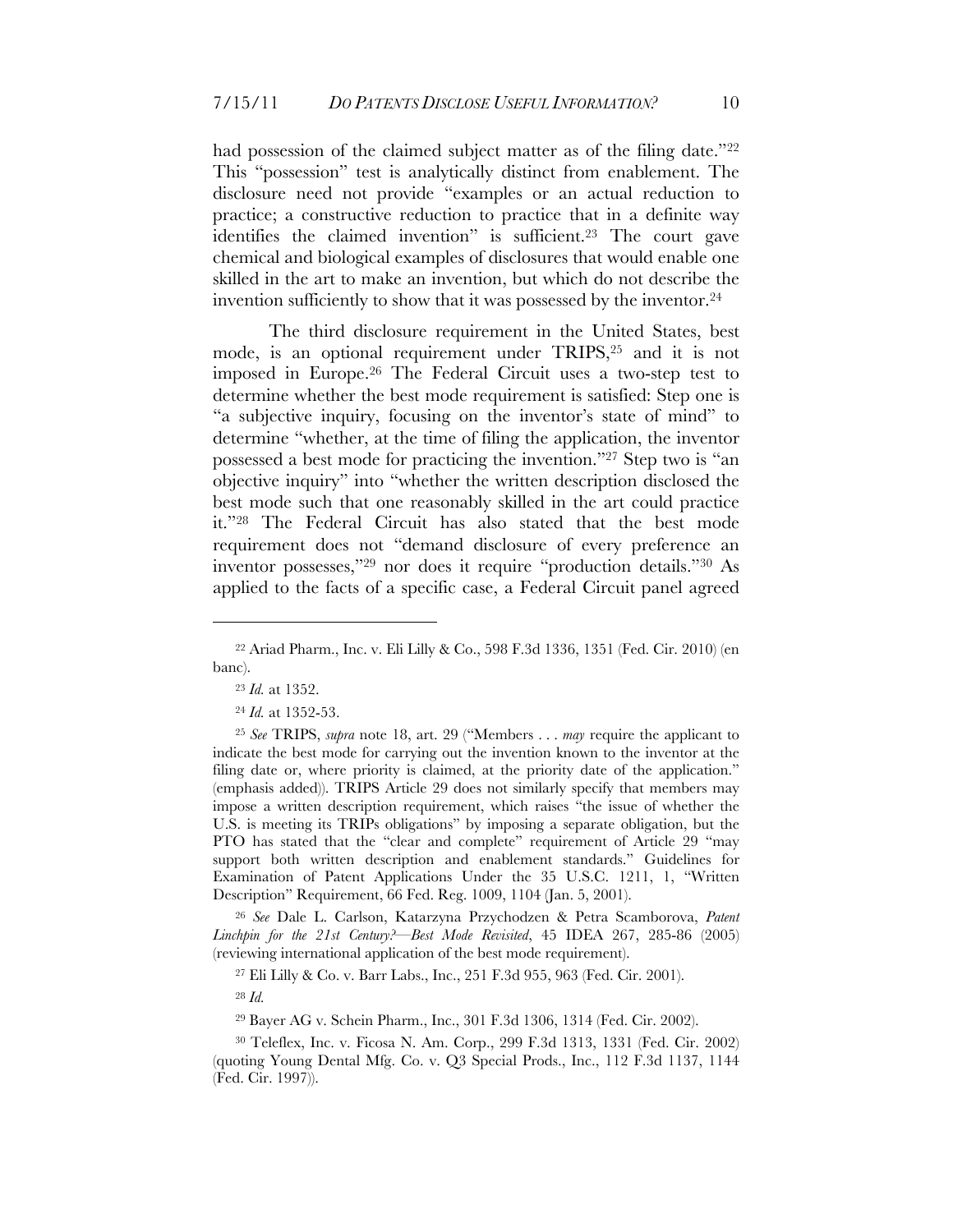that "[t]here is no requirement in 35 USC 112 that an applicant point out which of the embodiments he considers his best mode,"31 but in dissent Judge Mayer called this "the antithesis of the good-faith full disclosure that is mandated by section 112's best mode requirement."32 This requirement could be strengthened by holding that patentees must identify which example is the best mode, and perhaps by creating a duty to supplement the specification if a new best mode is discovered.33

It is striking (and surprising to many scientists) that an inventor can receive a patent without doing an experiment or building a model to see if her invention works the way she thinks it should. Satisfying the disclosure requirements of  $\S 112$  is treated as "constructive reduction to practice," a doctrine that is described by the leading patent law treatise as "a curious balance in terms of policy" because it "dispenses altogether with actual reduction to practice," which "has long been viewed as of primary importance in establishing the date of invention."34 The Supreme Court has effectively accepted this doctrine: writing for a unanimous Court in *Pfaff v. Wells Electronics*, Justice Stevens noted that "[i]t is well settled that an invention may be patented before it is reduced to practice."35 Sean Seymore has summarized the problems with constructive reduction to practice (and the resulting "prophetic examples"36) and argued that "at least for

33 Again, this would require a flexible interpretation of "new matter" in 35 U.S.C. § 132(a) (2006). *See supra* note 16 and accompanying text.

34 3A CHISUM, *supra* note 32, § 10.05.

<sup>31</sup> Randomex, Inc. v. Scopus Corp., 849 F.2d 585, 589 (Fed. Cir. 1988).

<sup>32</sup> *Id.* at 591 (Mayer, J., dissenting). Donald Chisum notes that this decision may have been driven by the specific facts of the case, and says that "[t]ypically, drafters of patent specifications explicitly state that particular parameters are the preferred implementations." 3 DONALD S. CHISUM, CHISUM ON PATENTS § 7.05(f) (2010).

<sup>35</sup> Pfaff v. Wells Elecs., Inc., 525 U.S. 55, 61 (1998). The Court held that an inventor who marketed his invention (a computer chip socket) over a year before submitting a patent application was barred from patenting his invention on novelty grounds, even though he had not reduced the invention to practice. *Id.* at 57-58, 68- 69. For a thorough discussion of *Pfaff*, including the observation that the *Pfaff* Court never referenced 35 U.S.C. § 112, see Timothy R. Holbrook, *The More Things Change, the More They Stay the Same: Implications of* Pfaff v. Wells Electronics, Inc. *and the Quest for Predictability in the On-Sale Bar*, 15 BERKELEY TECH. L.J. 933, 969-71 (2000).

<sup>36</sup> *See* 3A CHISUM, *supra* note 32, § 10.05 Supp. ("Consistent with the doctrine of constructive reduction to practice, an applicant for a patent may include one or more 'prophetic' examples, that is, specific illustrations of the invention that have not, in fact, been carried out.").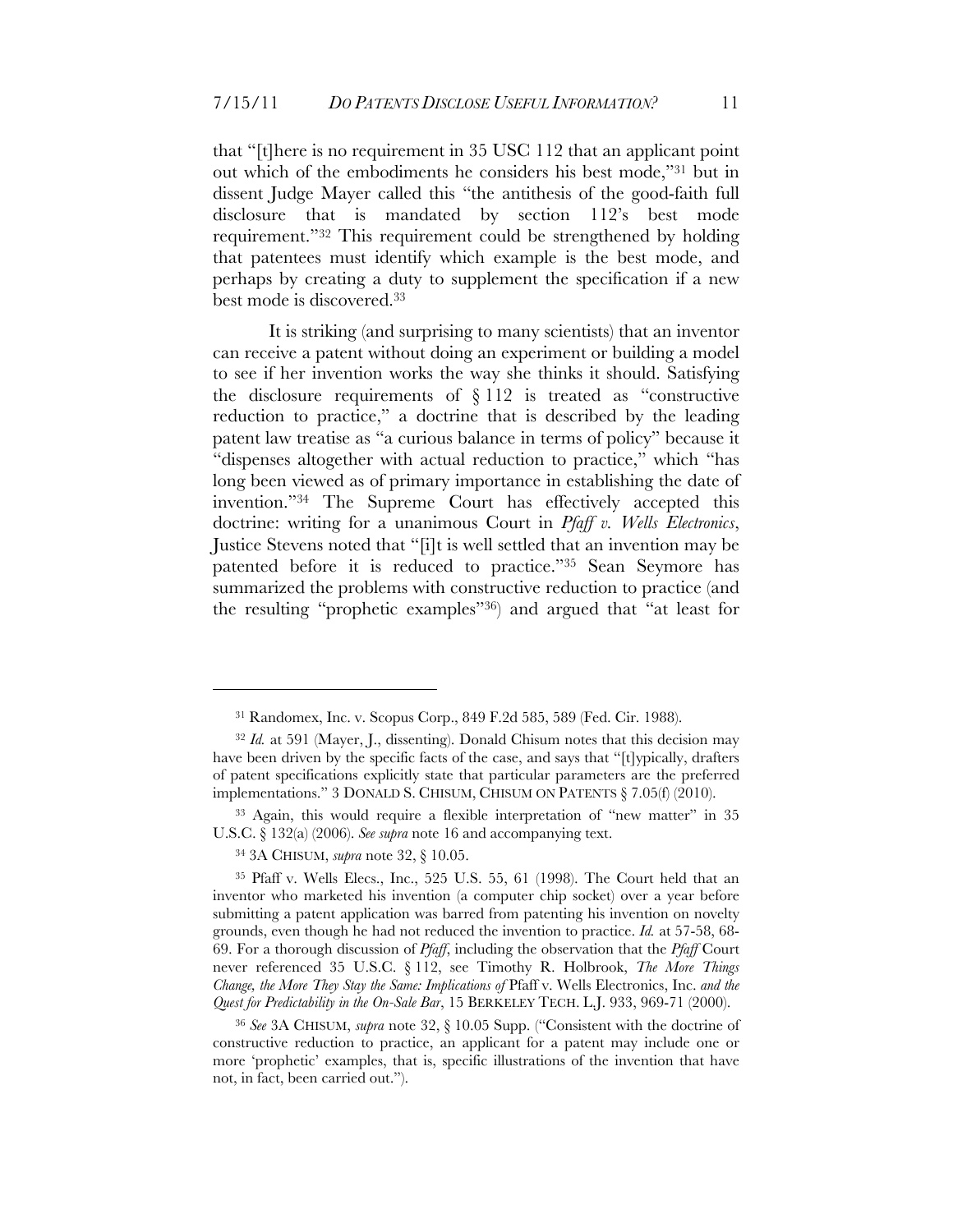complex inventions, an actual reduction to practice must become the standard of disclosure."37

The § 112 requirement that patented inventions be reproducible to a PHOSITA without undue experimentation are similar to the standards of scientific publication.38 An editorial in *Nature Cell Biology* noted that "[a]n essential part of the process [of research] is that scientific papers are sufficiently detailed to allow for assessment of the data and for independent reproduction of experiments,"39 and the *Nature* journals require authors to share data and materials so that others can "replicate and build upon the authors' published claims."<sup>40</sup> *Science* has a similar policy,<sup>41</sup> as do many other journals that publish data-driven results.42 Federal grant agencies also impose disclosure requirements: the National Science Foundation (NSF) expects grant recipients to "promptly" publish their findings and to share "data, samples, physical collections and other supporting materials created or gathered in the course of work,"43 and

<sup>37</sup> Seymore, *supra* note 7, at 628-32, 641; *see also* Christopher A. Cotropia, *The Folly of Early Filing in Patent Law*, 61 HASTINGS L.J. 65, 119-128 (2009) (arguing that actual reduction to practice should be required to prevent problems with early patent filing); Michael Risch, *A Surprisingly Useful Requirement*, 19 GEO. MASON L. REV. (forthcoming 2011) (manuscript at 34-35), *available at* http://ssrn.com/abstract=1790463 (arguing that constructive reductions to practice that lack evidence of operability should be considered under utility, not disclosure).

<sup>38</sup> *Cf.* Joshua R. Nightingale, *The Researcher Rat's Culture and Ease of Access to the Publication Lever: Implications for the Patentability of University Scientific Research*, 113 W. VA. L. REV. 521, 541 (2011) ("Patent law's enablement requirement finds a close analogue in the peer review system's goal of determining the validity of data and conclusions presented.").

<sup>39</sup> Editorial, *Reproducibile Methods*, 11 NATURE CELL BIOLOGY 667, 667 (2009).

<sup>40</sup> *Editorial Policies: Availability of Data and Materials*, NATURE, http://www.nature.com/authors/editorial\_policies/availability.html (last visited Dec. 21, 2010).

<sup>41</sup> *See General Information for Authors*, SCIENCE, http://www.sciencemag.org/ site/feature/contribinfo/prep/gen\_info.xhtml (last visited Dec. 21, 2010) (requiring authors to share "data necessary to . . . extend the conclusions of the manuscript" and to fulfill "all reasonable requests for materials").

<sup>42</sup> *See, e.g.*, *The* American Economic Review*: Data Availability Policy*, AM. ECON. ASS'N, http://www.aeaweb.org/aer/data.php (last visited Jan. 18, 2011); *see generally*  Victoria Stodden et al., *Reproducible Research*, COMPUTING SCI. & ENGINEERING, Sept./Oct. 2010, at 8, 10-11 (giving other examples of journals that require authors to make their data and code publicly accessible).

<sup>43</sup> NAT'L SCI. FOUND., GENERAL GRANT CONDITIONS (GC-1), at 34 (2010), *available at* http://www.nsf.gov/pubs/gc1/oct10.pdf.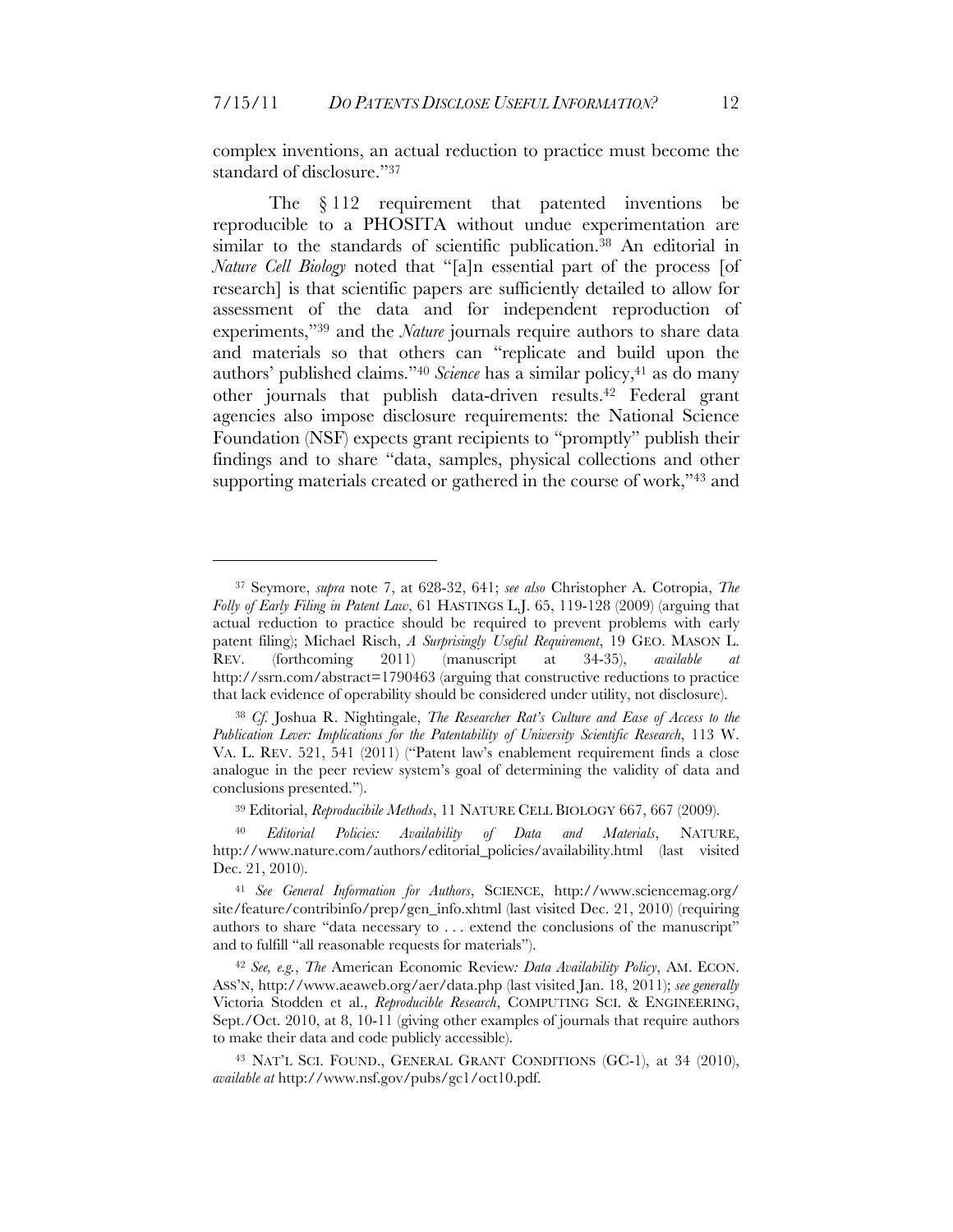the National Institutes of Health (NIH) requires sharing to aid "the advance of further research."44

#### **B. Is Disclosure a Compelling Justification for Patents?**

The patent system exists "[t]o promote the Progress of Science and useful Arts,"45 and courts and commentators have almost uniformly embraced this utilitarian theory.46 Utilitarian justifications for patents have been divided broadly into arguments that patents provide incentives for  $(1)$  innovation and  $(2)$  disclosure.<sup>47</sup>

Under innovation incentive theories, patents encourage new inventions by preventing appropriation by competitors, and we accept the deadweight loss caused by the exclusive patent grant (which can be substantial, depending on the elasticity of demand and the availability of substitutes) in exchange for an increase in innovation.48 There is much theoretical confusion, however, about exactly how patents promote innovation. For example, the traditional reward theory states that patents reward ex ante investments in innovation,49 while commercialization or prospect theory states that exclusive property rights are needed to encourage development *after* the patent

 $\overline{a}$ 

<sup>47</sup> *See* Eisenberg, *supra* note 5, at 1024; Katherine J. Strandburg, *What Does the Public Get? Experimental Use and the Patent Bargain*, 2004 WIS. L. REV. 81, 104.

48 For an overview of deadweight loss caused by patents, see F. SCOTT KIEFF ET AL., PRINCIPLES OF PATENT LAW 57-65 (4th ed. 2008).

<sup>44</sup> NAT'L INSTS. OF HEALTH, U.S. DEP'T OF HEALTH AND HUMAN SERVS., NIH GRANTS POLICY STATEMENT, at IIA-87 (2010), *available at* http://grants.nih.gov/grants/policy/nihgps\_2010/nihgps\_2010.pdf.

<sup>45</sup> U.S. CONST. art. I, § 8, cl. 8.

<sup>46</sup> *See, e.g.*, Aronson v. Quick Point Pencil Co., 440 U.S. 257, 262 (1979) (citing Kewanee Oil Co. v. Bicron Corp., 416 U.S. 470, 480-81 (1974)) (stating that the purposes of the patent system are (1) "to foster and reward invention," (2) to "promote[] disclosure of inventions," and (3) "to assure that ideas in the public domain remain there"); Graham v. John Deere Co., 383 U.S. 1, 9 (1966) ("The patent monopoly was not designed to secure to the inventor his natural right in his discoveries. Rather, it was a reward, an inducement, to bring forth new knowledge."); Dan L. Burk & Mark A. Lemley, *Policy Levers in Patent Law*, 89 VA. L. REV. 1575, 1597 (2003) ("To a greater extent than any other area of intellectual property, courts and commentators widely agree that the basic purpose of patent law is utilitarian  $\dots$ .").

<sup>49</sup> *See* MACHLUP REVIEW, *supra* note 5, at 33 (summarizing the reward theory and noting that it is "widely accepted"). A variation on reward theory is racing theory, under which the reward "is not the promise of a payoff, but the threat of being taxed or even excluded from the market if they lose the race." Lemley, *supra* note 5, at 63; *see* Michael Abramowicz, *The Uneasy Case for Patent Races over Auctions*, 60 STAN. L. REV. 803 (2007).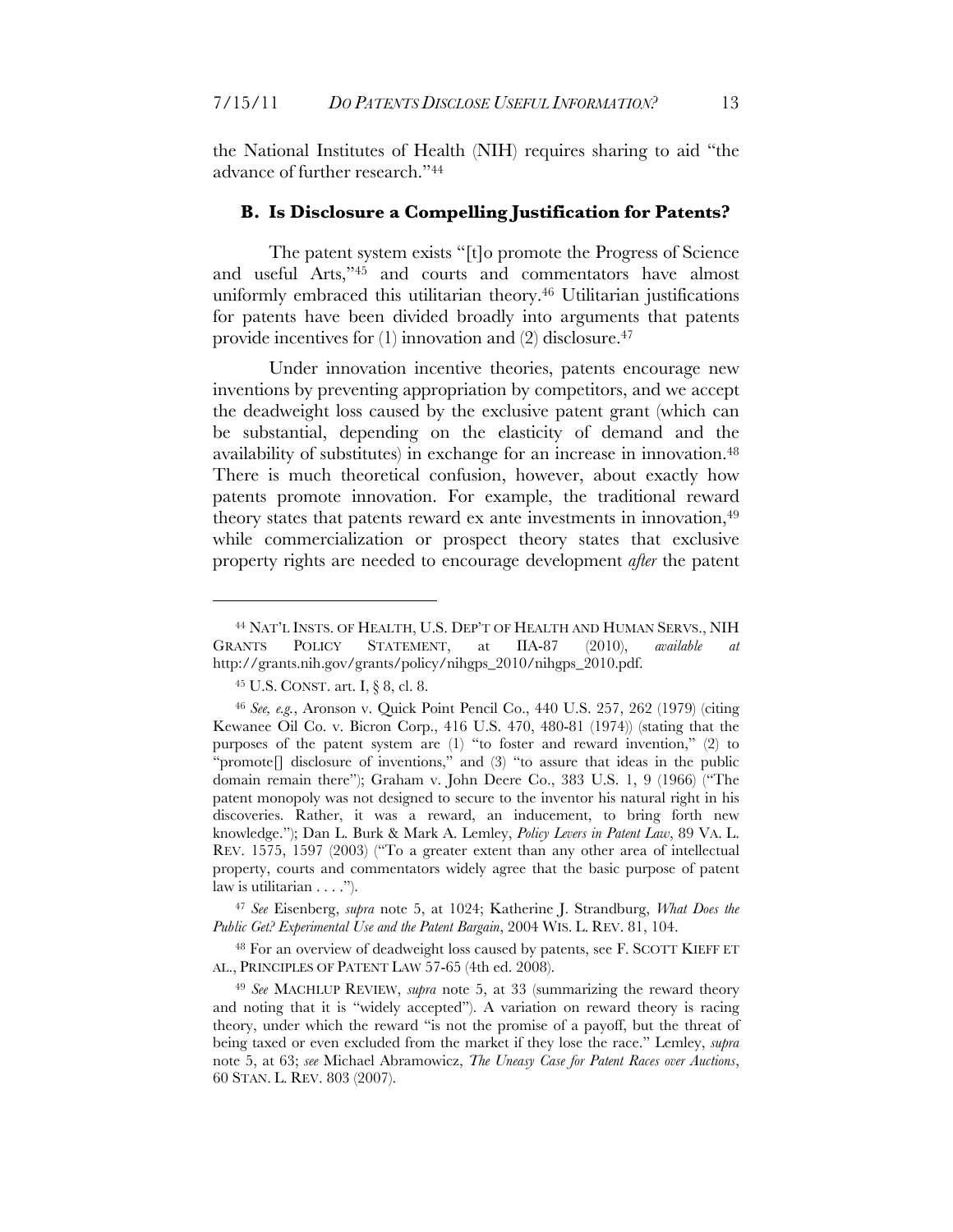$\overline{a}$ 

is granted.50 Others have theorized that anticommons problems and patent thickets actually *hinder* innovation.51

Empirical support for any of these innovation theories is mixed, with a number of surveys indicating that outside the drug industry, patents are a less effective means of appropriation than secrecy or lead time.<sup>52</sup> James Bessen and Michael Meurer state that "we can safely conclude that during the late 1990s, the aggregate cost

If we did not have a patent system, it would be irresponsible, on the basis of our present knowledge of its economic consequences, to recommend instituting one. But since we have had a patent system for a long time, it would be irresponsible, on the basis of our present knowledge, to recommend abolishing it.

MACHLUP REVIEW, *supra* note 5, at 80. Our understanding of the economic effects of the patent system has not significantly improved in the past fifty years.

<sup>50</sup> *See generally* Edmund Kitch, *The Nature and Function of the Patent System*, 20 J.L. & ECON. 265 (1977) (introducing the new prospect theory of patents); John F. Duffy, *Rethinking the Prospect Theory of Patents*, 71 U. CHI. L. REV. 439, 445 (2004) (arguing that patent prospects maximize social benefits not by eliminating rivalry but by acting as "auctions for patent rights, with the winner being the competitor willing to provide the innovation to the public for the least rents"); Michael Abramowicz, *The Danger of Underdeveloped Patent Prospects*, 92 CORNELL L. REV. 1065 (2007) (arguing that early prospect patenting leads to undeveloped inventions).

<sup>51</sup> *See* Burk & Lemley, *supra* note 46, at 1624-30; Michael A. Heller & Rebecca S. Eisenberg, *Can Patents Deter Innovation? The Anticommons in Biomedical Research*, 280 SCIENCE 698 (1998).

<sup>52</sup> *See* Wesley M. Cohen, Richard R. Nelson & John P. Walsh, *Protecting Their Intellectual Assets: Appropriability Conditions and Why U.S. Manufacturing Firms Patent (or Not)* 9 (Nat'l Bureau of Econ. Research, Working Paper No. 7552, 2000), *available at* http://www.nber.org/papers/w7552.pdf (surveying research and development managers and finding that "patents are unambiguously the least central of the major appropriability mechanisms overall" and that "in no industry are patents identified as the most effective appropriability mechanism"); Richard C. Levin et al., *Appropriating the Returns from Industrial Research and Development*, 1987 BROOKINGS PAPERS ON ECON. ACTIVITY 783, 796 (surveying industrial research managers and finding "limited effectiveness of patents as a means of appropriation"); Edwin Mansfield, *Patents and Innovation: An Empirical Study*, 32 MGMT. SCI. 173, 174 (1986) (surveying one hundred U.S. firms—excluding very small firms—and reporting that "patent protection was judged to be essential for the development or introduction of 30 percent or more of the inventions in only two industries—pharmaceuticals and chemicals"). Patenting may be more important for smaller firms. *See* Stuart J.H. Graham, *High Technology Entrepreneurs and the Patent System: Results of the 2008 Berkeley*  Patent Survey, 24 BERKELEY TECH. L.J. 1255, 1262 (2010) (surveying early-stage technology companies and finding that patenting is "the most important appropriability strategy" among biotechnology firms and that patenting "was effective at protecting about one-half" of innovations in venture-backed IT hardware firms). In 1958, after arguing that reward theory was the most compelling justification for the patent system and reviewing its function in practice, Fritz Machlup famously concluded: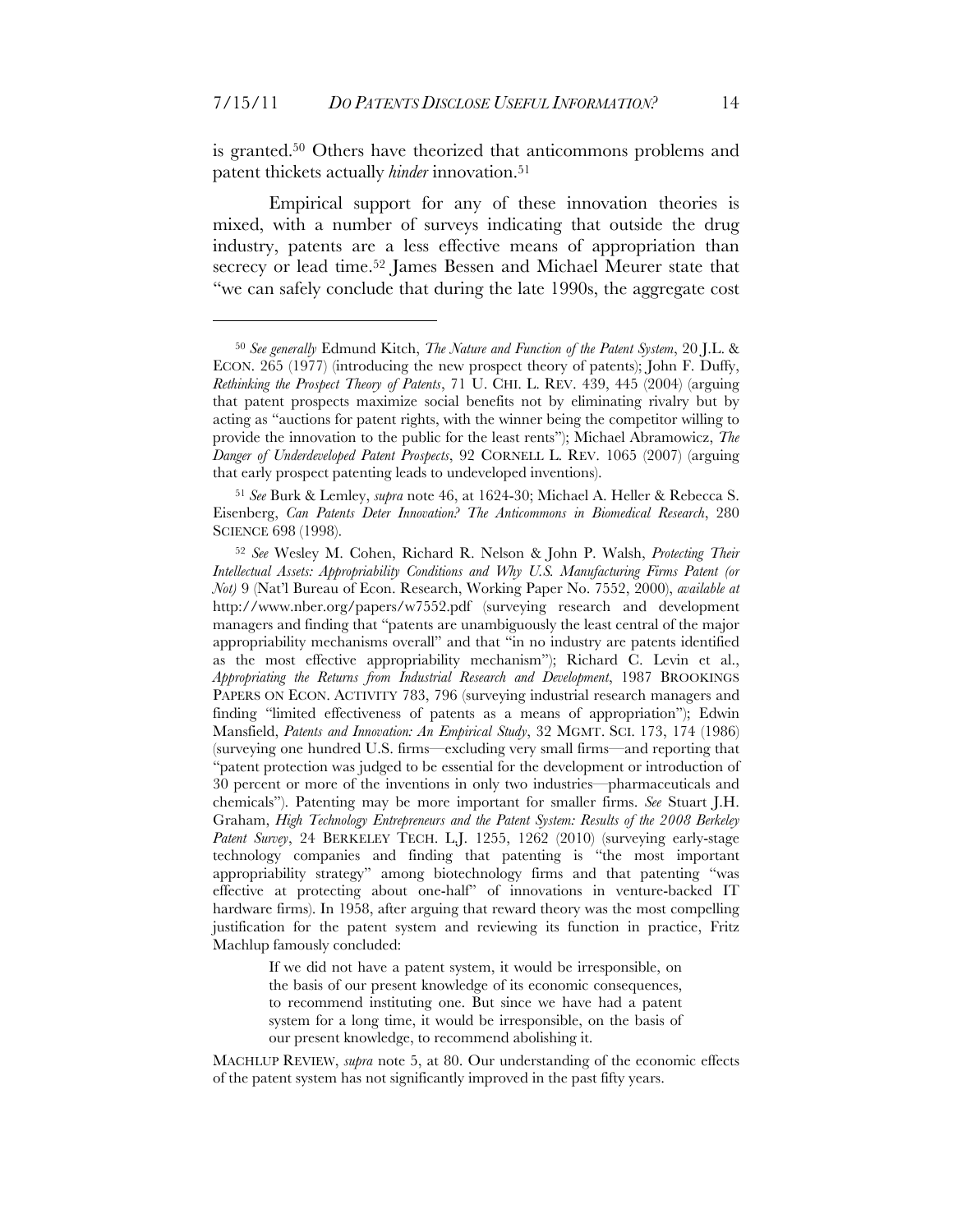of patents exceeded the aggregate private benefits of patents for United States public firms outside the chemical and pharmaceutical industries," so that "patents very likely provided a net *dis*incentive for innovation."53 Reports from the Federal Trade Commission and the National Academy of Sciences have expressed concern about patents increasingly hindering innovation and have recommended significant reform.54 As noted by Nancy Gallini,

> Recent research has called into question . . . the effectiveness of patents as a tool for stimulating innovation. . . . Even if patents do not stimulate innovation, policies that promote strong patents may be justified. A second purpose of patents is to promote disclosure, a benefit that remains intact under the modern dynamic theory of patents.<sup>55</sup>

As discussed in the remainder of this Section, if patents provided no innovation incentive, I do not believe that the disclosure incentive alone would be sufficient to justify the patent system. But given that we do have an entrenched international patent system56—whether it promotes innovation or not—this Article will probe whether strong disclosure should be a central goal of that system.

Disclosure theory focuses on the quid pro quo of the patent system: the inventor receives the exclusive patent right in exchange for fully disclosing the invention to society, rather than keeping the invention secret (such as with trade secret protection). <sup>57</sup> The Supreme

<sup>53</sup> JAMES BESSEN & MICHAEL J. MEURER, PATENT FAILURE: HOW JUDGES, BUREAUCRATS, AND LAWYERS PUT INNOVATORS AT RISK 141 (2008). *But see* Glynn S. Lunney, Jr., *On the Continuing Misuse of Event Studies: The Example of Bessen and Meurer*, 16 J. INTELL. PROP. L. 35, 54 (2008) (arguing that event studies "consistently overreact to certain kinds of unexpected bad news" in a way that "fatally undermine[s] Bessen and Meurer's ultimate conclusion that patents have become a net disincentive for most industries").

<sup>54</sup> *See* FED. TRADE COMM'N, TO PROMOTE INNOVATION: THE PROPER BALANCE OF COMPETITION AND PATENT LAW AND POLICY (2003), *available at* http://www.ftc.gov/os/2003/10/innovationrpt.pdf; NAT'L ACAD. OF SCIS., A PATENT SYSTEM FOR THE 21ST CENTURY (Stephen A. Merrill et al. eds., 2004), *available at* http://www.nap.edu/catalog.php?record\_id=10976.

<sup>55</sup> Nancy T. Gallini, *The Economics of Patents: Lessons from Recent U.S. Patent Reform*, 16 J. ECON. PERSP. 131, 132 (2002).

<sup>56</sup> The United States is required to grant patents under both TRIPS, *supra* note 18, and the Paris Convention for the Protection of Industrial Property, Mar. 20, 1883, revised July 14, 1967, 21 U.S.T. 1583, 828 U.N.T.S. 305.

<sup>57</sup> *See, e.g.*, Gallini, *supra* note 55, at 132. An alternative line of scholarship, which might be considered a branch of disclosure theory, argues that patents are valuable not because they *require* disclosure in the patent, but because they *allow* disclosure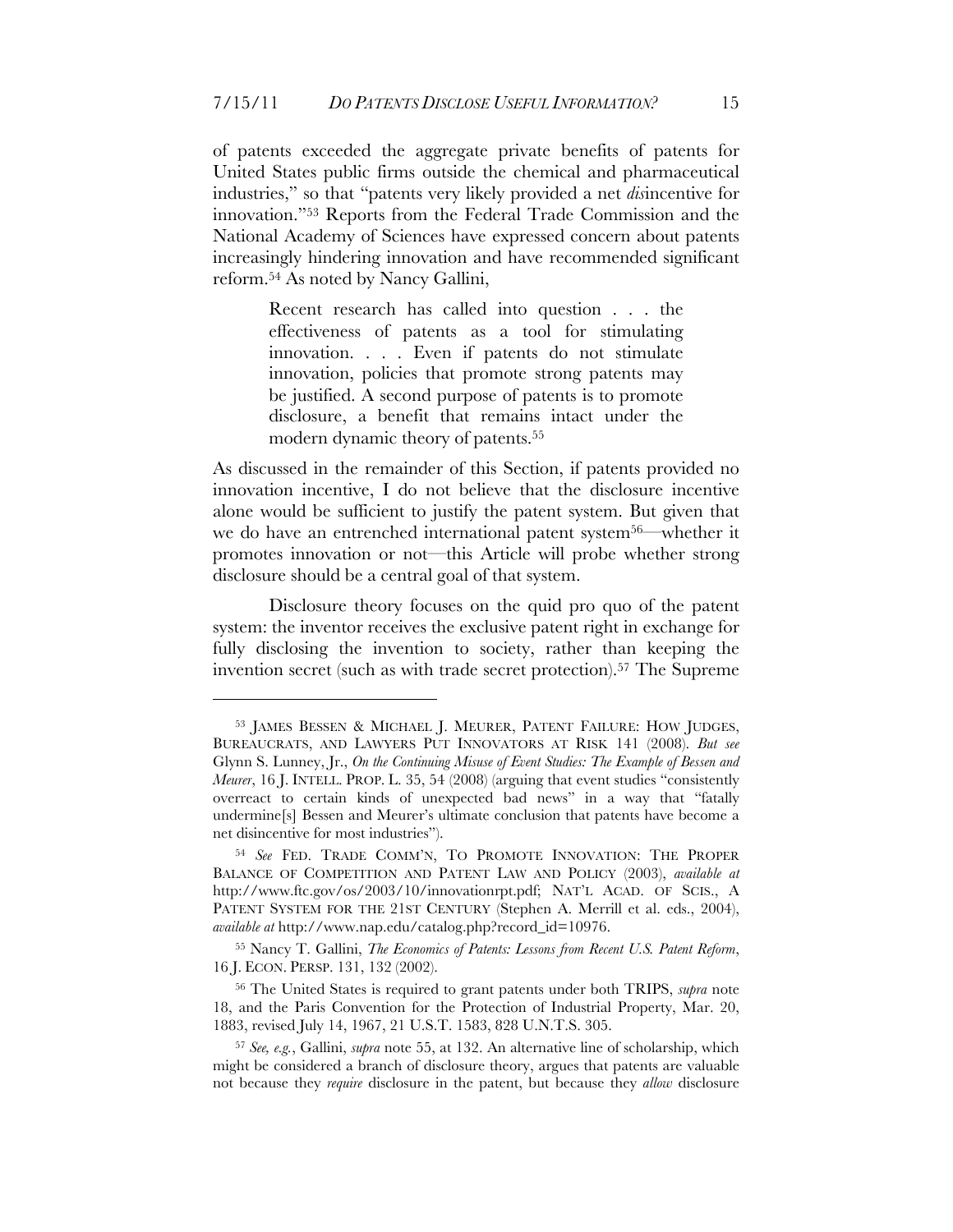Court has often cited disclosure as one of the main purposes of the patent system.58 Many patent law theorists, however, are more skeptical; as noted by Rebecca Eisenberg, "[t]he incentive to disclose argument . . . has been more popular with the courts than with commentators,"<sup>59</sup> although there have been some recent defenders.<sup>60</sup> Critics of disclosure theory argue that society receives little benefit in the quid pro quo exchange because (1) actual patents contain little valuable technical information, (2) willful infringement rules cause innovators to avoid reading patents, and (3) only inventions that

<u>.</u>

<sup>60</sup> *See supra* note 7 and accompanying text.

outside the patent. Patents allow inventors to license their ideas to the most efficient manufacturers, *see* WILLIAM M. LANDES & RICHARD A. POSNER, THE ECONOMIC STRUCTURE OF INTELLECTUAL PROPERTY LAW 328-30 (2003), and they allow academically oriented scientists to satisfy their desire to publish while protecting the rights of their commercially oriented funders, *see* Joshua S. Gans, Fiona E. Murray & Scott Stern, Contracting over the Disclosure of Scientific Knowledge: Intellectual Property and Academic Publication 2-3 (April 8, 2011) (unpublished manuscript), *available at* http://ssrn.com/abstract=1559871. But these theories have little to say about the benefit of disclosure in the patent itself, and will thus not be explored in this Article.

<sup>58</sup> *See, e.g.*, Bilski v. Kappos, 130 S. Ct. 3218, 3252 (2010) ("[W]e interpret ambiguous patent laws as a set of rules that 'wee[d] out those inventions which would not be *disclosed* ... but for the inducement of a patent,' ...." (quoting Graham v. John Deere Co., 383 U.S. 1, 11 (1966)) (second alteration in original) (emphasis added)); Eldred v. Ashcroft, 537 U.S. 186, 225 (2003) ("The issuance of a patent is appropriately regarded as a *quid pro quo*—the grant of a limited right for the inventor's disclosure and subsequent contribution to the public domain.") (citing Pfaff v. Wells Elecs., Inc., 525 U.S. 55, 63 (1998)); Festo Corp. v. Shoketsu Kinzoku Kogyo Kabushiki Co., 535 U.S. 722, 736 (2002) ("[E]xclusive patent rights are given in exchange for disclosing the invention to the public."); J.E.M. Ag Supply, Inc. v. Pioneer Hi-Bred Int'l, Inc., 534 U.S. 124, 142 (2001) ("The disclosure required by the Patent Act is 'the *quid pro quo* of the right to exclude.'" (quoting Kewanee Oil Co. v. Bicron Corp., 416 U.S. 470, 484 (1974)); Bonito Boats, Inc. v. Thunder Craft Boats, Inc., 489 U.S. 141, 151 (1989) ("'In consideration of [the invention's] disclosure and the consequent benefit to the community, the patent is granted.'") (quoting United States v. Dubilier Condenser Corp., 289 U.S. 178, 186 (1933)); *Kewanee Oil*, 416 U.S. at 481 ("[S]uch additions [from patent disclosures] to the general store of knowledge are of such importance to the public weal that the Federal Government is willing to pay the high price of . . . exclusive use."); Sinclair & Carroll Co. v. Interchemical Corp., 325 U.S. 327, 331 (1945) ("[The patent system's] inducement is directed to disclosure of advances in knowledge which will be beneficial to society . . . ."); Grant v. Raymond, 31 U.S. (6 Pet.) 218, 247 ("[A] correct specification . . . is necessary in order to give the public . . . the advantage for which the privilege is allowed, and is the foundation of the power to issue a patent.".

<sup>59</sup> Eisenberg, *supra* note 5, at 1028.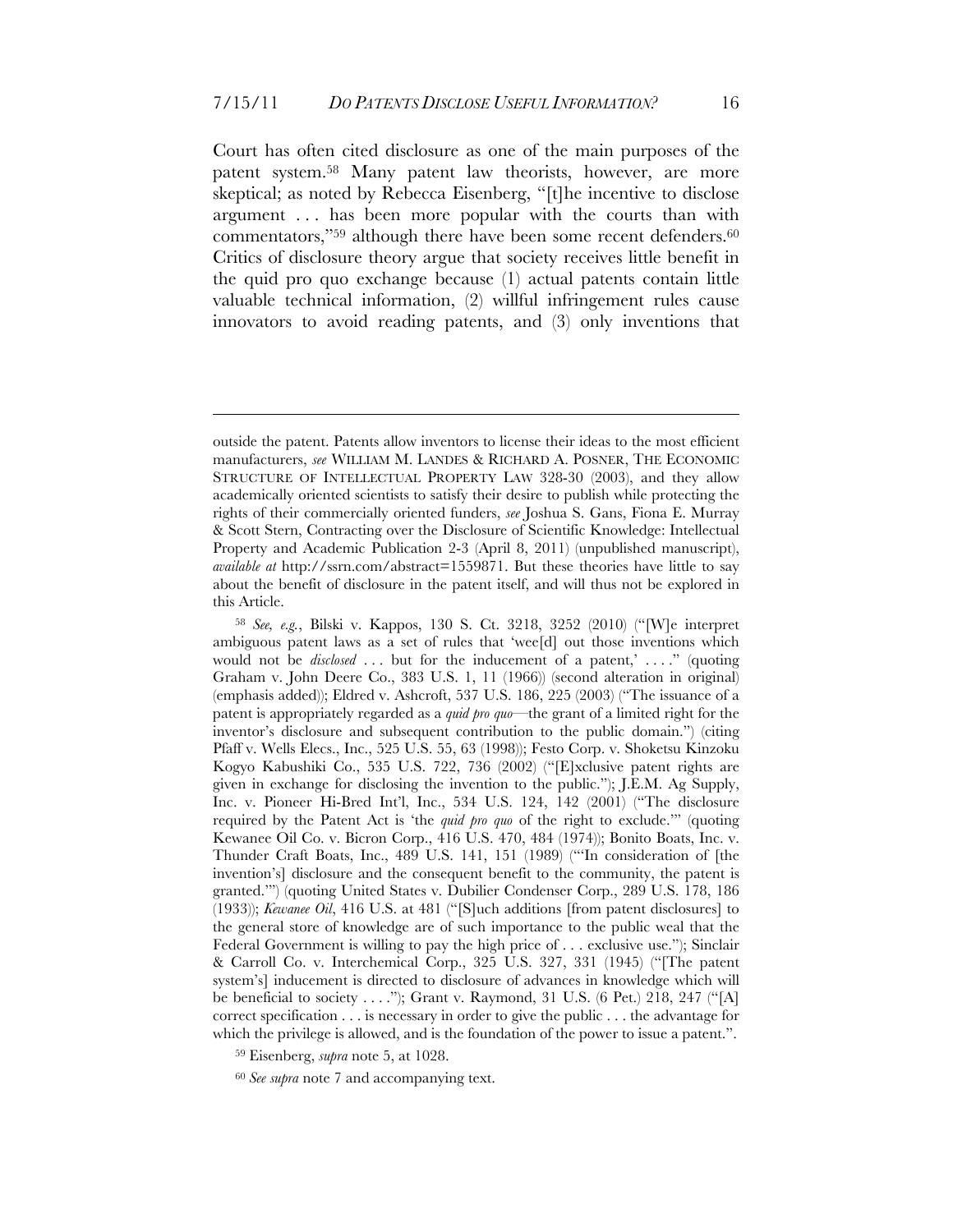would be disclosed anyway are patented. I examine these arguments—and their counterarguments—in turn.61

The first critique of disclosure theory is that patents do *not* disclose useful information; rather, patent disclosures are often inadequate or opaque, or are more clearly described in other technical literature. <sup>62</sup> Even the Supreme Court, in a rare expression of skepticism about disclosure theory, has noted that "in light of the highly developed art of drafting patent claims so that they disclose as little useful information as possible—while broadening the scope of the claim as widely as possible—the argument based upon the virtue of disclosure must be warily evaluated."63

This Article evaluates the empirical validity of this critique. Anecdotal evidence calls this critique into question; for example, a patent attorney commenting on a previous paper of mine wrote, "[A] friend of mine who supplies complex chemicals to drug manufacturers . . . was delighted to find details of a drug component his customer was interested in—get this—in Google Patents. . . . [T] here remains a HUGE amount of readily available information in published patents and this benefits all scientists in the community."64 But this Article

<sup>&</sup>lt;sup>61</sup> These critiques that patents do not (or should not) disclose information to future inventors are different from arguments that patents themselves block future innovation. For the challenges in designing a patent system to foster cumulative innovation, see, for example, Suzanne Scotchmer, *Standing on the Shoulders of Giants: Cumulative Research and the Patent Law*, J. ECON. PERSP., Winter 1991, at 29.

<sup>62</sup> *See* Devlin, *supra* note 5, at 403 ("The information conveyed by many specifications is inadequate and, in practice, fails to reflect the legislative requirements of § 112."); Lemley, *supra* note 5, at 50 ("[T]he fact that many of those patents obfuscate the technology at issue, deliberately or because we lack a clear language for communicating some types of inventions, means that the payoff from reading those applications is often dubious."); Roin, *supra* note 5, at 2025-26 (arguing that "[m]any patent inventions cannot be recreated or put into use based on the information in the patent itself," and that legal rules "create incentives for patent applicants to draft their disclosures opaquely").

<sup>63</sup> Brenner v. Manson, 383 U.S. 519, 534 (1966). Justice Fortas held that a process for making a chemical with "tumor-inhibiting effects in mice" did not meet the utility requirement of 35 U.S.C. § 101 because the patent did not demonstrate that "specific benefit exists in currently available form," and he made this statement to reject the argument that this narrowed definition of utility would limit the dissemination of new information. *Id.* at 531, 534-35. The Federal Circuit generally ignored this "high water mark" for utility and "lower[ed] the bar back toward the more lenient standards of utility espoused pre-*Manson*." JANICE M. MUELLER, AN INTRODUCTION TO PATENT LAW 159, 161 (2003).

<sup>64</sup> Joseph Page, Comment to *Access to Bio-Knowledge: From Gene Patents to Biomedical Materials*, STAN. TECH. L. REV. (Mar. 21, 2010, 10:54 AM), http://stlr.stanford.edu/2010/03/access-to-bio-knowledge/.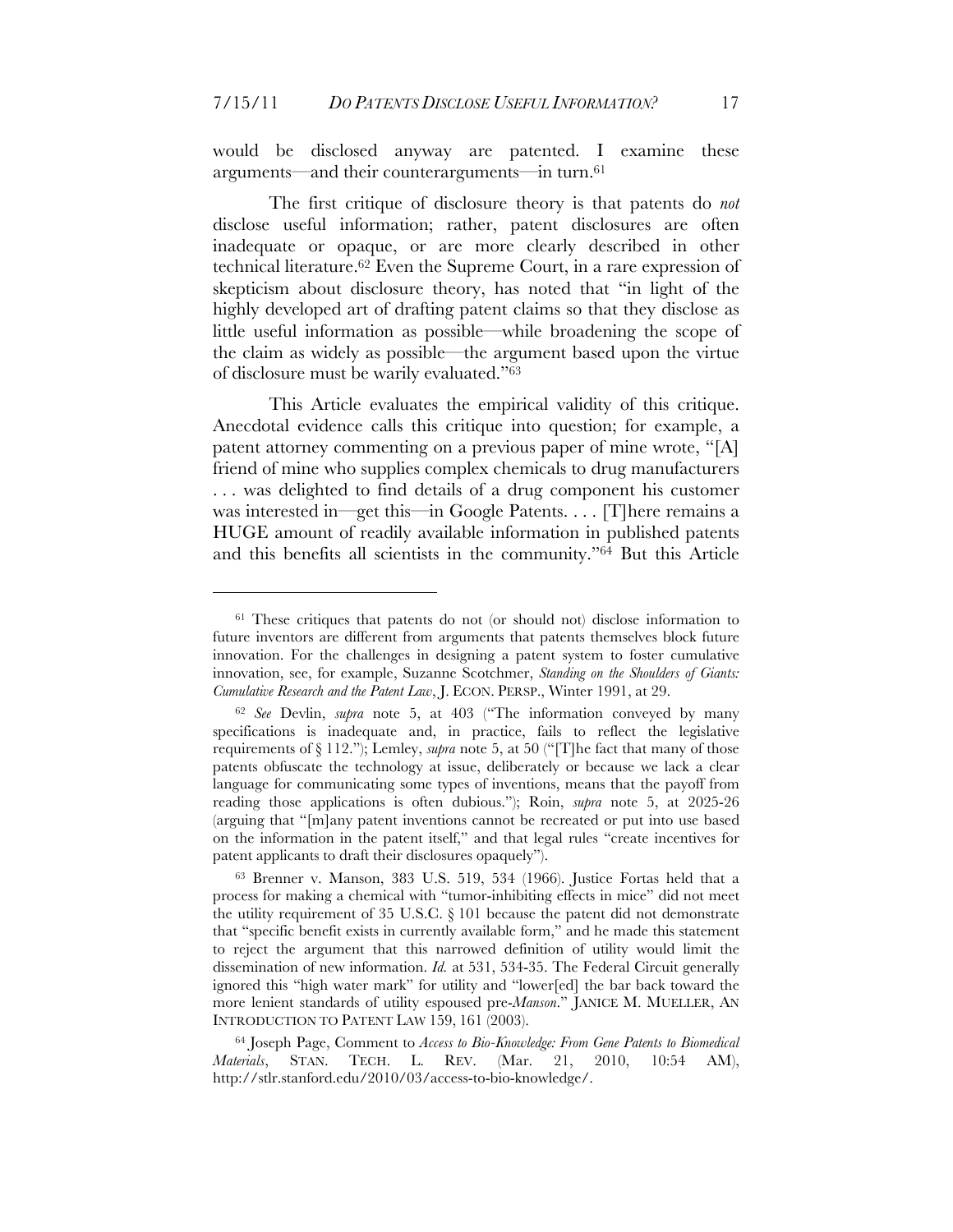tackles the question more systematically: Section I.C examines previous surveys of the value of patent disclosures, which show that patents do provide useful information to at least some inventors, and Parts II and III present new survey evidence from nanotechnology researchers and case studies of specific nanotechnology patents. Even the defenders of disclosure theory have not grappled with the existing empirical evidence. Some commentators have simply assumed that patents perfectly disclose inventions,65 while others agree that disclosure is currently poor but argue that the solution is to improve disclosure, not to abandon the theory.<sup>66</sup>

The second critique of disclosure theory is that even if patent disclosures are enlightening, inventors do not read them because of concerns about willful infringement.67 The Patent Act allows courts to award treble damages and attorney fees,<sup>68</sup> and the Federal Circuit has held that enhanced damages may only be awarded in cases of willful infringement.69 Under earlier interpretations of the willfulness

<sup>65</sup> *See, e.g.*, Vincenzo Denicolò & Luigi Alberto Franzoni, *The Contract Theory of Patents*, 23 INT'L REV. L. & ECON. 365, 68 (2004); Ronald E. Myrick, William P. Skladony & Ram Nath, *The Technological Innovation Process: Patent Documentation as a Source of Technological Information*, 9 SANTA CLARA COMPUTER & HIGH TECH. L.J. 355, 357-59 (1993); Suzanne Scotchmer & Jerry Green, *Novelty and Disclosure in Patent Law*, 21 RAND J. ECON. 131, 134 (1990).

<sup>66</sup> *See* Fromer, *supra* note 7, at 563 (arguing that patents do not "do nearly enough to convey information useful to stimulate inventive activity" and explaining "how the patent document can be restructured to vitalize its relevance"); Seymore, *supra* note 7, at 626-27 (arguing that patents are often "indecipherable" or do not fully disclose inventions, and that "[i]t is now time to transform the patent into a readable teaching document").

<sup>67</sup> *See* Devlin, *supra* note 5, at 404 & n.16; Holbrook, *supra* note 5, at 142-43; Mark A. Lemley & Ragesh K. Tangri, *Ending Patent Law's Willfulness Game*, 18 BEREKELY TECH. L.J. 1085, 1100-02 (2003); Mark Lemley, *supra* note 5, at 50 ("[L]awyers often advise engineers not to read competitor patents for fear of becoming a willful infringer."); Doug Lichtman, *Substitutes for the Doctrine of Equivalents: A Response to Meurer and Nard*, 93 GEO. L.J. 2013, 2023 & n.42 (2005) (claiming that "very few people read patents outside of the litigation and licensing contexts" because "[t]he risks [of willful or contributory infringement] are just too high," and concluding that the "common misconception . . . that the patent system promotes disclosure and dissemination through the written patent document" is therefore "clearly not right"); Roin, *supra* note 5, at 2019-20 ("Faced with this calculation [of the risk of enhanced damages], many innovators have ceased using patents as a research tool . . . .").

<sup>68 35</sup> U.S.C. § 284 (2006) ("[T]he court may increase the damages up to three times the amount found or assessed."); *Id.* § 285 ("The court in exceptional cases may award reasonable attorney fees to the prevailing party.").

<sup>69</sup> *See, e.g.*, *In re* Seagate Tech., LLC, 497 F.3d 1360, 1368 (Fed. Cir. 2007) (en banc). A finding of willful infringement is also sufficient to award attorney fees. *See*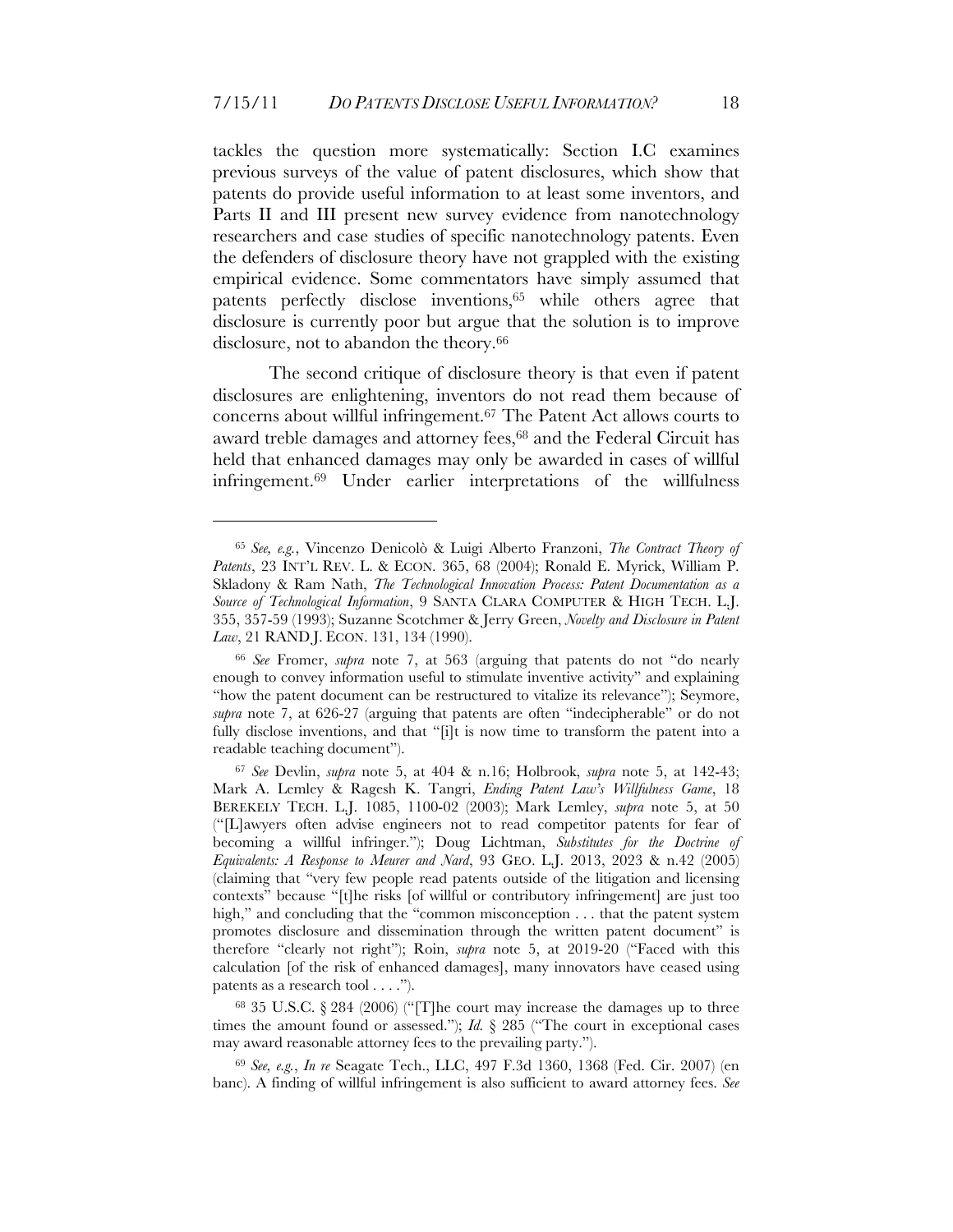doctrine, to avoid liability for enhanced damages, any company that learned of a potentially relevant patent had to spend \$20,000 to \$100,000 per patent for an attorney opinion stating that the patent is invalid or not infringed—leading many companies to advise researchers to avoid reading patents and to look elsewhere for technical information.70

Jeanne Fromer argues that "it is vital to remove—if not reverse—the penalty of willful infringement as applied to reviewing patents to inform follow-up innovation."71 The Federal Circuit recently took a step in this direction by raising the standard for willful infringement from negligence to "at least . . . objective recklessness" and "reemphasiz[ing] that there is no affirmative obligation to obtain opinion of counsel."72 Sean Seymore claims that this "suggests that simply reading a patent will not trigger the doctrine,"73 although others believe the doctrine is unclear.74 Research organizations can at least take some assurance from the former Federal Circuit Chief Judge Paul Michel: "People sometimes extrapolate wildly from what [a Federal Circuit] case actually held or even what the court said, other than perhaps in blatant dicta. The people who say, 'Don't read your rival company's patents because you'll get hung for willful infringement'—I think that's ridiculous."75

The survey evidence in Section II.E of this Article shows that nanotechnology researchers—both academic and industrial—are not avoiding reading patents because of legal concerns like willful infringement. In Section IV.B, however, I argue that rather than keeping legal rules that are widely ignored, the rules should be changed to match the norms and expectations of the scientific culture. Basic researchers should thus have a broader experimental use

<u>.</u>

Knorr-Bremse Systeme Fuer Nutzfahrzeuge GmbH v. Dana Corp., 383 F.3d 1337, 1347 (Fed Cir. 2004) (en banc).

<sup>70</sup> *See* Lemley & Tangri, *supra* note 67, at 1092, 1100-01.

<sup>71</sup> Fromer, *supra* note 7, at 588. *See also* Lemley & Tangri, *supra* note 67, at 1125 (arguing that a "narrower willfulness doctrine" would "more faithfully serve the purposes of patent law").

<sup>72</sup> *Seagate*, 497 F.3d at 1371.

<sup>73</sup> *Seymore*, *supra* note 7, at 625.

<sup>74</sup> *See, e.g.*, Pan C. Lee, Note, *A Matter of Opinion: Opinions of Counsel Remain Necessary After* In re Seagate, 25 BERKELEY TECH. L.J. 33, 36 (2010) (describing the "unsure post-*Seagate* landscape").

<sup>75</sup> Paul Michel, Chief Judge, Fed. Circuit, Address at the Fordham University School of Law (Nov. 2009), *in Innovation, Incentives, Competition, and Patent Law Reform: Should Congress Fix the Patent Office and Leave Litigation Management to the Courts?*, 20 FORDHAM INTELL. PROP. MEDIA & ENT. L.J. 1135, 1168 (2010).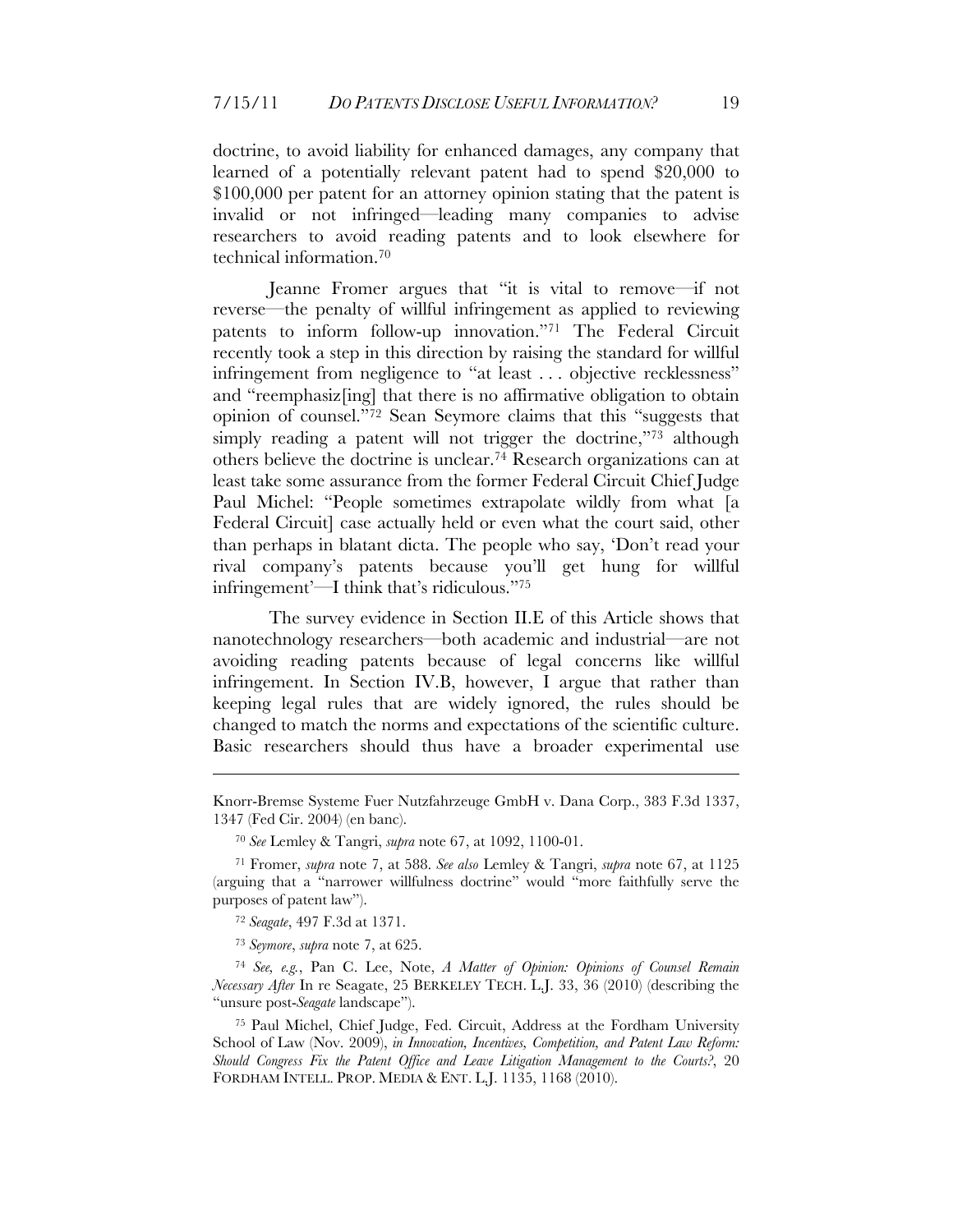exemption and should not be threatened with enhanced damages for turning to the patent literature as a source of technical information.

Finally, the third, and most compelling, critique of disclosure theory is that patents are only sought on inventions that are relatively cheap to reverse engineer (generally referred to as "self-disclosing" inventions, although that phrase is misleading and imprecise) or that would soon be invented by others.76 Under this theory, an inventor will only patent a "non-self-disclosing" (i.e., expensive to reverse engineer) invention (rather than protecting it with trade secrets<sup>77</sup>) if it seems likely that others will recreate the invention before the patent expires, so that "the invention was inevitably coming to the public regardless of the patent disclosure."78

A problem with this critique is that few inventions are "selfdisclosing" at zero cost. Jeanne Fromer notes that "[e]ven when the information is sometimes available elsewhere, it is normally not available widely."79 She argues that "[m]uch of the information contained in—or that ought to be in—patents is not published elsewhere," and that "it typically takes a long time after patent publication before the invention becomes available for theoretical reverse-engineering" (if the invention is commercialized at all).80 Similarly, Alan Devlin notes that reverse engineering involves wasted expense and "may give rise to proprietary information that will only be shared indirectly with the public."81 Denicolò and Franzoni also refute this critique through an economic model—although their

<sup>76</sup> *See* MACHLUP REVIEW, *supra* note 5, at 32 (stating that economists "have shown considerable skepticism" of disclosure theory because of both "the unwillingness of firms to patent what they think they may be able to keep secret" and "the inability of manufacturers to keep secret most of the technology they use and, consequently, society's munificence in granting monopolies for the disclosure of what would become known in any case"); Devlin, *supra* note 5, at 418; Eisenberg, *supra* note 5, and 1028-29; Holbrook, *supra* note 5, at 132-35; Roin, *supra* note 5, at 2014-16.

<sup>77</sup> *See generally* Mark A. Lemley, *The Surprising Virtues of Treating Trade Secrets as IP Rights*, 61 STAN. L. REV. 311 (2008) (discussing the tradeoffs between patents and trade secrets); Michael Risch, *Trade Secret Law and Development Incentives*, *in* THE LAW AND THEORY OF TRADE SECRECY: A HANDBOOK OF CONTEMPORARY RESEARCH (Rochelle C. Dreyfuss et al. eds. 2011) (same).

<sup>78</sup> Holbrook, *supra* note 5, at 134-35.

<sup>79</sup> Fromer, *supra* note 7, at 554.

<sup>80</sup> *Id.* at 554, 558.

<sup>81</sup> Devlin, *supra* note 5, at 405. Devlin argues, however, that these benefits of disclosure are subsidiary to the innovation incentive. *Id.* at 406.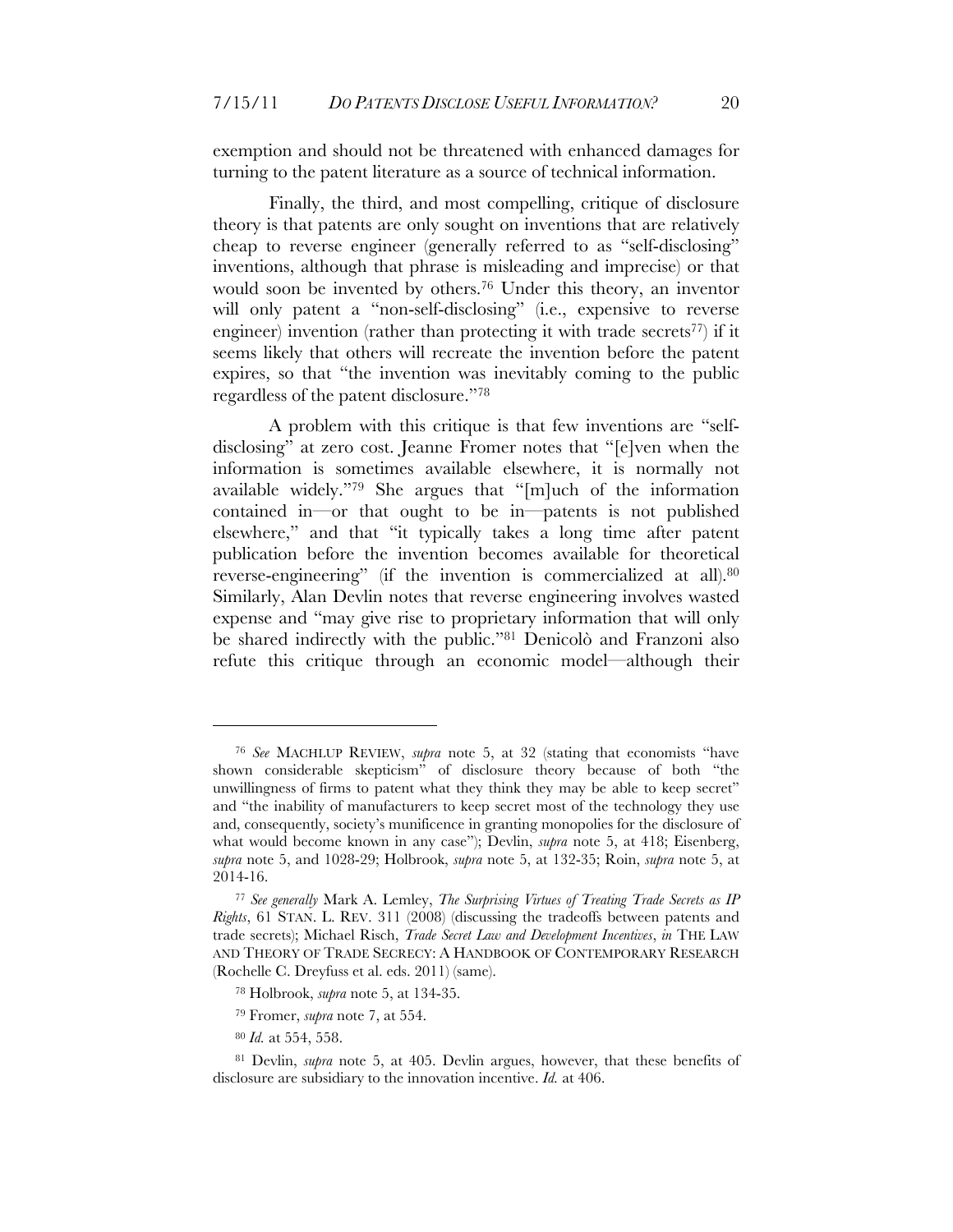model assumes that patents perfectly disclose inventions to other innovators.<sup>82</sup>

This Article will show that patents do actually improve access to information, but I agree with the critics that disclosure is not a compelling *justification* for the patent system. Under a pure disclosure theory, one should consider an invention that *already exists* and ask whether we want to offer a patent (and its associated inefficiencies) in exchange for information about that invention. This bargain would only benefit the public for inventions that are unlikely to be independently discovered and are very costly to reverse engineer—in which case the inventor is likely to prefer trade secrecy over patents.

But whether or not disclosure justifies the patent system is moot because disclosure theory need not support the patent system on its own—the international patent system is not going away, and it probably does promote innovation, at least in some cases.83 The more relevant question about disclosure is whether, given our existing system, we want to enforce robust disclosure requirements. Are the benefits of full disclosure underappreciated? Are current disclosure requirements being enforced? Are any legal changes necessary to make disclosures more useful to follow-on innovators? Would stronger disclosure requirements hurt innovation? These questions are addressed in Part IV, but first I examine the existing evidence about the utility of these disclosures as a source of technical information.

#### **C. Previous Surveys of the Value of Patent Disclosures**

Both advocates of a strong disclosure function and those who believe disclosure should not be central to our patent system agree that patents currently do not disclose much useful information.84 The empirical evidence cited by these sources, however, does not support this strong conclusion. Some of the cited evidence is anecdotal,85 and

 $\overline{a}$ 

85 For example, Benjamin Roin's note on disclosure theory cites individual testimony from the 2002 Federal Trade Commission (FTC) hearings on intellectual property. *See* Roin, *supra* note 5, at 2025 n.106 (describing conflicting evidence on whether engineers read patents). For transcripts from the FTC hearings, see

<sup>82</sup> Denicolò & Franzoni, *supra* note 65, at 367-68.

<sup>83</sup> *See supra* note 56 and accompanying text.

<sup>84</sup> *Compare* Roin, *supra* note 5, at 2007, 2028 (claiming to present "a variety of evidence showing that the patent system largely fails at its disclosure function" and arguing that disclosure is not "the primary justification for the patent system"), *with* Fromer, *supra* note 7, at 560, 563 (agreeing that "there is evidence that most inventors spend little to no time reading others' patents to inform their research" but arguing that "patent disclosure is so important to the patent system's key purpose" that we should "invigorate disclosure"). For additional references, see *supra* note 8.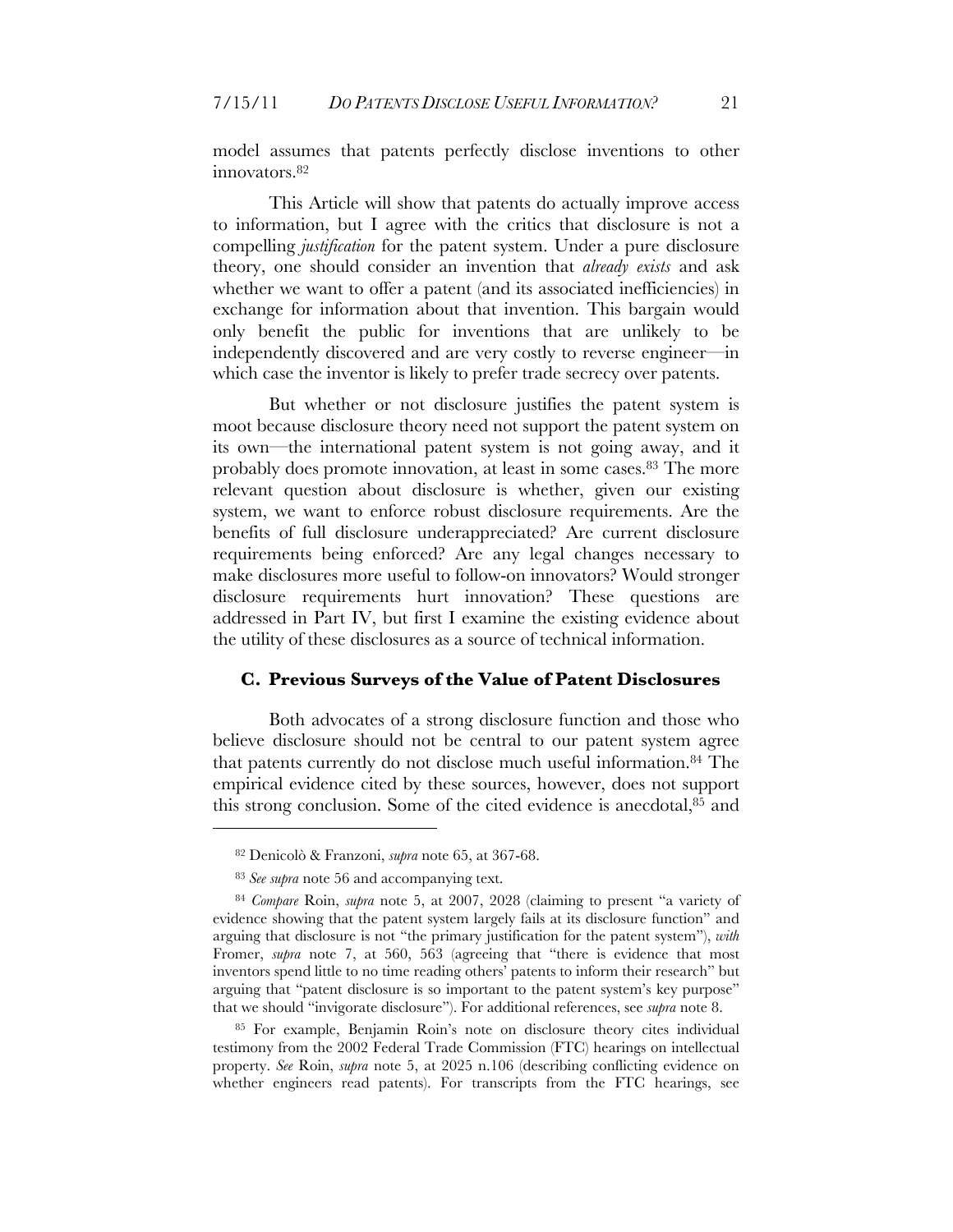a few sources cite a model based on gross patenting data,<sup>86</sup> but most of the evidence comes from surveying people involved in research (though often not the innovators themselves) about the technical value of patent disclosures. This section reviews these surveys and concludes that, counter to the claims of legal commentators, many innovators are currently using patents as a source of useful technical information.

One of the most cited studies concerning the utility of patents as sources of technical information is a survey by Wesley Cohen and colleagues of managers of research and development units of U.S. manufacturing firms in 1994.87 Mark Lemley cites it to support the claim that "[e]mpirical research suggests that scientists don't in fact gain much of their knowledge from patents, turning instead to other sources," and other scholars cite the study to support similar claims.<sup>88</sup>

<u>.</u>

87 Wesley M. Cohen et al., *R&D Spillovers*, *Patents and the Incentives to Innovate in Japan and the United States*, 31 RES. POL'Y 1349, 1350 (2002).

88 Lemley, *supra* note 8, at 22 n.16; *see* Fromer, *supra* note 7, at 560 & n.101 (citing it to support the statement that "there is evidence that most inventors spend little to no time reading others' patents to inform their research"); Seymore, *supra*

*Competition and Intellectual Property Law and Policy in the Knowledge-Based Economy*, FED. TRADE COMMISSION, http://www.ftc.gov/opp/intellect/ (last modified Sept. 28, 2007).

<sup>86</sup> *See* Ashish Arora, Marco Ceccagnoli & Wesley M. Cohen, *R&D and the Patent Premium* (Nat'l Bureau of Econ. Research, Working Paper No. 9431, 2003), *available at* http://www.nber.org/papers/w9431. Although this working paper is cited as showing that patent disclosures do not impact information flows between U.S. firms, *see* Fromer, *supra* note 7, at 562 n.110; Roin, *supra* note 5, at 2014 n.41, the paper notes that it is "unclear whether patent disclosures truly have little effect on the information flows from others that affect firms' R&D productivity, or whether the lack of an observable effect reflects that our measures are too imprecise to discern it," Arora et al., *supra*, at 17. This result is also deleted from the peer-reviewed version of this study. *See* Ashish Arora, Marco Ceccagnoli & Wesley M. Cohen, *R&D and the Patent Premium*, 26 INT'L J. INDUS. ORG. 1153 (2008). Other researchers have claimed that their models show that patents do not increase knowledge spillovers between firms. *See* James Bessen, *Patents and the Diffusion of Technical Information*, 86 ECON. LETTERS 121 (2005) (showing that in a simple theoretical model with complete information and no transaction costs, information diffusion is not necessarily greater under a patent system); Tobias Schmidt, *An Empirical Analysis of the Effects of Patents and Secrecy on Knowledge Spillovers* 16 tbl.1 (Zentrum für Europäische Wirtschaftsforschung GmbH, Discussion Paper No. 06-048, 2006), *available at* http://ssrn.com/abstract=920403 (modeling survey results to show a correlation between (1) reported "lack of information on technology" as a barrier to innovation and (2) reported "importance of patent protection" for a firm's industry). If these models are accurate, they provide support for my conclusion that disclosure theory alone is insufficient to justify the patent system. As noted earlier, however, rather than focusing on this broader question, I am taking the current patent system as a given and questioning whether strong disclosure should be a goal of that system. *See supra* Section I.B.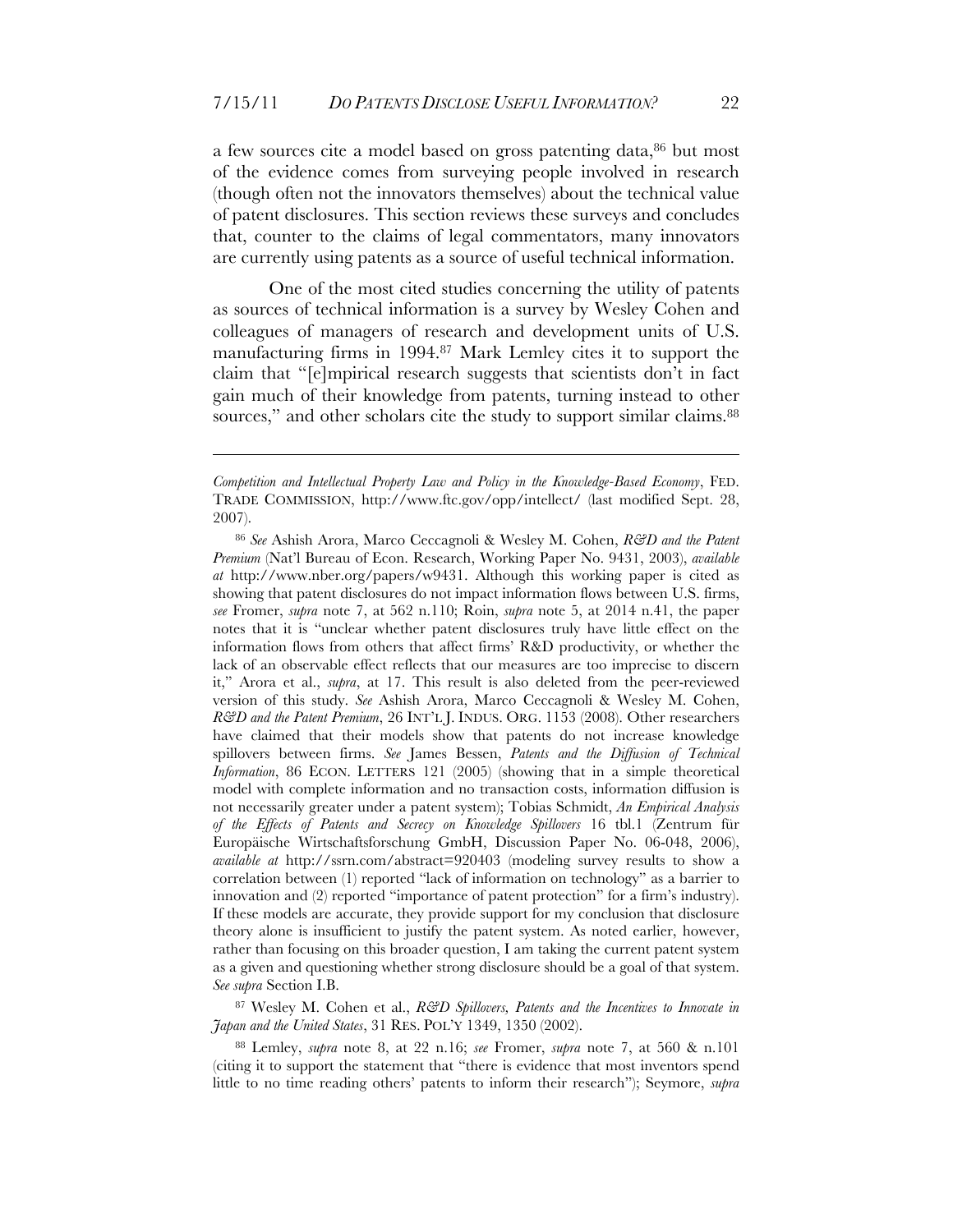But what the study actually found is that 49.1% of U.S. respondents indicated patents were "moderately" or "very" important as a source of information for a recent R&D project—less than the 61.8% who said the same of publications or the 51.3% for "informal exchange," but still almost half the sample.89 Patents were the third most important information source, ahead of public meetings or conferences, competitors' products (via reverse engineering), joint or cooperative ventures, trade associations, recent hires, licenses, and contracts with other firms.90

Furthermore, Cohen and colleagues found that in Japan, patents were by far the most important information source for recently completed projects, with 85.4% of respondents ranking them as "moderately" or "very" important—significantly more than the 64.7% of respondents who said the same of publications, the next most important information source.91 One of the Cohen study's authors, John Walsh, collaborated with Sadao Nagaoka to survey patentees in the U.S. and Japan in 2007.92 They again found that Japanese firms "rely more heavily on the patent literature than do American firms," but they also determined that the Japanese firms were primarily reading U.S. patents, so that the difference was not caused by Japanese patents being more useful than U.S. patents.<sup>93</sup> (They do not discuss the language barrier, but most Japanese researchers are used to publishing and reading technical information in English.94) The results of these two surveys indicate that patents do currently serve a useful disclosure function for many innovators, including in the United States, and that Japanese researchers are finding even more useful information in U.S. patents than U.S.

89 Cohen et al., *supra* note 87, at 1363 fig.6.

<sup>90</sup> *Id.*

<u>.</u>

<sup>91</sup> *Id.*

92 John P. Walsh & Sadao Nagaoka, *How "Open" Is Innovation in the US and Japan?: Evidence from the RIETI-Georgia Tech Inventor Survey* (Research Inst. of Econ., Trade & Indus., Discussion Paper No. 09-E-022, 2009), *available at* http://www.rieti.go.jp/jp/publications/dp/09e022.pdf.

<sup>93</sup> *Id.* at 12-13.

<sup>94</sup> *See* Robert S. Cutler, *A Comparison of Japanese and U.S. High-Technology Transfer Practices*, 36 IEEE TRANSACTIONS ON ENGINEERING MGMT. 17, 19 (1989) (surveying Japanese researchers in three high-technology fields and finding that ninety-four percent could read and write England and eighty-five percent published and read English language journals and articles).

note 7 (citing it for the proposition that patents "are not often viewed as an important channel for information flow"); Roin, *supra* note 5, at 2014 (citing it for the proposition that "U.S. firms most often use sources other than patent disclosures to learn about the most recent technological advances in their industry").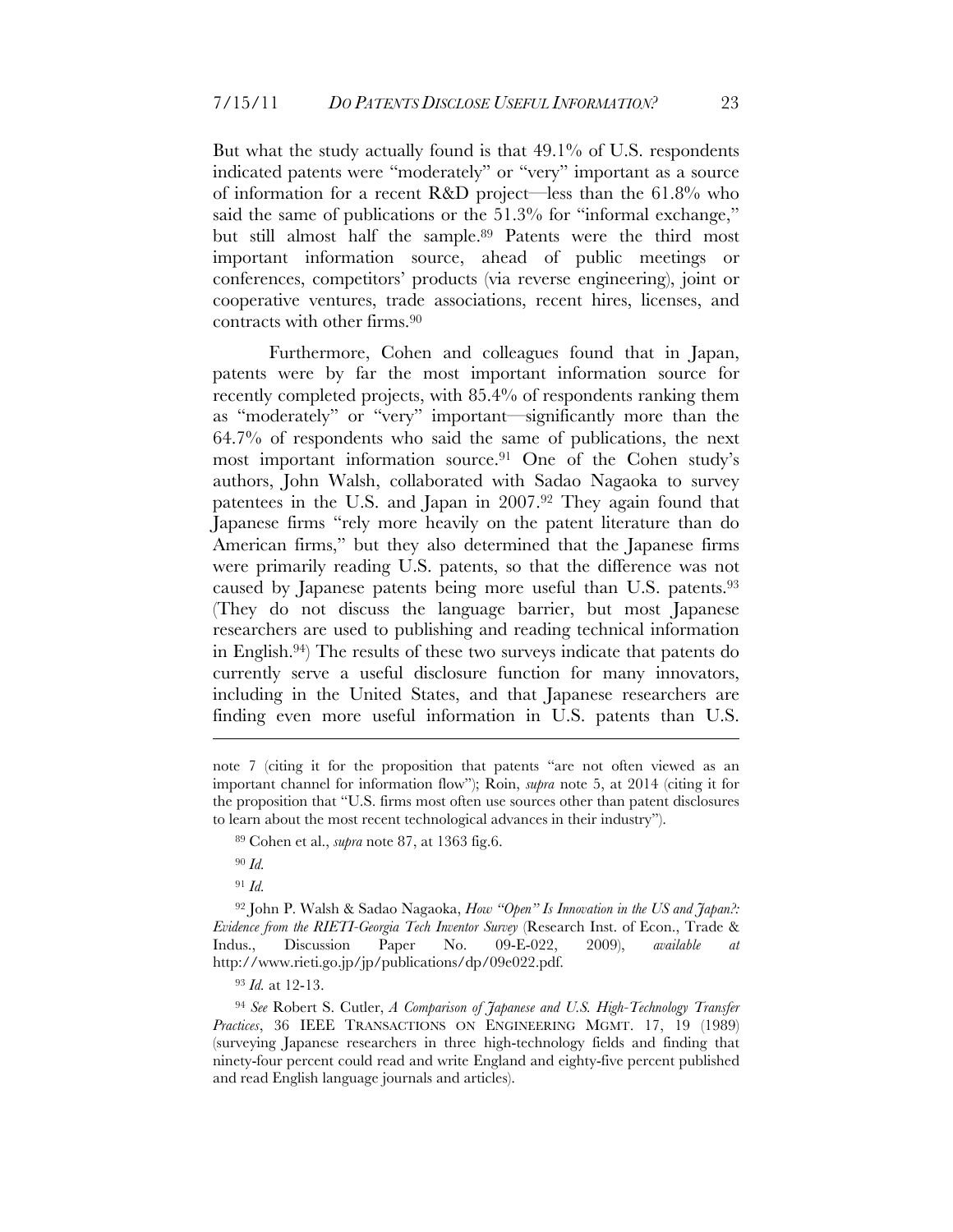researchers are—suggesting that the technical content of patents might be underexploited by U.S. researchers.

The 2003 survey of the Intellectual Property Owners Association (IPO) has been cited as "evidence that most inventors spend little to no time reading others' patents to inform their research" because it found that "65% of [respondents] do not always read patents before embarking on research, development, or product development."95 But the 35% of respondents (primarily "senior legal staff"96) whose companies *always* read patents before beginning new research projects is still a substantial minority, and the number who *sometimes* read patents must be larger. Furthermore, the survey also found that patents are more important than publications as a source of technical ideas,  $97$  and that  $64\%$  of respondents routinely monitor their competitors' IP activity for technology ideas.98

Adam Jaffe and colleagues found that U.S. inventors who received patents in 1993 were not very familiar with patents cited in their patents.99 But this does not reveal much about whether those cited patents contain useful technical information. More telling is their finding that patent citations do provide a statistically significant signal of knowledge "spillover"—i.e., that patentees are learning from roughly half the patents they cite.100 The patentees were also asked what sources had a "significant influence" on the development of their invention: only about five percent of respondents indicated the patent literature, and only about 15 percent indicated the technical

<sup>95</sup> Fromer, *supra* note 7, at 561 & n.104 (citing IAIN M. COCKBURN & REBECCA HENDERSON, SURVEY RESULTS FROM THE 2003 INTELLECTUAL PROPERTY OWNERS ASSOCIATION SURVEY ON STRATEGIC MANAGEMENT OF INTELLECTUAL PROPERTY, at F.6 (2003), *available at* http://www.ipo.org/AM/Template.cfm? Section=Home&Template=/CM/ContentDisplay.cfm&ContentID=8564).

<sup>96</sup> COCKBURN & HENDERSON, *supra* note 95, at A.1.

<sup>97</sup> *Id.* at D.1 ("Patent documents are rated more important than competitors, inlicensing, professional publications or government and university partnerships, and roughly equivalent to partnerships and joint ventures.").

<sup>&</sup>lt;sup>98</sup> *Id.* at D.5. Other relevant statistics are that only 5% of respondents reported a negative impact from the earlier publication of patents at the application stage, 26% said that product lifecycles are typically shorter than the time for a patent to issue, and 75% thought that patents do not disclose too much valuable information to competitors. *Id.* at B.1, C.8, C.10.

<sup>99</sup> Adam B. Jaffe, Manuel Trajtenberg & Michael S. Fogarty, *The Meaning of Patent Citations*, *in* ADAM B. JAFFE & MANUEL TRAJTENBERG, PATENTS, CITATIONS, AND INNOVATIONS: A WINDOW ON THE KNOWLEDGE ECONOMY 379, 389 & fig.4, 390 & fig.5 (2002); *see also* Fromer, *supra* note 7, at 561 & nn.105-06 (citing the study for these points).

<sup>100</sup> Jaffe et al., *supra* note 99, at 394 & tbl.1, 400.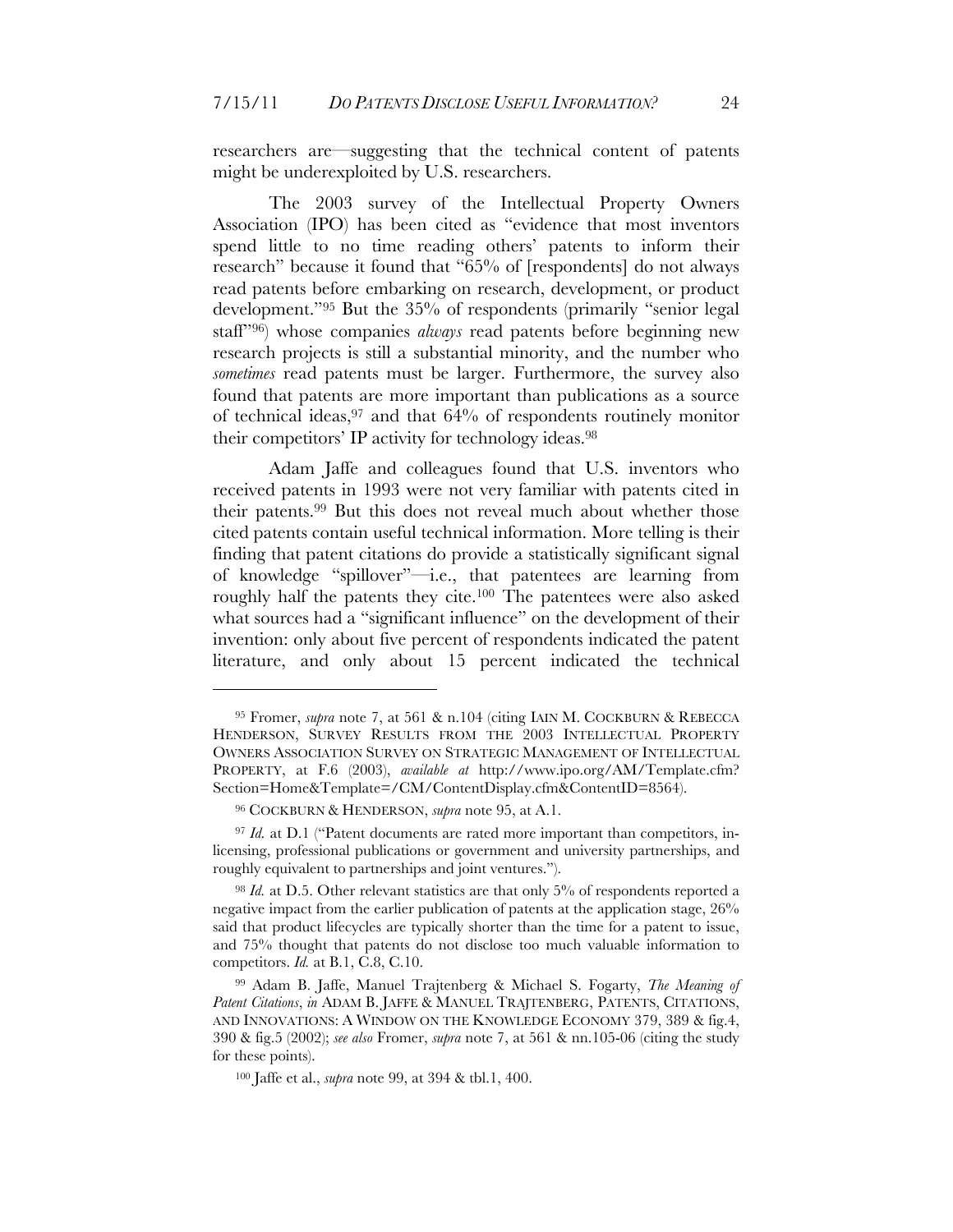literature.101 It is unclear why these responses differ so markedly from the earlier surveys discussed in this Section, but it may be because patentees view their work as novel (and thus may view prior work as informative but not a "significant influence") or because these respondents had less access to the patent and technical literature (both because the inventions were made in the pre-web 1980s and because the respondents were less likely to be professional scientists at large organizations). Still, despite their reported lack of interest in the patent literature, these 1993 patentees did obtain knowledge spillovers from other patents.

Other surveys have been conducted outside the United States. A 1997 survey of small and medium-sized companies in the United Kingdom found that 25.2% of companies searched the patent literature for technical reasons.102 Follow-up interviews revealed that not knowing where to find patents and the cost of patent searches were significant barriers to access, and that the possibility of searching patents online "was greeted with considerable enthusiasm."103 A different survey of small firms in the United Kingdom in 1996 found similar results for the number of firms doing technical patent searches.104 An even earlier survey in Australia, conducted from 1980 to 1981, found that many respondents indicated that their main

<sup>101</sup> *Id.* at 388 fig.3.

<sup>102</sup> *See* Matthew Hall, Charles Oppenheim & Margaret Sheen, *Barriers to the Use of Patent Information in UK Small and Medium-Sized Enterprises. Part I: Questionnaire Survey*, 25 J. INFO. SCI. 335, 339-40 (1999) (reporting that 56.4% of companies conduct patent searches, of which 40.7% do so for commercial and technical reasons, and 3.9% do so for technical reasons only).

<sup>103</sup> Matthew Hall, Charles Oppenheim & Margaret Sheen, *Barriers to the Use of Patent Information in UK Small and Medium-Sized Enterprises. Part 2 (1): Results of In-Depth Interviews*, 26 J. INFO. SCI. 87, 94 (2000).

<sup>104</sup> *See* Stuart Macdonald, *Bearing the Burden: Small Firms and the Patent System*, J. INFO. L. & TECH., July 2003, http://www2.warwick.ac.uk/fac/soc/law/elj/jilt/ 2003\_1/macdonald (finding that "[a]bout half of these small firms regularly conduct patent searches," of which over 40% of patenting firms and 20% of non-patenting firms do so to keep abreast of technological developments, and that firms also looked to patents to avoid duplicating research, to acquire info to solve problems, to uncover new products, and (in very small numbers) to stimulate creativity). Another survey in the United Kingdom found that 18% of users of the British Library Patent Information Centre in 2000 cited finding technical information as their main reason for reading patents, and that the percentage was higher among those using patents every one to six months (rather than multiple times a month). David Newton, *A Survey of Users of the New British Library Patent Information Centre*, 22 WORLD PAT. INFO. 317, 321 & fig.3 (2000). But since many respondents were patent attorneys or professional patent searchers, it is unclear what this reveals about patent use by researchers.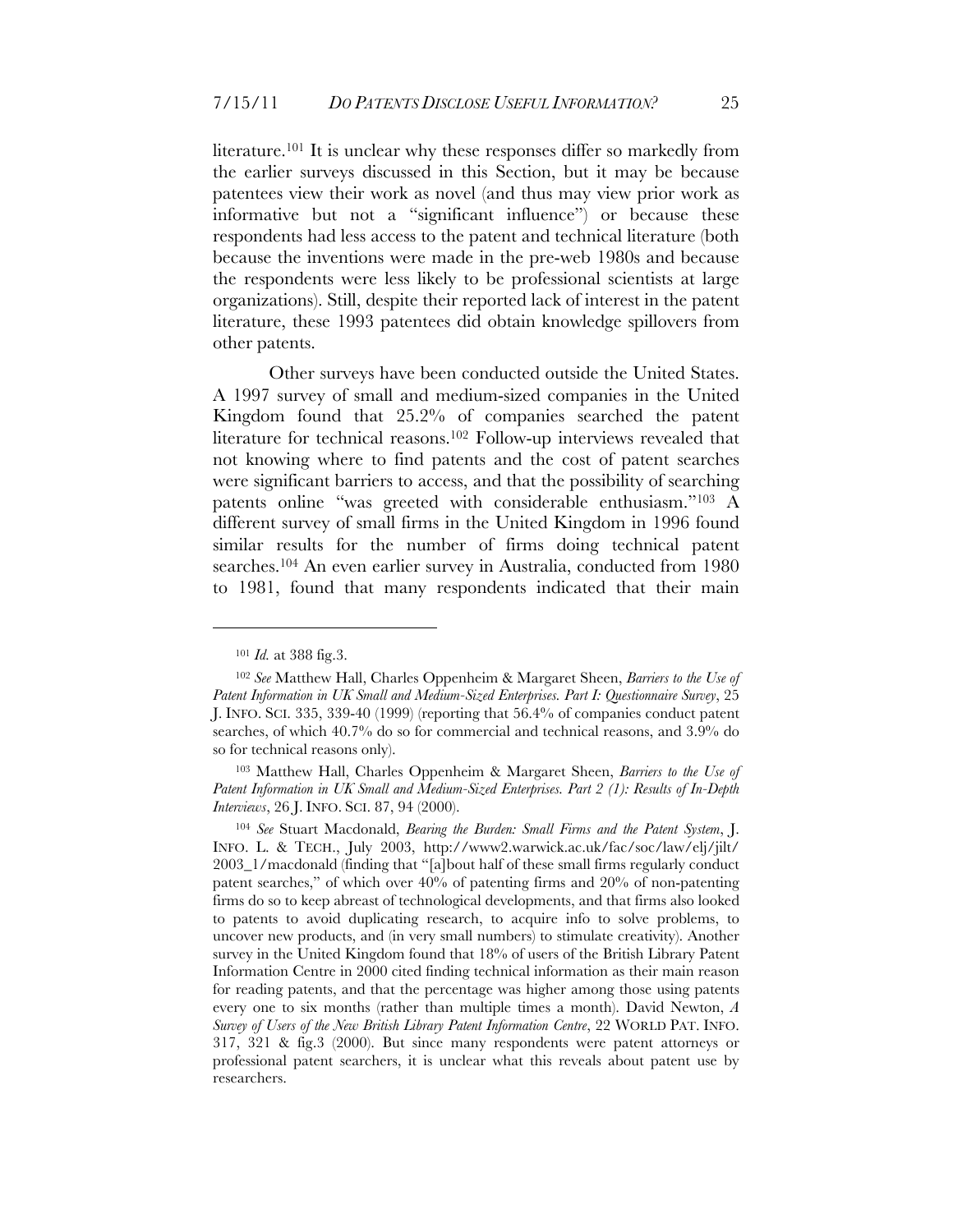reason for consulting patents was technical: the percentages ranged from 32% for small companies to 61% for respondents in higher education.105

Overall, the survey results discussed in this section show that even before patents became readily accessible through web searches, patents were a useful source of information for large numbers (though probably not the majority) of innovators. One would expect them to become more useful as they have become more accessible.

#### **II. Utility of Patents for Nanotech Researchers**

As described in the previous Section, existing evidence suggests that many researchers do use patents as a source of technical information. Most of the earlier surveys are ten to twenty years old, predating the ready availability of patents online. The earlier surveys also focused either on managers and legal officers at technical companies or on patentees, and thus might not reflect the view of typical researchers.106

This Part adds to this empirical evidence with a survey of nanotechnology researchers that focused specifically on patent disclosures. Nanotechnology is the interdisciplinary study of systems on the nanometer scale, 107 and it has many potential applications: "Science and technology research in nanotechnology promises breakthroughs in areas such as materials and manufacturing, nanoelectronics, medicine and healthcare, energy, biotechnology, information technology, and national security. It is widely felt that nanotechnology will be the next Industrial Revolution."108 Although

<sup>105</sup> *See* Thomas Mandeville, *Australian Use of Patent Information*, 5 WORLD PAT. INFO. 79, 80 tbl.1 (1983) (reporting that 42% of large companies, 37% of medium companies, 32% of small companies, 53% of government respondents, 61% of higher education respondents, and 38% of individual engineers reported that their main reason for consulting patent information was to assess the state of the art, to consider new products, or to solve technical problems). Note that respondents could only check one option, so respondents whose secondary reason for consulting patents is technical are not included.

<sup>106</sup> The only survey that interviewed researchers who were not patentees was Mandeville's study, which surveyed professional engineers in Australia in 1980-81, though it did not indicate the response rate or many details about the survey. *See id.*

<sup>107</sup> It is hard to fathom how small a nanometer (a billionth of a meter) is. If you zoomed in so that a nanometer was as big as the diameter of one of your hairs, then your head would be roughly 10 miles in diameter.

<sup>108</sup> Bharat Bhushan, *Introduction to Nanotechnology*, *in* SPRINGER HANDBOOK OF NANOTECHNOLOGY 1, 1 (Bharat Bhushan ed., 3d ed. 2010).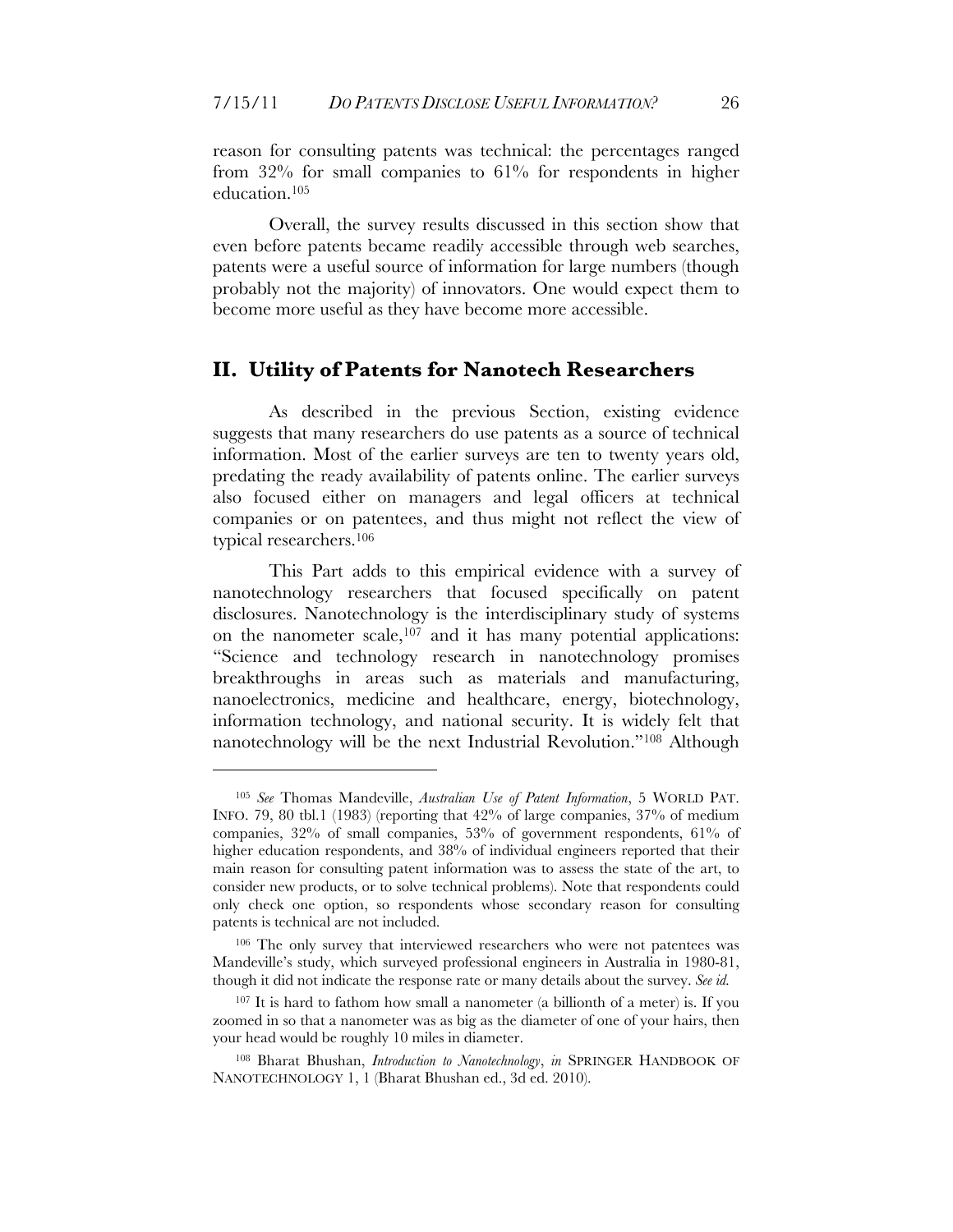nanotechnology is still an early-stage technology, nanotech patents have proliferated, raising concerns about a nanotech patent thicket.<sup>109</sup> Mark Lemley has argued, however, that "it does not seem appropriate at this early stage to restrict upstream nanotech patenting."110

The problems (or lack thereof) associated with the emerging nanotechnology patent thicket are beyond the scope of this Article. For my purposes, the relevant point is that there is an extensive nanotechnology patent literature, but that most nanotechnology researchers are academics or basic researchers who generally do not have to rely on patents because most advances are published in scientific articles. Because nanotechnology is still an exciting new field, it is easy for nanotech researchers to find scientific journals that will publish their work, and there are high-impact nanotechnology specialist journals like *Nano Letters* and *Nature Nanotechnology* that help researchers keep abreast of the field. One would therefore expect patents to be less useful to nanotech researchers than to more applied industrial researchers, though it would be interesting to replicate this survey in other settings.<sup>111</sup>

This Part presents the results from my survey of nanotech researchers. Section II.A describes the survey method and some basic summary statistics. Section II.B explains why the respondents choose to read patents (or choose to avoid them). Section II.C presents results on whether the researchers find useful technical information in the patents they read. Section II.D describes whether respondents feel that most patents are reproducible by a skilled researcher. Finally,

<sup>109</sup> *See, e.g.*, Raj Bawa, *Nanotechnology Patent Proliferation and the Crisis at the U.S. Patent Office*, 17 ALB. L.J. SCI. & TECH. 699, 701 (2007) ("One of the major hurdles [in nanotechnology commercialization] is an emerging thicket of patent claims . . . ."); J. Peter Paredes, *Written Description Requirement in Nanotechnology: Clearing a Patent Thicket?*, 88 J. PAT. & TRADEMARK OFF. SOC'Y 489 (2006). A patent thicket occurs when overlapping patent rights cover a single technology, requiring commercializers to negotiate licenses with multiple rightsholders. *See generally* Carl Shapiro, *Navigating the Patent Thicket: Cross Licenses, Patent Pools, and Standard Setting*, *in* 1 INNOVATION POLICY AND THE ECONOMY 119 (Adam B. Jaffe et al. eds., 2001), available at http://faculty.haas.berkeley.edu/shapiro/thicket.pdf.

<sup>110</sup> Mark A. Lemley, *Patenting Nanotechnology*, 58 STAN. L. REV. 601, 628 (2005).

<sup>111</sup> One might be concerned that because many nanotechnology researchers are academics, they might be more likely to read patents because they are less concerned about willful infringement—but my survey found that even industry researchers did not avoid patents for this reason. *See infra* Section II.E. Another concern is that nanotech patent disclosures might be better than in other fields because the appropriate level of disclosure has not been established. Even if these results cannot be generalized to fields like business methods, it is still important that patents disclose useful information in at least some fields.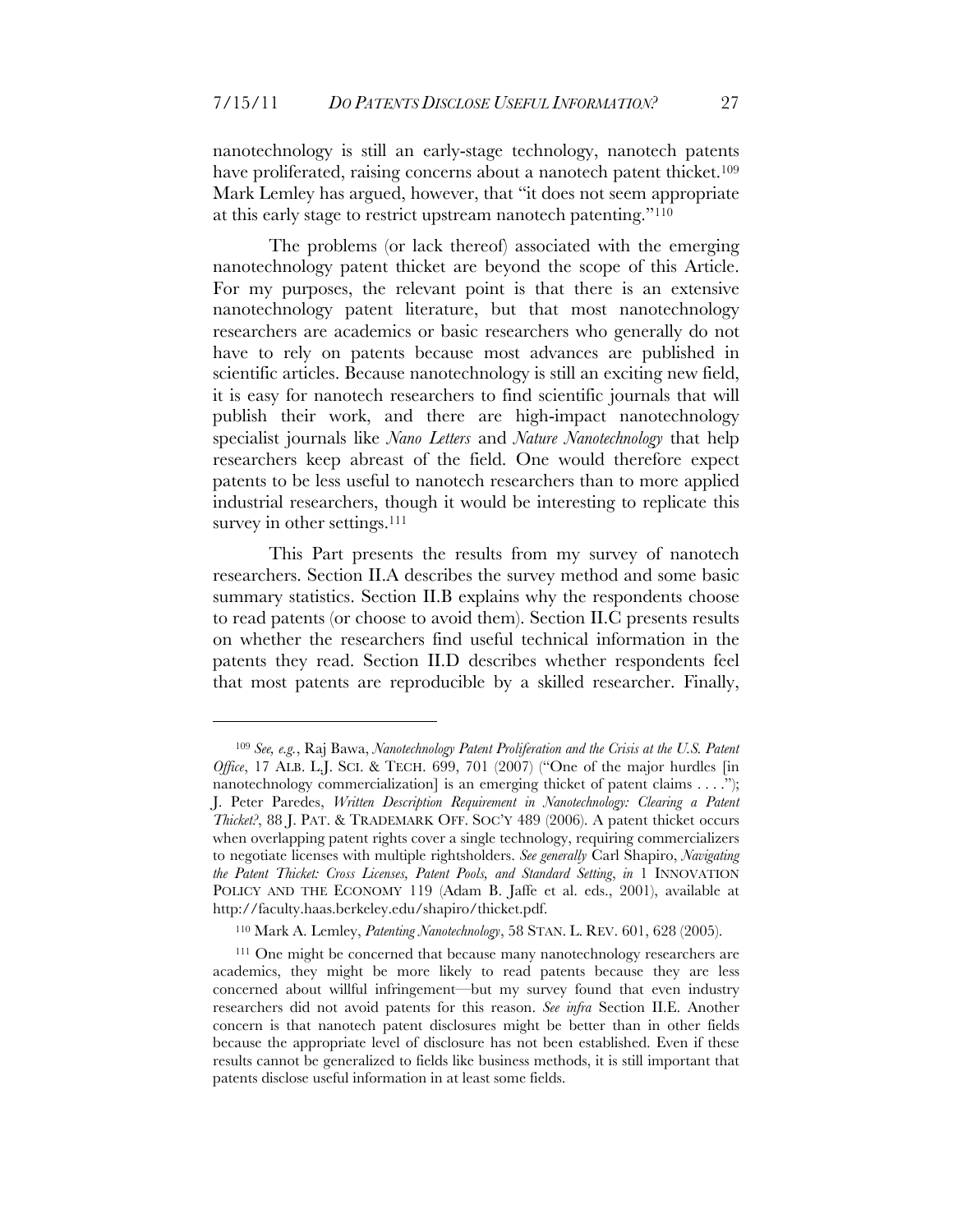Section II.E presents results about whether researchers avoid reading patents because of concerns about willful infringement.

The quotations provided throughout this Part are representative,  $112$  and the data in this Part (and in the supplementary tables in the Appendix) are presented separately from the analysis (which is generally saved for Part IV).

#### **A. Survey Method and Summary Statistics**

I developed and conducted the survey to determine how nanotechnology researchers use patents as a source of technical information.113 I emailed the survey in October 2010 to 1078 researchers who were listed as the corresponding authors on highimpact nanotechnology publications or who were listed on corporate nanotechnology research websites.114 I received responses from 214 researchers by December 2010, giving a response rate of twenty percent; the representativeness of the respondents is explored below. Three respondents were eliminated from the data presented here because they did not have degrees in the natural sciences, so the following percentages are calculated out of 211. 115

All the tables of results are displayed in the Appendix. Table 1 shows detailed statistics for the respondents, which are briefly summarized here. Most respondents work in academic labs (76%); a smaller number work in government labs  $(13\%)$  or industry  $(8\%)$ . Most respondents are experimentalists  $(90\%)$ , not theorists  $(10\%)$ , and

<sup>&</sup>lt;sup>112</sup> I grouped the comments by topic and report a few from each topic.

The survey is online. NANOTECHNOLOGY PAT. SURV., https://spreadsheets.google.com/viewform?formkey=dFpZeHJrbERqaU5ObHJlQ U5XT1pFYnc6MA (last visited Dec. 14, 2010).

<sup>114</sup> The email addresses for corresponding authors in the ISI Web of Knowledge database were recorded for (1) articles in *Nature* or *Science* since 2006 with "nano\* OR graphene OR 'single molecule'" in the title (293 addresses, after ignoring articles that were not related to nanotechnology); (2) articles in *Nature Nanotechnology* since 2006 (496 addresses); (3) articles in *Nano Letters* since 2009 with U.S. authors (835 addresses). *See* ISI WEB OF KNOWLEDGE, http://apps.isiknowledge.com/ (last visited Oct. 29, 2010). Eliminating duplicate or defunct email addresses resulted in 1057 addresses for corresponding authors. To increase the number of respondents from industry, an additional 21 nanotechnology researchers whose email addresses were listed on corporate research websites were also contacted, for a total of 1078 surveys distributed. Respondents were not offered any reward.

<sup>115</sup> Two are academics with Ph.D.s in anthropology and political science. The third has a bachelor's degree in business, works in industry, and claimed to have read approximately 500 patents over the past year, mostly to gain "competitive intelligence" about other companies.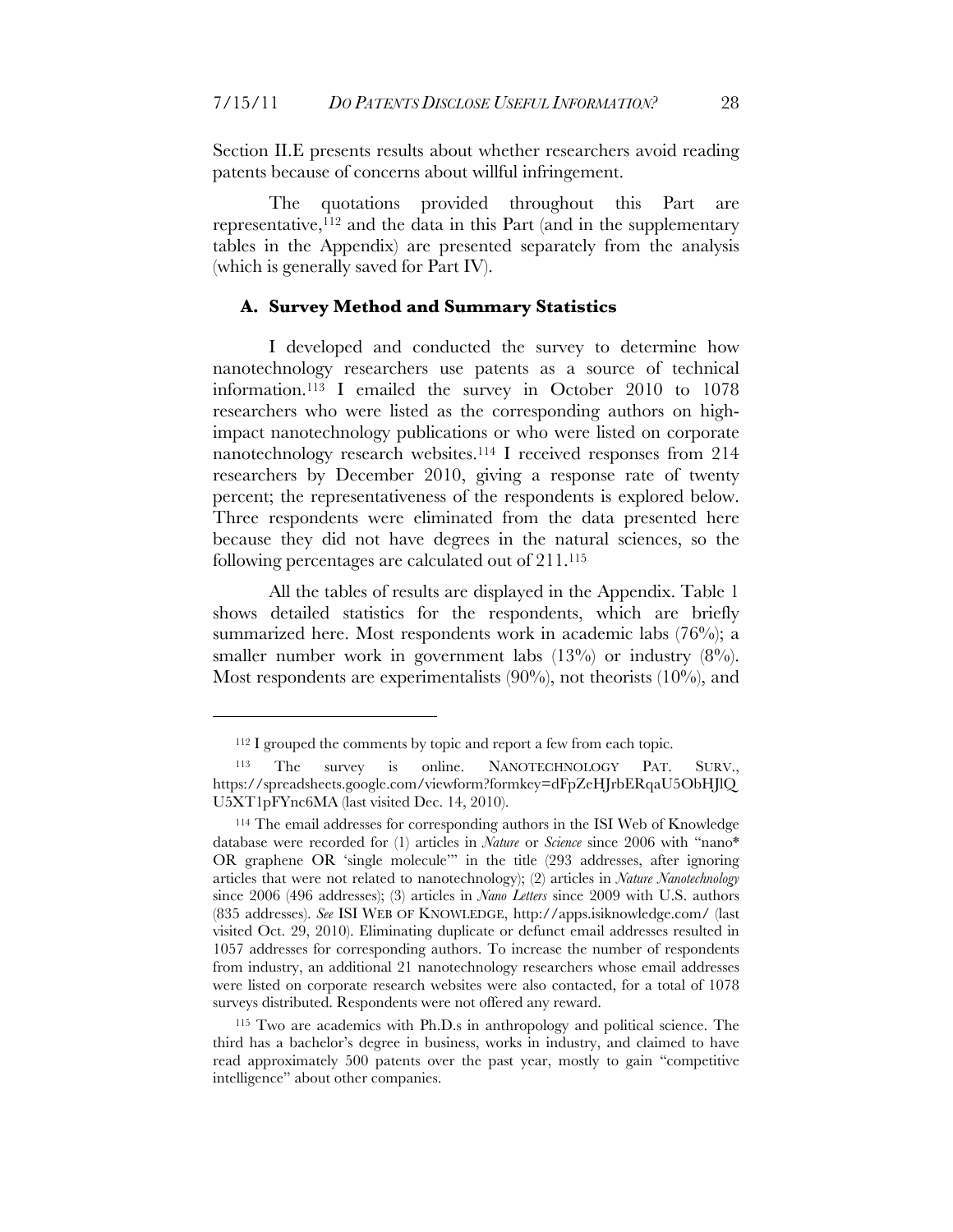far more characterized their research as basic (49%) than applied  $(15\%)$  (with the rest doing an equal mix of basic and applied).<sup>116</sup>

The most common departments in which respondents received their Ph.D. were physics or applied physics (46%) or chemistry or biochemistry (22%); only 2% of respondents indicated that they do not have a Ph.D. or other doctoral degree. Most respondents received their highest degree in the 1990s (36%) or 2000s  $(40\%)$ ; the oldest respondents received their degree in the 1960s  $(4\%)$ . Only 10% of respondents were female (4% did not indicate their gender). About a quarter (24%) of respondents work outside the United States.

With a twenty percent response rate (which is on the low end but within the range of response rates to other patent-related surveys of individual researchers<sup>117</sup>), one always needs to be concerned that the respondent sample might not be representative of the larger population. To look for response bias, Table 2 compares the 211 respondents with a random sub-sample of 100 researchers out of the 1078 researchers contacted.118 The only statistically significant

<sup>116</sup> Basic research focuses on fundamental principles, whereas applied research focuses on specific applications. Both experimental and theoretical research can be either basic or applied, although no respondents characterized their work as both theoretical and applied.

<sup>117</sup> *See* STEPHEN A. HANSEN, AM. ASS'N FOR THE ADVANCEMENT OF SCI., INTERNATIONAL INTELLECTUAL PROPERTY EXPERIENCES: A REPORT OF FOUR COUNTRIES 7-8 (2007), *available at* http://sippi.aaas.org/Pubs/SIPPI\_Four \_Country\_Report.pdf (reporting response rates of 19% from Japanese scientists and approximately 16% from U.K. scientists for a web-based survey); STEPHEN A. HANSEN ET AL., AM. ASS'N FOR THE ADVANCEMENT OF SCI., INTELLECTUAL PROPERTY EXPERIENCES IN THE UNITED STATES SCIENTIFIC COMMUNITY 59 (2007), *available at* http://sippi.aaas.org/Pubs/SIPPI\_US\_IP\_Survey.pdf (reporting a response rate of 27% from U.S. scientists for the same web-based survey); Zhen Lei, Rakhi Juneja & Brian D. Wright, *Patents Versus Patenting: Implications of Intellectual Property Protection for Biological Research*, 27 NATURE BIOTECHNOLOGY 36, 36 (2009) (reporting a response of 25% to a post-mail survey of agricultural biology faculty); John P. Walsh, Wesley M. Cohen & Charlene Cho, *Where Excludability Matters: Material Versus Intellectual Property in Academic Biomedical Research*, 36 RES. POL'Y 1184, 1186 (2007) (reporting a responses rates of 40% and 34% for two samples of academic biomedical researchers who were sent a post-mail survey).

<sup>118</sup> The current affiliation and gender of each researcher were determined through a web search. The number of papers from the previous two years was determined by searching for last name and first initial in ISI Web of Knowledge; affiliation was used to narrow the results for common names. *See* ISI WEB OF KNOWLEDGE, *supra* note 116. The number of patents submitted in the past two years could not be directly compared because patents are not published until eighteen months after submission, so the number of patents published in the past two years was used instead. This was determined by searching the PTO patent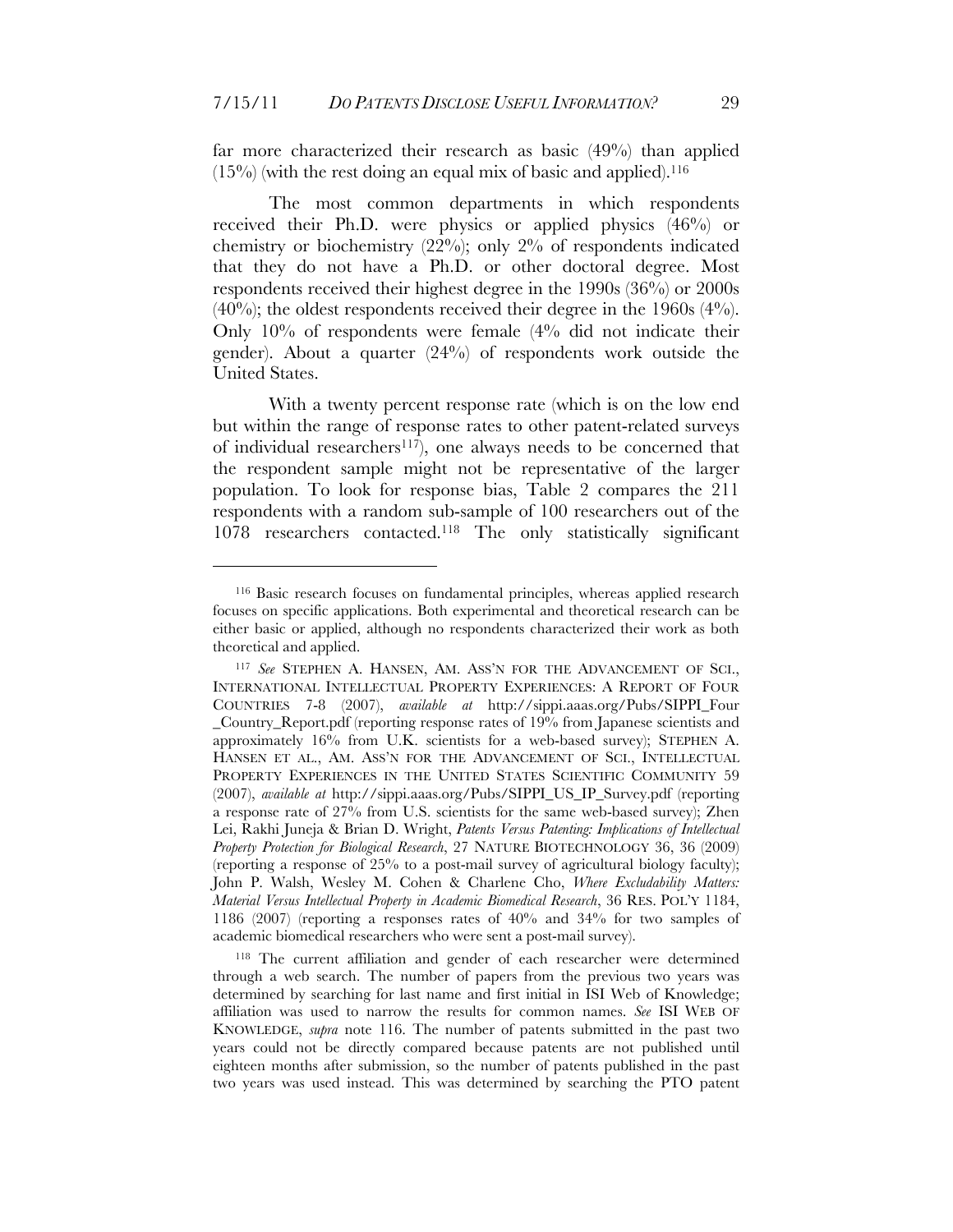difference between the respondents and the random sample is in the number of peer-reviewed papers published in the past two years: the survey respondents do not include the scientists who get their names on the highest number of papers. This discrepancy may be because those scientists are both very busy managing their large labs and are more likely to be writing in multiple fields (and thus less likely to be interested in a survey pitched to nanotechnology researchers).119 There is no significant correlation between the number of published papers and whether a researcher reads patents, wants patents, thinks patents are useful, or thinks patents are enabled, so this bias should not affect the other results in this section. But it is worth noting that the respondents are not perfectly representative in this aspect.

On average, respondents have published fourteen papers and submitted two U.S. patents in the past two years. The first two columns of Table 5 contain regression coefficients, which illustrate how the number of papers and patents vary across different types of respondents.120 Looking at coefficients that are statistically significant at least at the ten percent level shows that industry researchers and women tend to have fewer published papers, while older researchers

<u>.</u>

application database for full names; state or country was used to narrow the results for common names. *See Patent Application Full Text and Image Database*, U.S. PAT. & TRADEMARK OFF., http://appft.uspto.gov/netahtml/PTO/search-adv.html (last visited Dec. 17, 2010). For use of a similar method to measure response bias in a patent survey of biomedical researchers, see Walsh et al., *supra* note 117, at 1186 n.6, 1201 tbl.A1.

<sup>119</sup> The most prolific scientist in my random sub-sample was Klaus Müllen, a director of the Max-Planck Institute for Polymer Research. Because his name goes on almost every paper from his over-eighty-person lab, he had 154 publications in 2009 and 2010. *See Publications of the Müllen Group*, MAX PLANCK INST. FOR POLYMER RES., http://www.mpip-mainz.mpg.de/groups/muellen/Publications (last updated Jan. 13, 2011). Only a few of those publications focus on traditional nanotechnology subfields; Dr. Müllen is more likely to consider himself a synthetic chemist than a nanotechnology researcher.

<sup>&</sup>lt;sup>120</sup> Regressions allow you to see how different variables are correlated, controlling for other variables. For example, the first coefficient in Table 5 is negative (-0.34), which means that industrial researchers tend to have fewer papers than the average respondent. This coefficient also has one asterisk, which indicates that it is statistically significant at the ten percent level: there is only a ten percent chance that there is *not* a negative correlation between working in industry and the number of papers published. For an overview of regressions, statistical significance, and other basic statistical tools written for federal judges, see David H. Kaye & David A. Freedman, *Reference Guide on Statistics*, in FED. JUDICIAL CTR., REFERENCE MANUAL ON SCIENTIFIC EVIDENCE 83 (2d ed. 2000). The coefficients in the first two columns of Table 5 are based on quasi-maximum likelihood Poisson regressions because the dependent variables (the number of papers and patents) are nonnegative count variables. Coded data is available in Stata format upon request.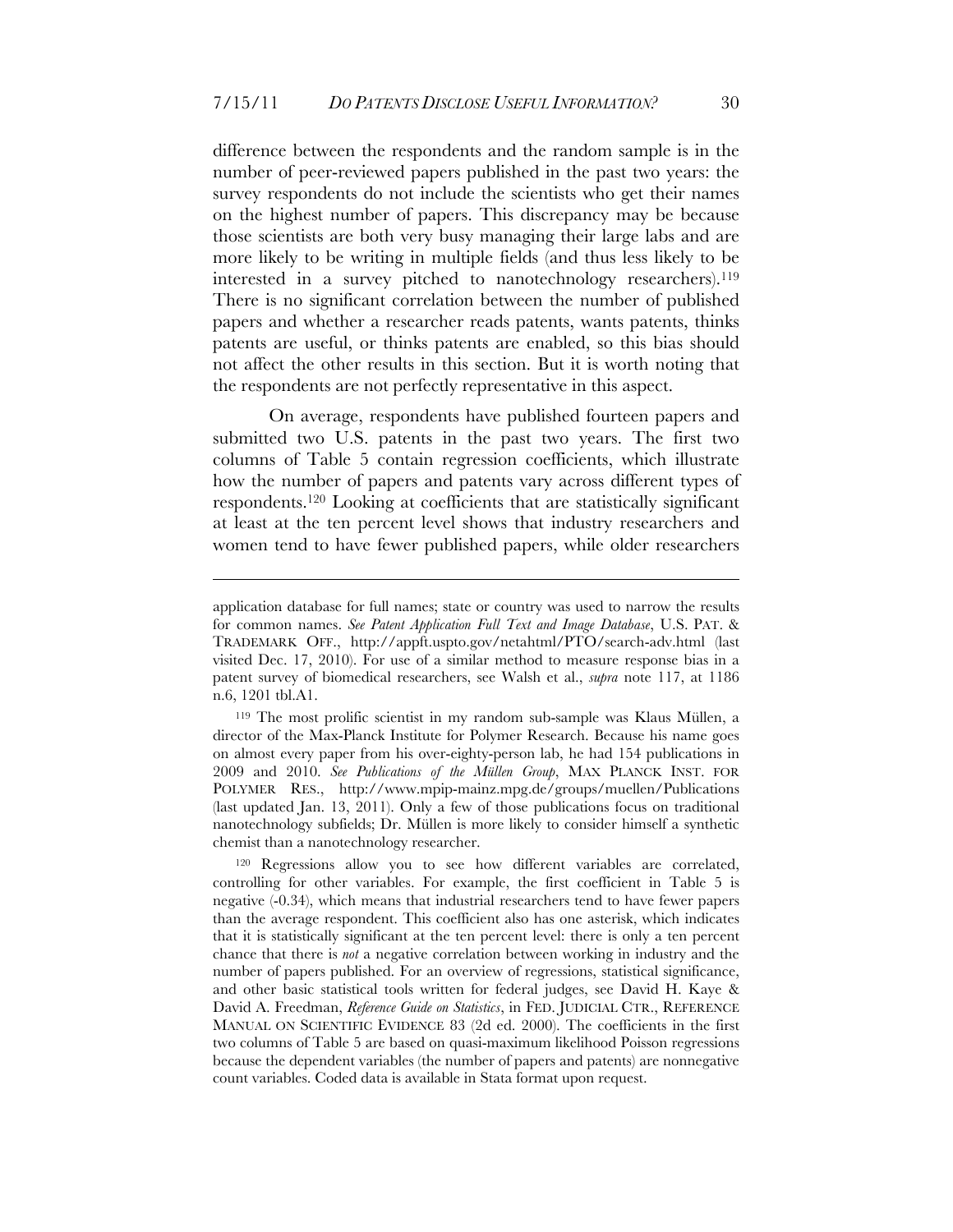and those outside the United States tend to have more.121 The second column shows that basic researchers and those outside the United States tend to have fewer patents, while industry researchers, experimentalists, and older researchers tend to have more.

Table 1 also shows that although 86 respondents (41%) have not had a patent submitted on their behalf in the past two years, almost all respondents (92%) indicated that if they discover patentable inventions in the future, they would like to have patents on them. The third column of Table 5 illustrates that basic researchers and physicists are less likely to want patents, while older researchers are more likely to want patents.<sup>122</sup>

Finally, Table 1 shows that 135 respondents (64%) have read at least some of a patent (other than their own) for a research purpose,123 and the fourth regression in Table 5 shows that reading patents is less common among basic researchers and more common among industry researchers, experimentalists, and chemists. Respondents were directed to separate follow-up questions based on whether they have or have not previously read patents.

#### **B. Why Do Scientists Read Patents (or Not)?**

The minority (36%) of researchers who have *not* read a patent were asked why, and Table 3 summarizes these responses. The most common response, checked by 86% of these patent-avoiding researchers, was "I do not think patents contain information that would be useful to me." A significant number (29%) also indicated that they do not know how to find relevant patents. Of the seventeen respondents (22%) who gave other reasons, five complained about "unreadable" or "obscurified" language, five expressed skepticism about the "quality of science" in patents, and two suggested that patents are duplicative of journal publications, which are "more informative."

<sup>&</sup>lt;sup>121</sup> "Older" is shorthand for respondents who completed their Ph.D. or other highest degree longer ago. The two are highly correlated, but the survey collected time since Ph.D. to measure more accurately what stage respondents were at in their professional careers.

<sup>122</sup> The coefficients in the last four columns of Table 5 are based on logistic regressions because the dependent variables are dummy variables. Linear regressions produce very similar results.

<sup>&</sup>lt;sup>123</sup> I did not ask whether these were granted patents or patent applications because the scientists I consulted about my survey design did not know which they were reading.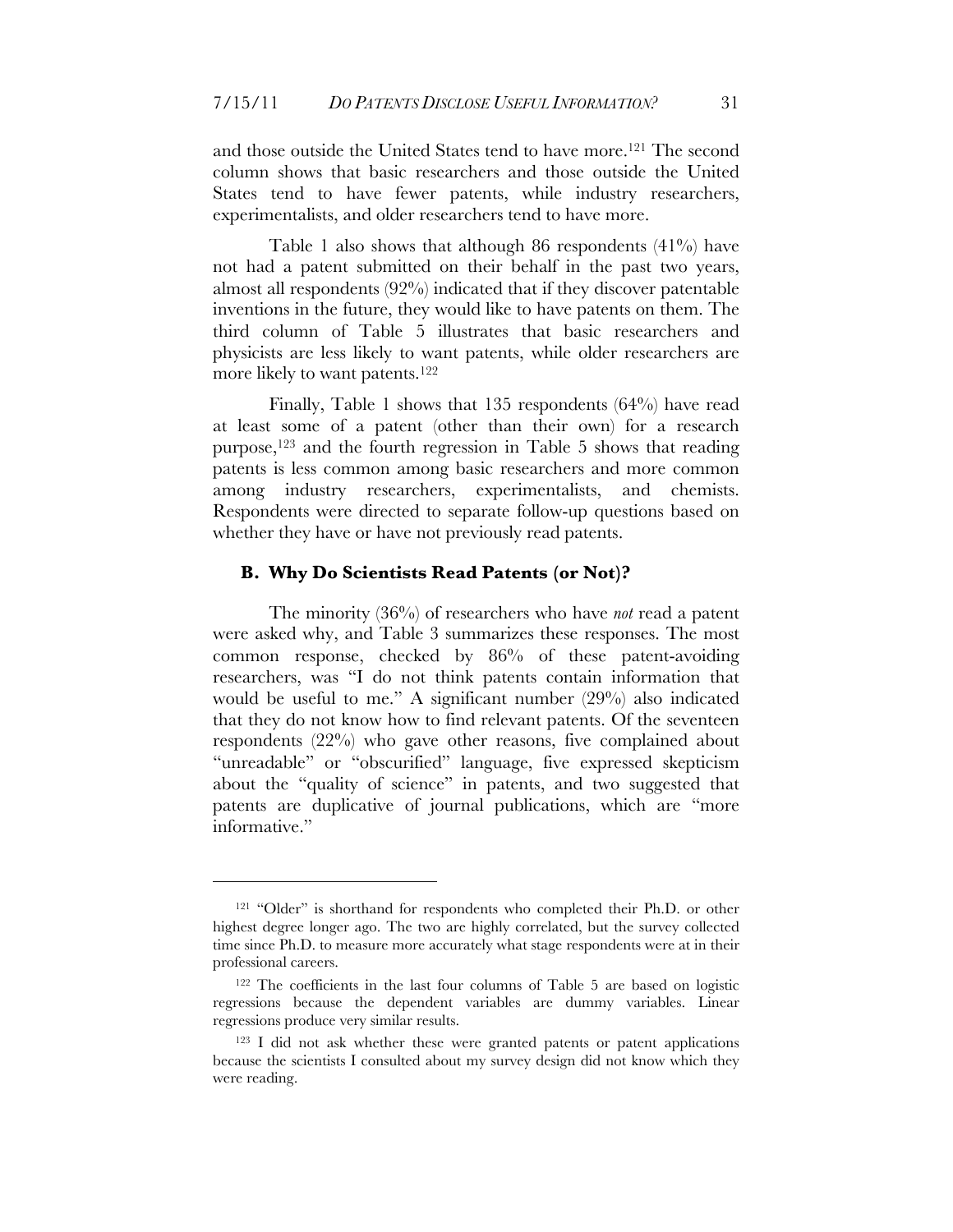The patent-avoiding researchers were also asked to explain which of their reasons for not reading patents is the most significant. Some responses indicated that the respondents had at least seen patents in the past; other respondents just gave their general impressions, which may reflect scientists' stereotypes of patents—one researcher candidly admitted, "I have not looked into any of these assumptions . . . and could be entirely incorrect." Six concerns about patents emerged from the responses, with respondents arguing that patents are (1) confusingly written; (2) unreliable; (3) duplicative of journal articles; (4) out of date; (5) difficult to find; and (6) in conflict with the open culture of science. These concerns are elaborated below.

First, the largest number of complaints involved the style in which patents are written—patents were called "vague," "legal jargon," "incomprehensible," and lacking "technical detail." A number of respondents expressed sentiments similar to this industry researcher:

> Patents contain too little useful information compared with the time it would take to extract it. They are written by people who are not interested in sharing, and they are not designed to be useful for other researchers. There may be many pages of boilerplate hiding the useful parts. . . . Another problem is the legal language used to write patents. As far as I can tell the main purpose of having this special language is to ensure that lawyers are needed to generate it.

Second, some respondents viewed patents as unreliable because of the lack of peer review. One nonprofit researcher wrote that "[p]atenting is not as scientifically rigorous as peer-reviewed papers," and a government researcher called patents "garbage" and said they "provide no guidance of what really has been or what really could be done." An academic from materials science wrote: "I have read patents describing results in my area that I know to be completely wrong, that don't cite the literature appropriately and that make little effort to be rigorous. This makes me pretty nervous about other patents where I am less expert in the results."

Third, some respondents thought that even if there is useful information in patents, it is duplicative of the scientific literature. For example, an academic physicist wrote, "Since the number of citations of patents in academic journals is vanishingly small it is evident that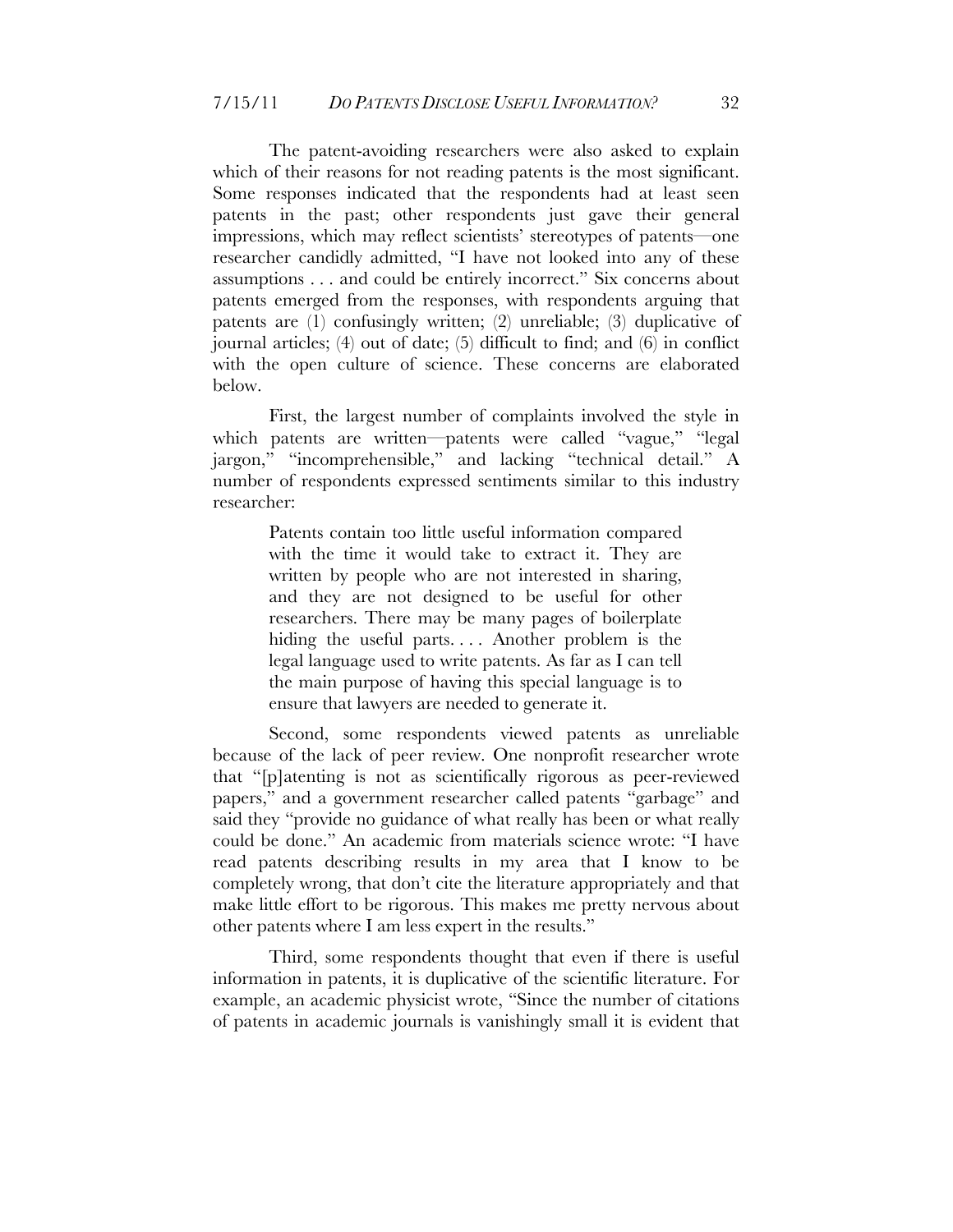there is not information in them relevant to academic research that is not available elsewhere."124

Fourth, the timeliness of information in patents was also a concern for a number of respondents. Patents were described as "out of date," "behind the state of art technology," and "released too late for cutting edge research." An academic in electrical engineering wrote that "patents become public so long after the idea is conceived [that] the information in them is no longer really that important scientifically by the time they come out." Another electrical engineer working at a nonprofit said that patents will only be "relevant for research" when they are as "timely" as publications.

Fifth, some respondents said that patents are hard to find, with comments that patents are "not indexed by the scientific databases" or that the researcher "wouldn't know where to find patents." One academic biomedical researcher wrote that "[w]hile [G]oogle brings up patents, it is really hard to find the whole patent," and an academic physicist suggested that "[i]f patents were searchable by ISI along with journals, it might be worth taking a look." A physicist working in a government lab wrote: "If patent information was as easy to access as the scientific literature, and searching it were possible with something equivalent to [ISI] Web of Science, I would certainly read patents relevant to my work."

Sixth, and finally, some respondents questioned the role of patents in the open scientific culture, suggesting that "a strong focus on a patenting culture in academia can impede, rather than enhance, innovation." One foreign academic said that patents did not fit with his "naive and idealistic way of sharing science." A government physicist working in computation said that the "intellectual leaders" in his field "most frequently disseminate information in 'open source' format." And another physicist wrote: "As a publicly funded academic, a key part of my 'social contract' . . . is to make results from my research publicly available." A third physicist summarized the problem as follows: "In my opinion patents are generally a hindrance to our research as they motivate researchers to withhold publication of potentially important results until legal protection is achieved. This is largely counter to the spirit of academic research as it favors secrecy over sharing of information."125

<sup>124</sup> For more concrete details about the citation of patents by scientific papers, see *infra* notes 251-253 and accompanying text.

<sup>125</sup> Convincing these respondents to turn to the patent literature for technical information would probably require more than better disclosure rules—it would require a fundamental change in the way academic research is patented.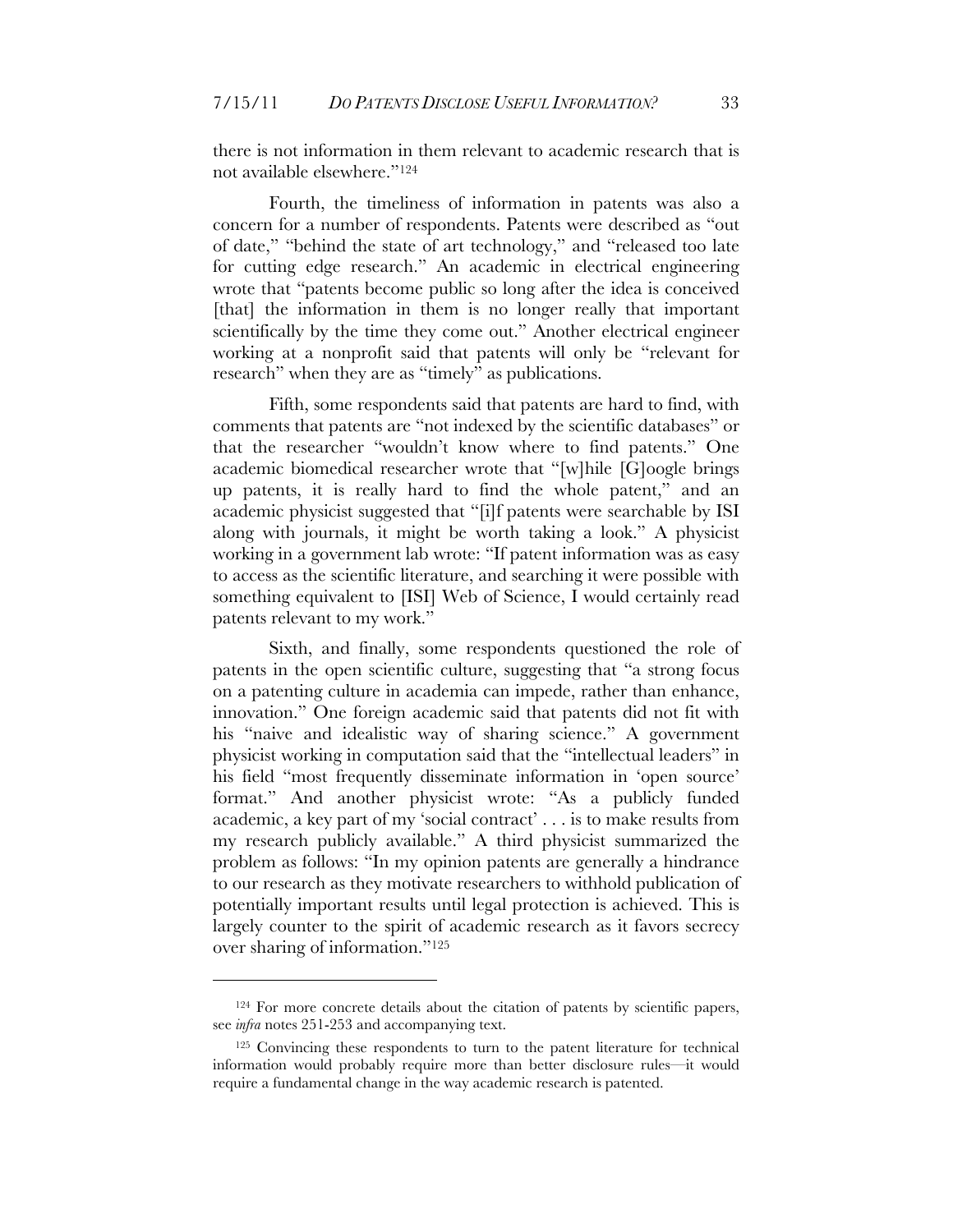The patent-avoiding respondents were also asked if they thought reading a patent later in their careers might be useful, and forty-seven percent said yes. Many respondents indicated that they would read patents for legal reasons, such as to see if their research is patentable. But others said they would look to the technical content of patents to learn about research "that was patented and not published as a research paper" or if they switched research directions to "an area in which patents would be relevant." A number of respondents also indicated that they would read patents for their technical content if changes were made, such as "[i]f it was easier to search for patents' scientific content." One theorist said he would read a patent if it were peer-reviewed and if the "findings [were] presented in a standard scientific format" that was "straightforward" and "easy to read."

Table 4 summarizes the responses from the 135 researchers who indicated that they *have* read a patent. These researchers were asked to check all of the ways in which they have found a patent. The most common methods were searching on the PTO website (60% of those who read patents)126 and searching using Google Patents  $(45\%)$ ,<sup>127</sup> but many researchers also received patents from someone in a legal department (38%), from other researchers (33%), or from citations  $(27\%)$ ,  $^{128}$  and  $29\%$  stumbled upon a patent during another search, which often happens now that Google displays patent results for many searches.<sup>129</sup> Only 8% of patent readers found patents using a different method; responses included WIPO's patent search,<sup>130</sup>

<sup>126</sup> *USPTO Patent Full-Text and Image Database*, U.S. PAT. & TRADEMARK OFF., http://patft.uspto.gov/netahtml/PTO/search-adv.htm (last visited Dec. 15, 2010).

<sup>127</sup> Google introduced patent searches in December 2006. *See* Dennis Crouch, *Search Patents Via Google*, PATENTLYO (Dec. 14, 2006, 10:13 PM), http://www.patentlyo.com/patent/2006/12/search\_patents\_.html (describing *Google Patents*, GOOGLE, http://www.google.com/patents (last visited Dec. 15, 2010)). One can create an RSS feed in Google Patents by searching for a topic and clicking the "Stay up to date on these results using the patents RSS feed" link at the bottom. *See Google Patents*, *supra*.

<sup>&</sup>lt;sup>128</sup> The survey did not ask respondents to specify the type of publication in which they found the citation (they simply checked "I found a citation to it in a paper or publication."), but given the relatively low number of citations to patents in technical publications, *see infra* notes 251-253 and accompanying text, many were probably citations from other patents.

<sup>129</sup> Patent results are also displayed when a researcher looks for scientific literature using Google Scholar, and after searching for a topic the "Create email alert" link can be used to get email updates about new patents or papers. *See Google Scholar*, GOOGLE, http://scholar.google.com (last visited Dec. 15, 2010).

<sup>130</sup> *Patentscope*, WIPO, http://www.wipo.int/pctdb/en (last visited Dec. 15, 2010).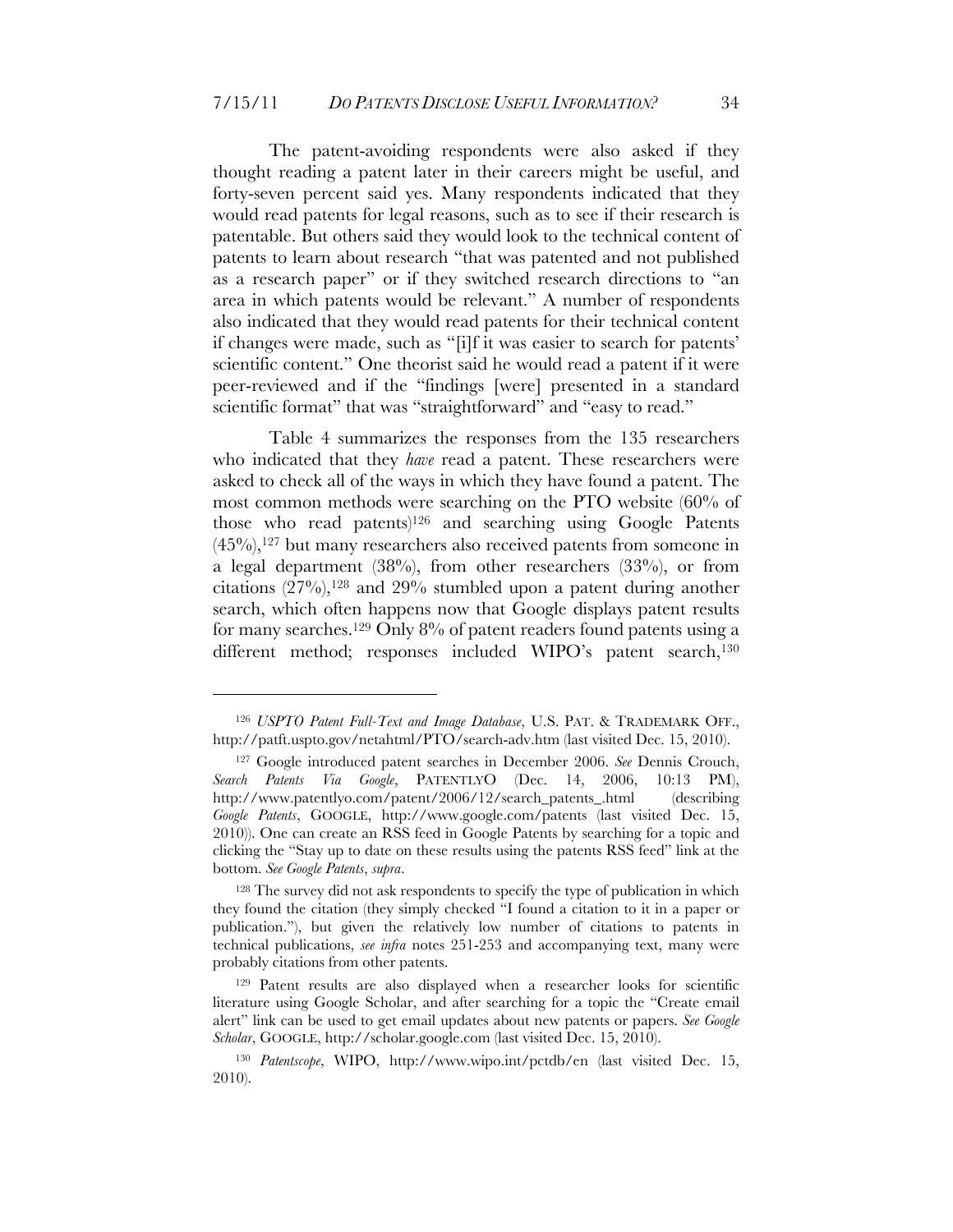$\exp(\widehat{a})$ cenet (the EPO patent search database),<sup>131</sup> PATSTAT (an EPO statistical database of patents), <sup>132</sup> the Derwent Innovations Index (part of the ISI Web of Knowledge platform),133 and the Chemical Abstracts Service.134

The respondents also indicated all of the reasons for which they have read a patent. The most common reason, indicated by 62% of respondents who have read a patent, was to determine whether their research was patentable. But a combined 70% of patent-reading respondents (45% of the entire sample) indicated that they have looked to patents for technical information: 40% wanted to see how other researchers solved a particular technical problem, 44% wanted to research a general scientific topic, and 16% wanted to browse information about cutting-edge technologies.135 The following two Sections examine whether these respondents actually found useful technical information in the patents they read, and whether they considered the patents to be enabled.

#### **C. Do Patents Contain Useful Technical Information?**

Sixty percent of respondents who looked to patents for technical information indicated that they found useful information there.136 The researchers were not asked to name the specific patents they looked at, but given the diversity of their research fields, it is highly unlikely that they were turning to the same few patents. The regression in the fifth column of Table 5 shows that older respondents

<sup>131</sup> ESPACENET, http://ep.espacenet.com/ (last visited Dec. 15, 2010).

<sup>132</sup> *EPO Worldwide Patent Statistical Database*, EPO, http://www.epo.org/patents/patent-information/raw-data/test/product-14- 24.html (last visited Dec. 15, 2010).

<sup>133</sup> Training materials for the Derwent Innovations Index, and a link for registered customers to access the database, are available at *Intellectual Property Solutions*, THOMSON REUTERS, http://ip.thomsonreuters.com/training/dii/ (last visited Dec. 15, 2010).

<sup>134</sup> Chemical Abstracts Service is a division of the American Chemical Society, and it "covers patents from around the world." *CAS Coverage of Patents*, CAS, http://www.cas.org/expertise/cascontent/caplus/patcoverage/index.html (last updated Oct. 20, 2010).

<sup>&</sup>lt;sup>135</sup> The individual percents add up to more than 70% because some researchers selected more than one of these options.

<sup>136</sup> Patent-reading respondents were asked: "If you have read a patent to gain scientific knowledge (either applied to a particular problem or regarding a general research topic), did you find useful information there?" Sixty-four said yes; fortythree said no.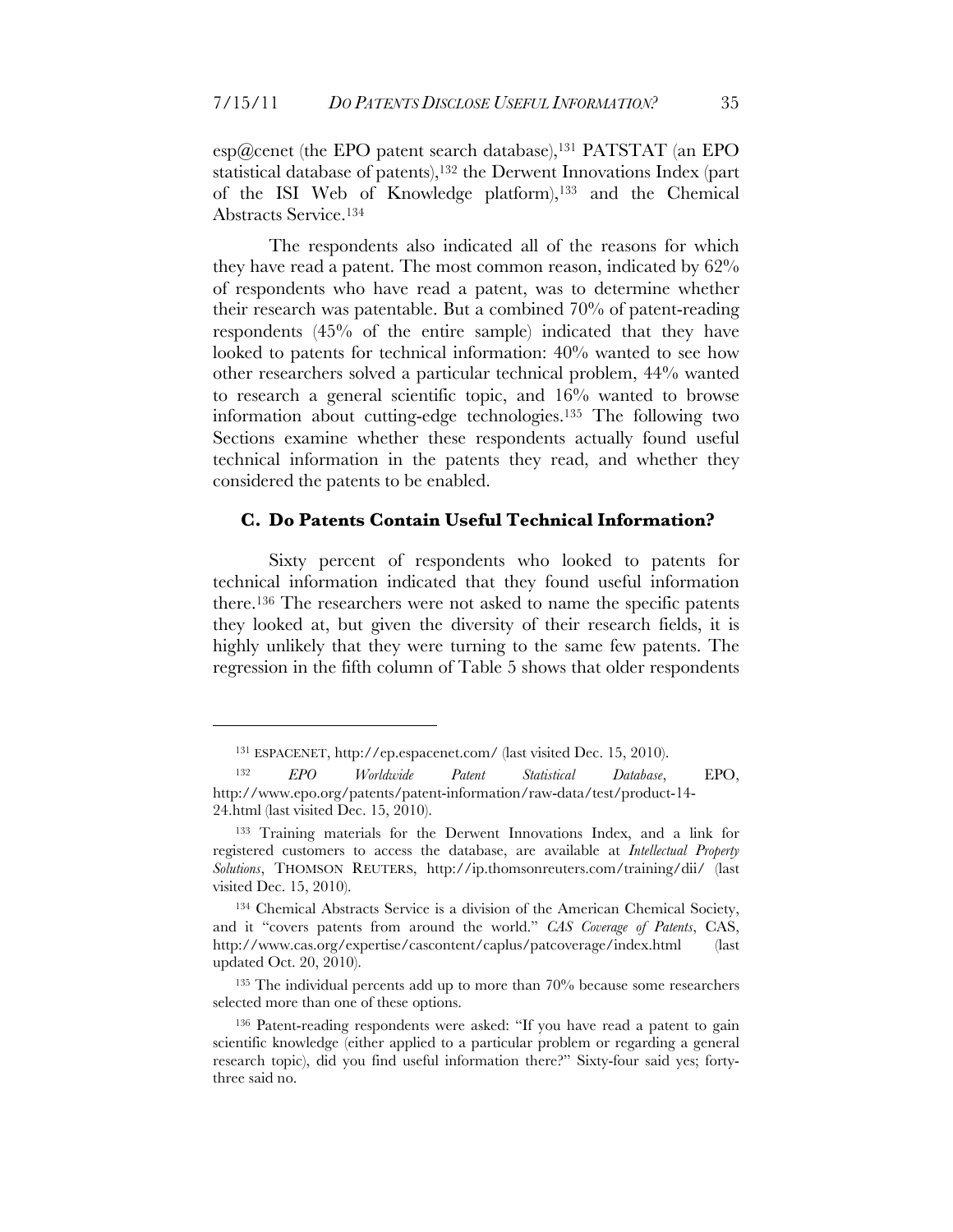were more likely to find patents useful; none of the other variables were statistically significant.

When asked to elaborate, the respondents who had found useful information primarily cited "useful technical detail" like "clever descriptions and useful recipes." For example, one academic physicist wrote: "I will sometimes look at patents to see how a particular device works. Almost always some piece of lab equipment."137 A chemist who works in an academic lab and for a startup wrote: "'Useful' doesn't mean 'insightful' or 'detailed' but it certainly was useful. The data helped put the ideas and research in context and offered some plausible views as to what we were seeing in our own research." Another chemist, work works in industry, explained: "Patents are a useful source of information on how others have approached particular technical problems and can also help you from going down a road that has already been traveled."

Some respondents found information in patents that was unavailable in scientific journal articles. For example, an academic electrical engineer wrote: "Practice details appear in patents by industry which do not get publish[ed] in the usual scientific literature." Another academic expressed the same sentiment: "A paper may contain less details about implementation than a patent in many cases. . . . So if I wanted to see how someone solved a technical issue, I would go through the patent." An academic chemist specified that "protocols or 'recipes' for preparing samples or performing experiments are described that are not found in other published literature." An industry researcher speculated about why this might be true:

> Usually the way a new technology is described is much more reliable and reproducible in a patent than in a scientific paper. Unfortunately many academic researchers purposely remove essential steps for reproducing data, for fear other researchers will catch up with them and publish first. In patents, on the other hand, there are more stringent requirements about

<sup>137</sup> Note that it is not possible to tell whether the "lab equipment" was the patented invention itself or simply ancillary equipment that is related to the invention. In either case, the patent is providing useful technical information, and the proposals in Part IV (like peer review or an obligation to respond to questions about reproducibility) likely would improve the quality of both types of disclosures, as clear information about ancillary equipment would improve reproducibility. I thank Jeanne Fromer for this point.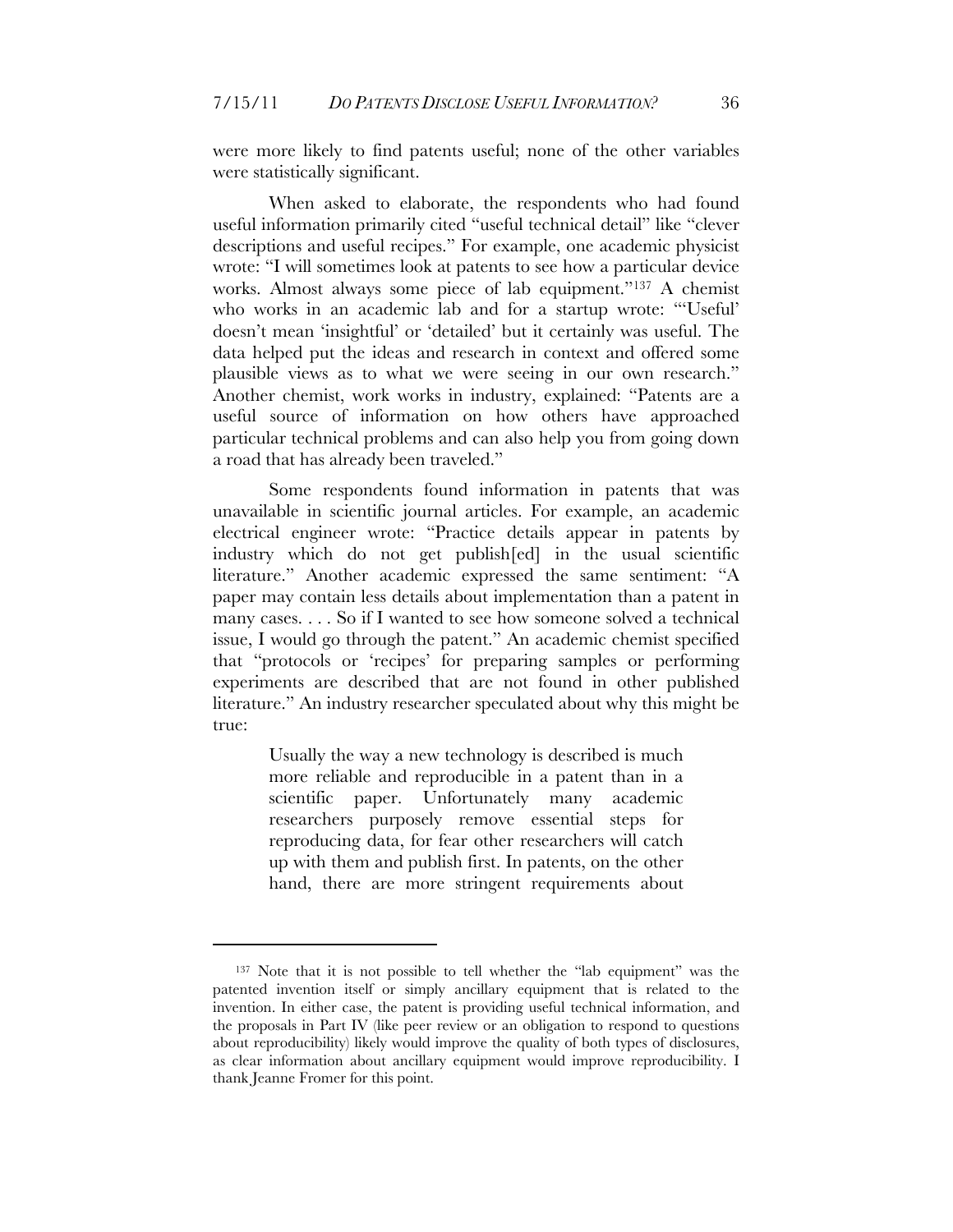reduction to practice, so I trust patents more when I need to try other people's technologies.

A less rosy picture of the value of patents as technical sources was painted by the forty percent of researchers who said they did not find useful technical information there. These respondents echoed the first four of the six general complaints about patents described in Section II.B: patents are (1) confusingly written ("the language of patents is obscure"); (2) unreliable (patents do not "go through the same level of critical review that scientific articles face"); (3) duplicative of journal articles ("[t]here was no information in the patent that had not already appeared in the scientific literature"); and (4) out of date ("[t]he long time delay between filing an invention disclosure and the public issuance of a patent seems to make it very unlikely that patents will regularly be a useful source of research information in a field as rapidly moving as nanotechnology"). One academic chemist wrote: "[P]atents are often written to prevent people [from] being able to follow the scientific procedure. To a scientist the patent literature looks like an invention of lawyers for the benefit of other patent lawyers."

#### **D. Are Patents Reproducible?**

 $\overline{a}$ 

Although sixty percent of researchers who look for technical information find some useful information, only thirty-eight percent of patent-reading researchers responded "yes" to a question about whether patents are reproducible: "Were the patents you read worded in such a way that you or another nanotech researcher could recreate the invention without additional information?"138 And the percentage who think *all* the patents they read are reproducible is even lower because many researchers who said "yes" then qualified their answer with "sometimes" when asked to explain. The regression in the last column in Table 5 shows that industry researchers are more likely to think patents are reproducible, and that chemists are less likely.

<sup>138</sup> As noted previously, some of these "patents" may have been patent applications, since scientists often do not know which they are reading. *See supra* note 123 and accompanying text. But seventy-seven to ninety-five percent of these specifications will end up in granted patents (when you include continuing applications, which must use the same specification to maintain the earlier priority date), *see* Cecil D. Quillen, Jr. & Ogden H. Webster, *Continuing Patent Applications and the U.S. Patent and Trademark Office—Updated*, 15 FED. CIR. B.J. 635, 661 (2006), and there is no reason to think that respondents were selectively reading patent applications that would be rejected for insufficient disclosure, so this does not affect my conclusion that this result raises serious questions about whether the disclosure requirements are being met for nanotechnology patents.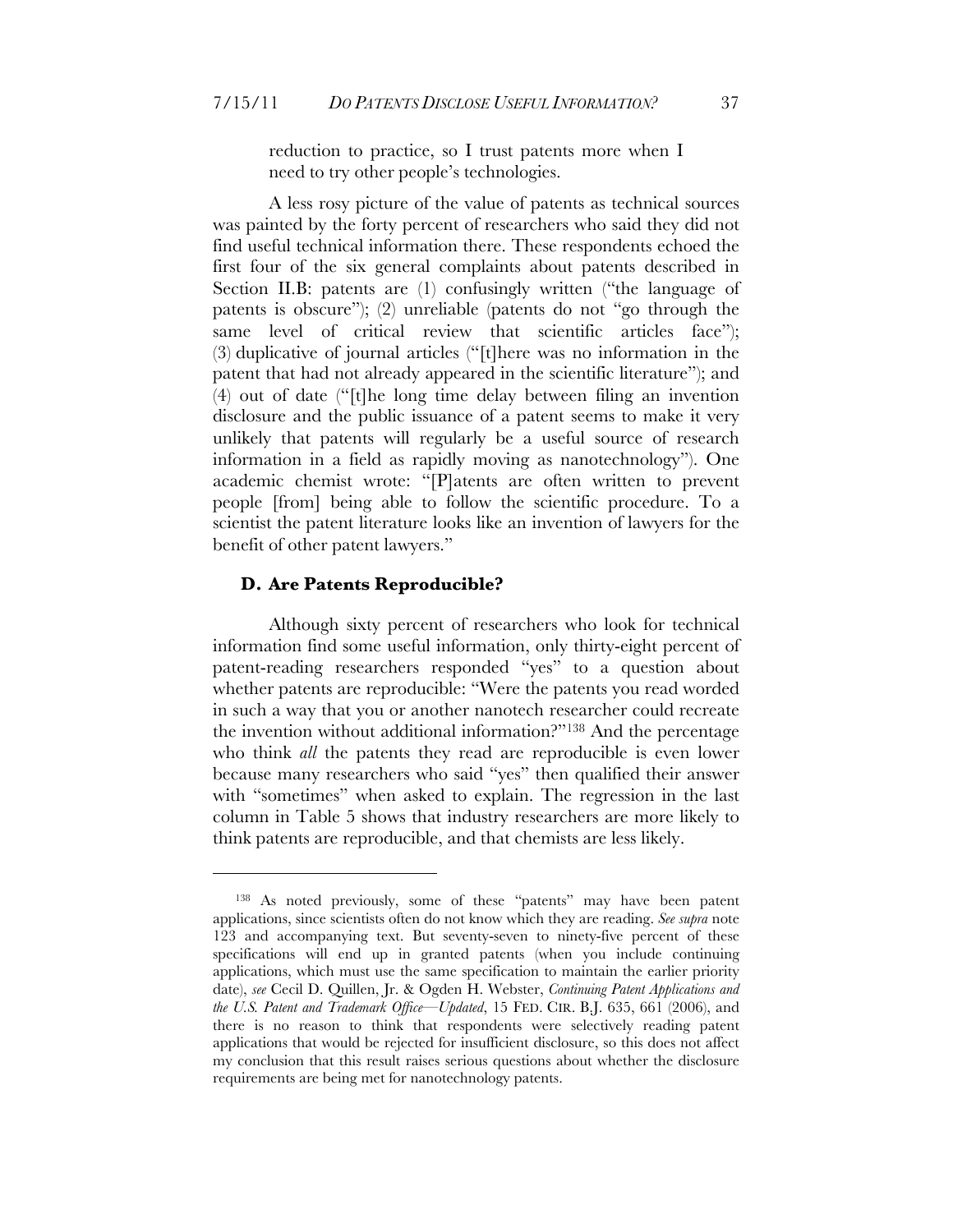Of the researchers who responded "yes" and then provided additional comments, none were enthusiastic about the ease of reproducing inventions. The most positive comments stated that reproduction was possible once you got past the language: one respondent said that "[o]ften patents are impenetrable, but often the front matter (not the claims) give enough details that one can understand the method," and another wrote that "[i]t is possible, but it required efforts to understand [the] language" and that it "gets easier with time." An academic in mechanical engineering qualified his "yes" as follows:

> But it made you want to pull your teeth. The language is almost purposely abstruse. The figure and figure captions seem to be from a different era. The format of the patents is deplorable—for instance, figures are given early on and the description is usually 10 pages away. Even technical publications from [the] 1800s (an[d] I have read a few) are easier to read! But with difficulty, you can understand most of the patent.

Others indicated that they could only hypothesize about reproducibility: an academic physicist said that she "never actually tried to reproduce" but that she "for the most part . . . found all the critical aspects explained," and a different academic physicist responded: "Never tried to recreate a highly technical one. Most are, once disclosed, technologically obvious."

A few researchers had a particularly skeptical "yes," with comments that a patent is "more vague than a scientific paper" and that "at times the patents required proprietary materials that were not available or clearly left out stages that needed to be re-created." One industry physicist said patents are "mostly" reproducible, but "many nanotechnology patents have not been reduced to practice" and are "completely impossible" but "just try to claim some param[e]ter space on the hopes that some future work will get covered."

Even harsher criticisms of patents were leveled by those who responded "no" to the reproducibility question. Two respondents wrote that "the devil is in the details," which most respondents believe are missing from the patents. One complained that patents "do not contain the subtle tricks and procedures that enable the invention to be reproduced," and another wrote: "We have tried to reproduce the odd result in a patent, but often additional details are needed that have been left out (on purpose)."

A number of respondents echoed this concern that details were deliberately omitted by the patentees, with comments that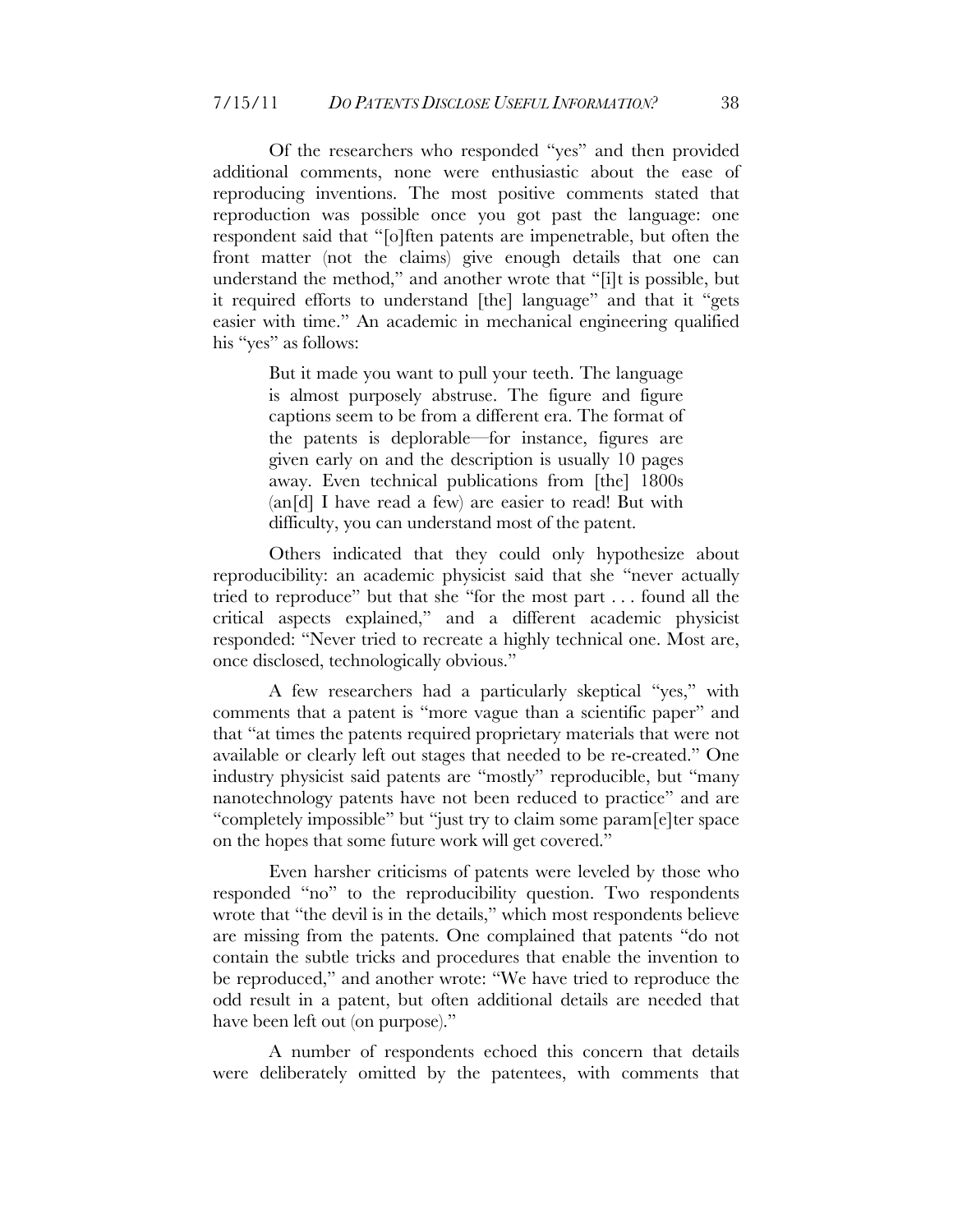patents are "worded to confuse rather than to educate" and are "very vague—deliberately so(?)—in detail." Reproducibility is not identical to the legal enablement requirement, but some respondents seemed to believe that patents need not be reproducible by a PHOSITA without "undue experimentation."<sup>139</sup> An academic physicist who owns a spinoff company wrote that reproducibility "is not a requirement," and an academic chemist wrote: "Patents are designed not to enable other researchers to reproduce them. That would be self-defeating as far as I can tell. The goal is to protect an idea . . . . A key aspect of this is obfuscation." Another academic chemist expressed a similar sentiment: "Patents are written by attorneys, not scientists. Their purpose is to protect their legal rights, not to educate the reader or facilitate recreation of the experiment."

Finally, in addition to believing that the language of patents obfuscates the invention, some researchers worry that some patents are not reproducible because the patentee never possessed the invention in the first place. For example, an industrial chemist thought that "it was not clear if the inventors ever actually made the invention and saw that it worked as claimed," and an academic chemist had the same concern: "[T]here is insufficient reduction to practice. I think every inventor should be obliged to present a working invention before a patent is granted." An academic studying nanomechanics had witnessed the problems this has caused:

> [L]azy people sit in their office and say "we should do this" and the next minute they write a stupid invention disclosure and submit it, which an attorney (rightly) decides would help generate revenue in some form. . . . [T]he problem is such people rarely complete these projects . . . [and] someone who has the same idea will . . . find this patent application and assume it's been done before. I have seen personally many such great ideas not being pursued because of this. I firmly believe that any patent SHOULD have a demonstrability clause.

In conclusion, although many nanotechnology researchers have found useful technical details in patents (30% of all respondents, and 60% of those who have tried to find information in the patent literature), the majority of them believe that patents do not enable a skilled researcher to reproduce the invention.

<sup>139</sup> *See supra* Section I.A.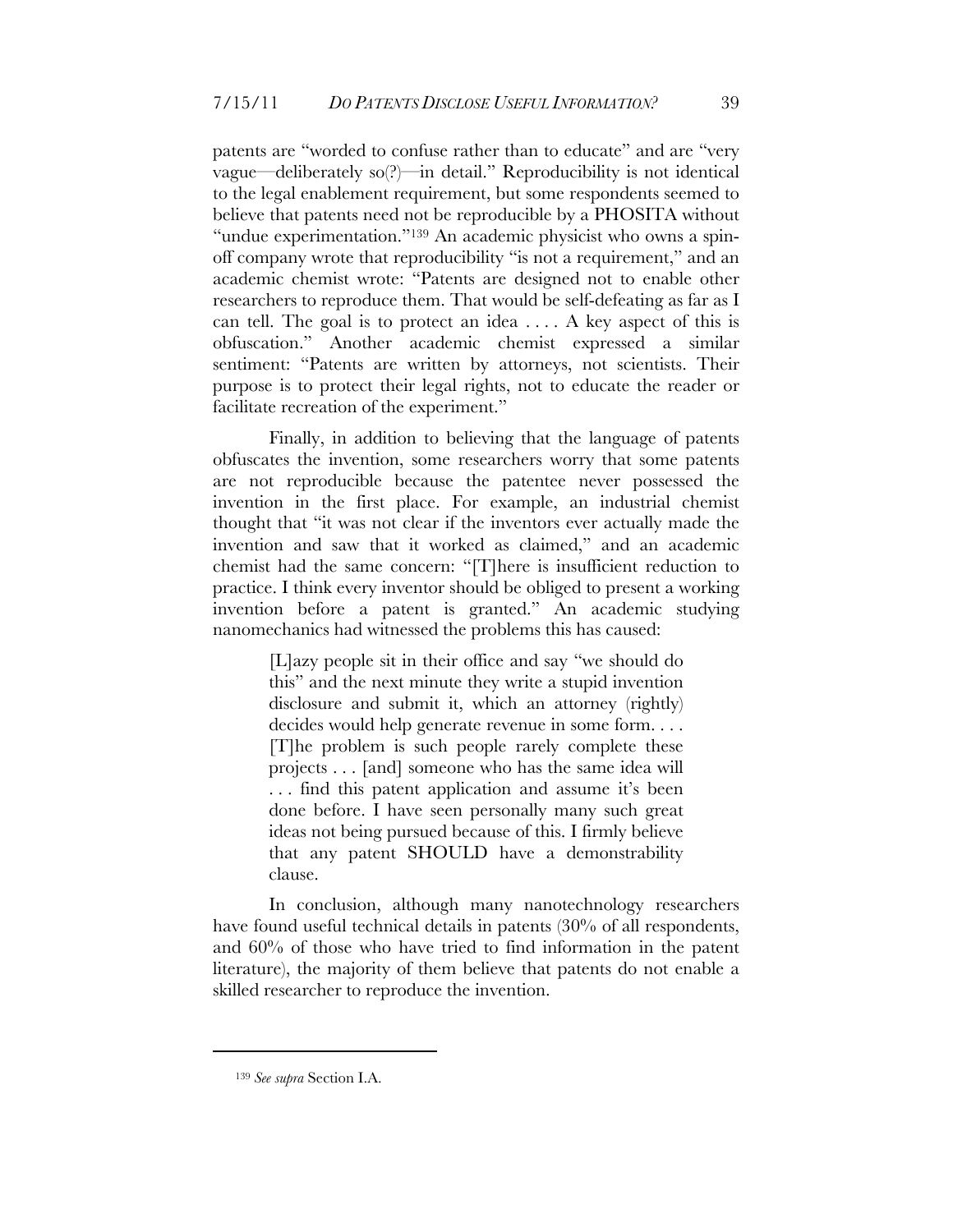#### **E. Do Researchers Worry About Willful Infringement?**

The final issue probed by the survey was whether researchers avoid reading patents because of concerns about willful infringement, as suggested by a number of legal commentators.140 The survey shows that among nanotechnology researchers, this is at most an extremely minor concern compared with other reasons for not reading patents. In this aspect, however, nanotechnology researchers are not representative of researchers in general, as many of them probably do not have products on the market—it would be interesting to repeat this survey among more industrial researchers.

Nanotech researchers who indicated that they have *not* read a patent were given the option "I am worried about the negative legal effects of looking at patents" as one of the possible reasons to check, and only two out of seventy-six respondents (three percent) checked this option. Based on their follow-up remarks, it seems unlikely that they were thinking of willful infringement—they seem more concerned about the negative effects of patents on science. The first was a mechanical engineer working in a government lab who said he would only read a patent if he "was chained to a chair and water dripped on [his] head." He called patents "stifling to research" and wrote a long diatribe against patenting by universities. The second was an academic in electrical engineering who criticized the granting of "theoretical patents" because "it is incredibly short-sighted to think that what you expect to happen in the lab is actually going to happen." Researchers were not specifically asked about whether they believe that there is an experimental use exemption to patent infringement, but one respondent commented that he is "only glad that patents cannot be applied to restrict the freedom of academic scientific research."<sup>141</sup>

Researchers who *have* read patents were specifically asked if they "worry that reading patents could have negative legal effects." Only six out of 134 (four percent) said yes, and only three of these expressed concern about liability for infringement (for example, one researcher said he was concerned "only since you asked this

<sup>140</sup> *See supra* note 67 and accompanying text.

<sup>141</sup> *But see* Zhen Lei, Rakhi Juneja & Brian D. Wright, *Patents Versus Patenting: Implications of Intellectual Property Protection for Biological Research*, 27 NATURE BIOTECHNOLOGY 36, 37 (2009) (finding that over eighty percent of eighty-five U.S. agricultural biology faculty disagreed with a statement that academic researchers have a research exemption).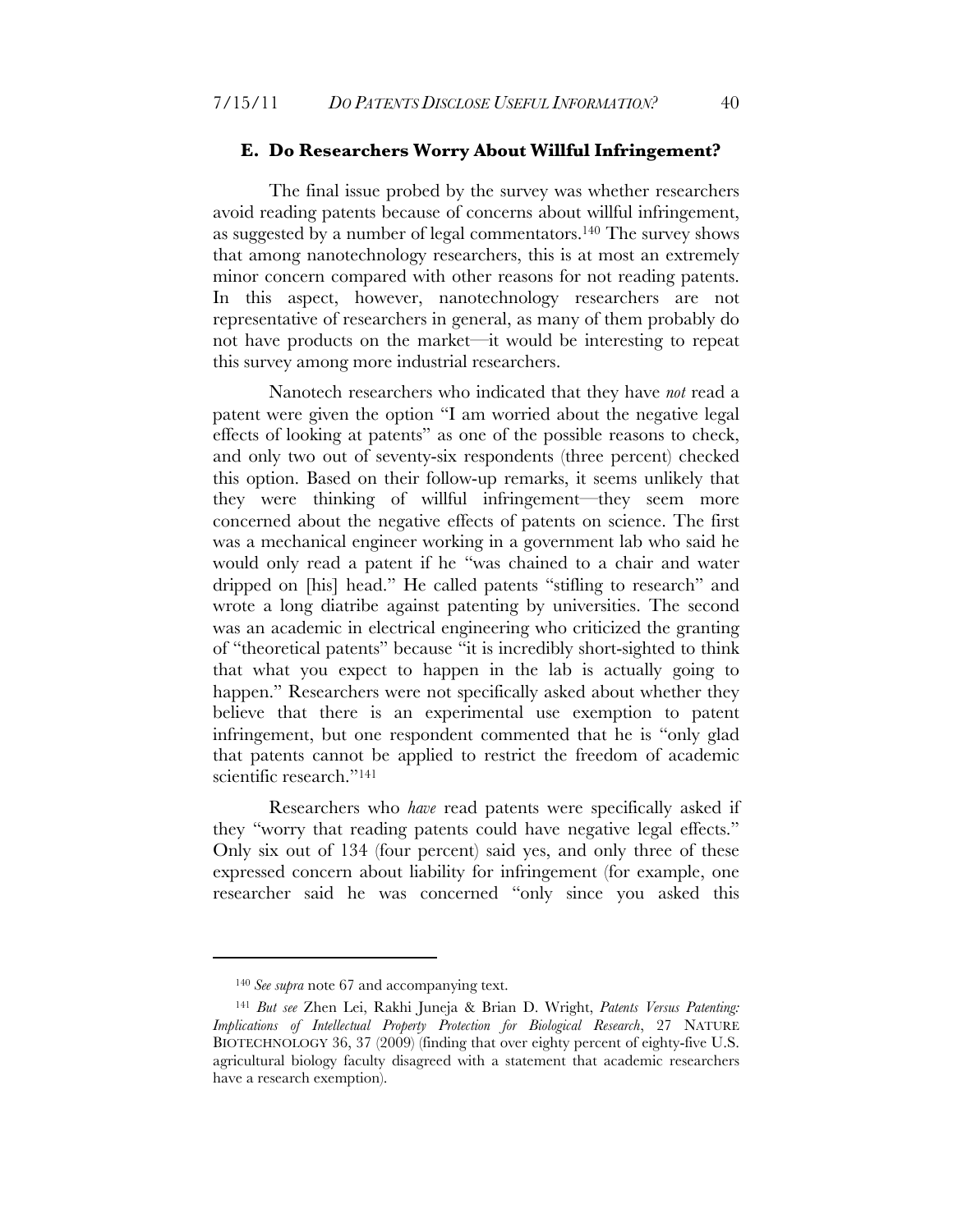question"142). An industry chemist said that under his company's policy, "the only time we actually read a patent is if it has been given to us by an attorney to answer a specific question." An industry physicist was concerned about infringement, though misinformed about patent liability for independent creation, writing that "if you reinvent . . . without knowledge of the patent then you may not be held accountable for infringement." The most detailed understanding was demonstrated by an academic physicist: "[I]f I can reinvent something on my own, it demonstrates that it is obvious to one skilled in the art, and I could avoid triple damages for knowing infringement." These three respondents (under two percent of the entire sample) are the only ones who might be characterized as avoiding patents because of infringement concerns (willful or otherwise).

The majority of patent readers who said they did not worry about the negative legal effects of reading patents expressed confusion about the question. One academic physicist's response was representative: "Surely I have the right to read patents once they've been issued. It is difficult for me to see how that could have a negative legal effect upon anyone." Only one respondent who said "no" demonstrated any knowledge about willful infringement, and he was the business-degree holder in industry who was excluded from the statistics presented here because he is not a scientist.143 He wrote: "I do know about the 'dance' of intentionally avoiding patents so as to genuinely not have prior knowledge, but I find in nearly all cases that NOT reading patents would have greater negative [legal] effects than reading them."

#### **III. Nanotechnology Patent Case Studies**

The survey results described in the previous Part show that many nanotechnology researchers do find patents to be a useful source of technical information—though many also have concerns that patents are not reproducible and think that the value of patent disclosures could be improved.

In this Part, specific nanotechnology patents (and pending patent applications) are examined in more detail by me and by others with experience in nanotech research. The patents chosen were the

<sup>142</sup> The small number of positive responses to this question is even more striking when one considers the potentially leading nature of my survey question.

<sup>143</sup> *See supra* note 115 and accompanying text.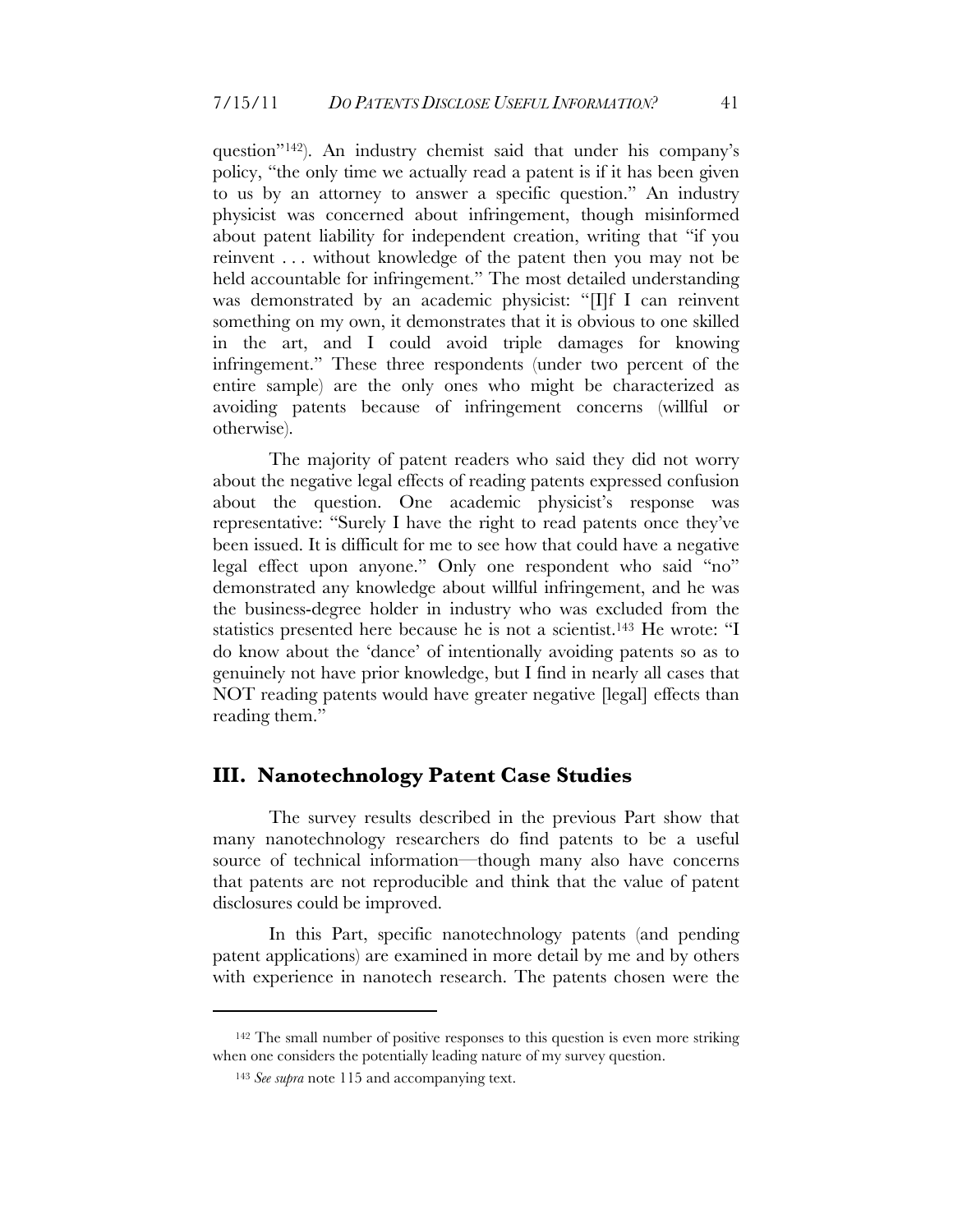most relevant to these specific areas of expertise, and I have no reason to believe they are more or less useful than an average nanotech patent. These discussions do not purport to be comprehensive surveys of the patent coverage of the topics discussed or opinions about patent validity; rather, the aim is to briefly give some concrete examples of the kinds of technical information that researchers find in patents that is not redundant with scientific papers, as well as ways in which patents could be improved.

#### **A. Carbon Nanotube Resonators**

Carbon nanotubes are tiny rolled-up sheets of graphene (like in a pencil) with a diameter of about a nanometer.<sup>144</sup> The many potential applications of carbon nanotubes have led to a crowded patent landscape.145 One of these applications is the use of nanotubes in nanoelectromechanical systems (NEMS), where researchers essentially use an electrical current to shake the nanotube, much as you can shake a jump rope with one person at each end, with the potential for measuring tiny masses, processing radio signals, and exploring quantum phenomena.146 The first self-detecting nanotube resonator was created by Vera Sazonova and colleagues and reported in the journal *Nature*.147 Sazonova agreed to review four nanotube resonator patents for this Article; I selected these patents based on their relevance to her research and explained the basic requirements of patentability.

Overall, she was surprised to learn that it is possible to patent "something that CAN be envisioned, given all the technologies of the day (kind of a Gedankenexperiment)," rather than "a particular invention that has been implemented and shown to work." Her comments on the usefulness of the more "theoretical" patents illustrate the problems with the constructive reduction to practice doctrine, as discussed in Section I.A. She was also "surprised about the scope of the claims . . . since depending [on] how you read them they cover almost any NEMS," which seemed "absurd." Still, she was

<sup>144</sup> *See* Lisa Larrimore, *Ask a Scientist! Formation of Carbon Nanotubes Requires Heat, Carbon, Catalyst*, CORNELL CENTER FOR MATERIALS RES. (July 1, 2004), http://www.ccmr.cornell.edu/education/ask/?quid=801 (providing an explanation for non-specialists of what carbon nanotubes are and how they are formed).

<sup>145</sup> *See* John Miller & Drew Harris, *The Carbon Nanotube Patent Landscape*, 3 NANOTECHNOLOGY L. & BUS. 427 (2006).

<sup>146</sup> *See* Vera Sazonova et al., *A Tunable Carbon Nanotube Electromechanical Oscillator*, 431 NATURE 284, 284 (2004).

<sup>147</sup> *See id.*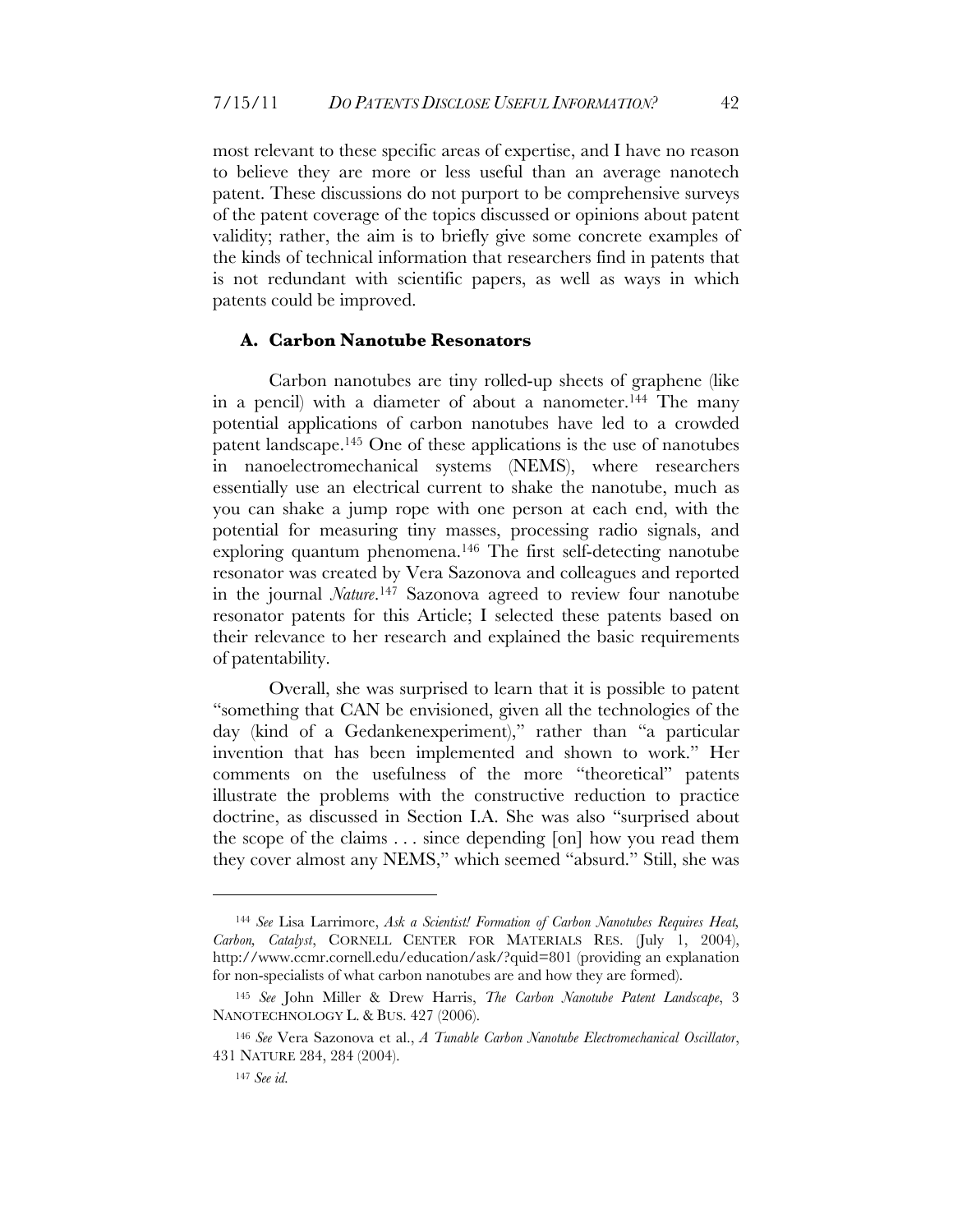pleasantly "surprised [by] how easy it was to read the patents," and she learned some things by reading them.

The first patent Sazonova examined, for a tunable nanotube resonator, is assigned to the California Institute of Technology and has a priority date of 2001 (three years before her *Nature* paper).148 She thought it was the least informative of the four patents she read. When I asked whether it would have been useful to read this patent in 2001, when she was at the early stages of her research project, she wrote:

> I think it would have been useful to read it, at least to know that we were not alone [in] thinking of building a NT resonator that way. Would it have been useful technically? Not really, he's not describing anything new, all the parts existed in [the] literature already. And he is not giving any solutions to any problems we have encountered on the way.

The fabricated devices proposed in the patent "were very similar" to her own, but she felt that the inventors did not anticipate many problems with measuring the resonators.149 But for a nanotube expert who wanted to build a nanotube resonator, she thought this patent "is a good place to start, just as good as reading some papers on NEMS."

The second patent Sazonova read, claiming a NEMS transistor very similar to her own device, was filed in 2005 by an industrial researcher.150 She wrote, "I agree it is surprising that [the inventor] doesn't [c]ite our paper since his second embodiment, the resonating transistor channel, is identical to ours minus the readout scheme." Like the first patent, she found it "purely speculative," with

<sup>148</sup> *See* Pattern-Aligned Carbon Nanotube Growth & Tunable Resonator Apparatus, U.S. Patent No. 6,803,840 (filed Apr. 1, 2002) (claiming priority to a provisional applications filed on Mar. 30, 2001).

<sup>149</sup> In particular, she said that the patent proposes "to use charge injection to modulate the length," but "that effect will be much smaller than the electrostatic attraction that would be present anyway, something that [the patentees] didn't anticipate." The patent also does not consider how to prevent "capacitive coupling between electrodes 18 and 28," how to separate "tension induced with the charge injection" from "tension due to the attractive force between the resonating member and the electrode 28," how "the RF signal [will] be read out of a high-impedance resonating member[] without [an] integrated amplifier," or "[w]hat kind of contact resistances are produced with this fabrication method . . . and how will they affect the charge injection."

<sup>150</sup> *See* Carbon Nanotube Resonator Transistor & Method of Making Same, U.S. Patent No. 7,579,618 (filed Mar. 2, 2005).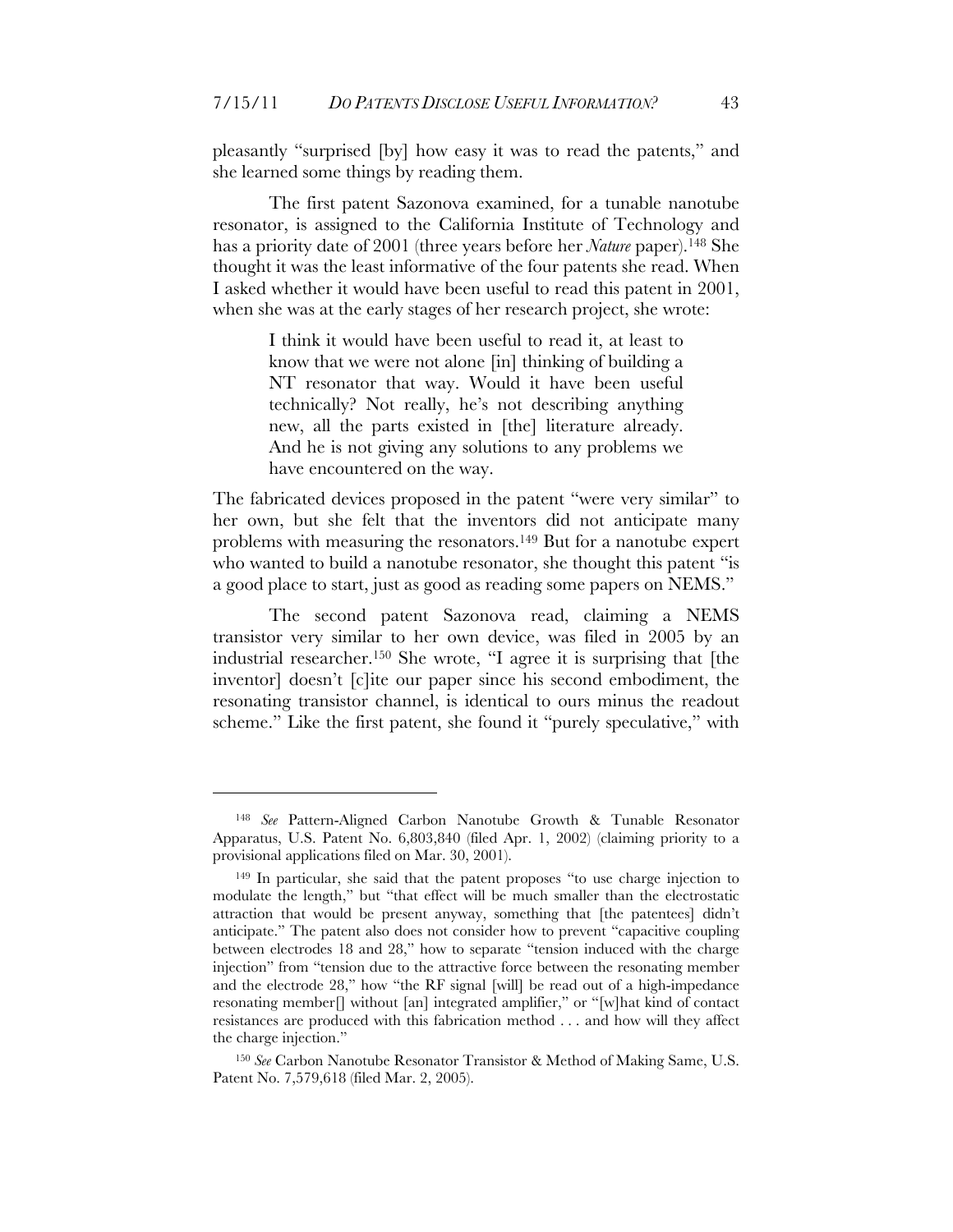"absolutely no details on how to implement the invention."151 But she did think certain technical aspects were useful, and she said that a particular calculation was at least "one of the firsts."152

The third and fourth patent documents Sazonova read were patent applications that have not yet been granted; both came from the lab of Alex Zettl, a physics professor at U.C. Berkeley.153 The third, which has a priority date in 2005, describes a telescoping nanotube resonator, in which one nanotube slides inside another "[l]ike a trombone player shifting notes."154 Sazonova liked that "[t]his invention has been implemented and the result is present," and she thought the analysis was "[v]ery interesting." This patent application was thus more useful than the first two patents, but it is also duplicative of the technical literature: most of it is directly copied from two of Zettl's papers,155 with the fabrication details for both the patent and those two papers coming from three earlier papers.156

The fourth patent document was a patent application for a high-frequency nanotube resonator, which has a priority date in 2006.157 Although this application also stems from a Zettl group

 $\overline{a}$ 

<sup>153</sup> *See Zettl Research Group*, DEP'T PHYSICS U.C. BERKELEY, http://www.physics.berkeley.edu/research/zettl/ (last visited Jan. 20, 2011).

<sup>151</sup> In particular, it does not specify the "choice of materials compatible with [nanotube] growth," the "necessary read-out and actuation electronics," or "how . . . the electrical impedance problem [is] resolved." Sazonova also did not think it was clear why there is "a time-varying electric field in a [nanotube] due to mechanical vibrations": "If it is capacitively induced, then why will the signal be much larger than the parasitic signal?"

<sup>152</sup> For specialists, Sazonova liked the "calculation of the charge injection vs. electrostatic force" and the fact that the patent acknowledged "the importance of read-out electronics due to high motional impedance." She also "found the discussion about the dynamic resistance of the [nanotube] resonator" very useful, saying that "this calculation is one of the firsts."

<sup>154</sup> Tunable Multiwalled Nanotube Resonator, U.S. Patent Application No. 11/467,422 ¶ 42 (filed Aug. 25, 2006) (claiming priority to a provisional application filed on Aug. 25, 2005).

<sup>155</sup> *See* K. Jensen et al., *Tunable Nanoresonator*, 786 AIP CONF. PROC. 607 (2005); K. Jensen et al., *Tunable Nanoresonators Constructed from Telescoping Nanotubes*, 96 PHYSICAL REV. LETTERS 215503-1 (2006).

<sup>156</sup> *See* John Cumings et al., *Peeling and Sharpening Multiwall Nanotubes*, 406 NATURE 586 (2000); John Cumings & A. Zettl, *Localization and Nonlinear Resistance in Telescopically Extended Nanotubes*, 93 PHYSICAL REV. LETTERS 086801-1 (2004); John Cumings & A. Zettl, *Low-Friction Nanoscale Linear Bearing Realized from Multiwall Carbon Nanotubes*, 289 SCIENCE 602 (2000).

<sup>157</sup> High Frequency Nanotube Oscillator, U.S. Patent Application No. 12/446,231 (filed Oct. 19, 2007). Note that this patent application claims priority to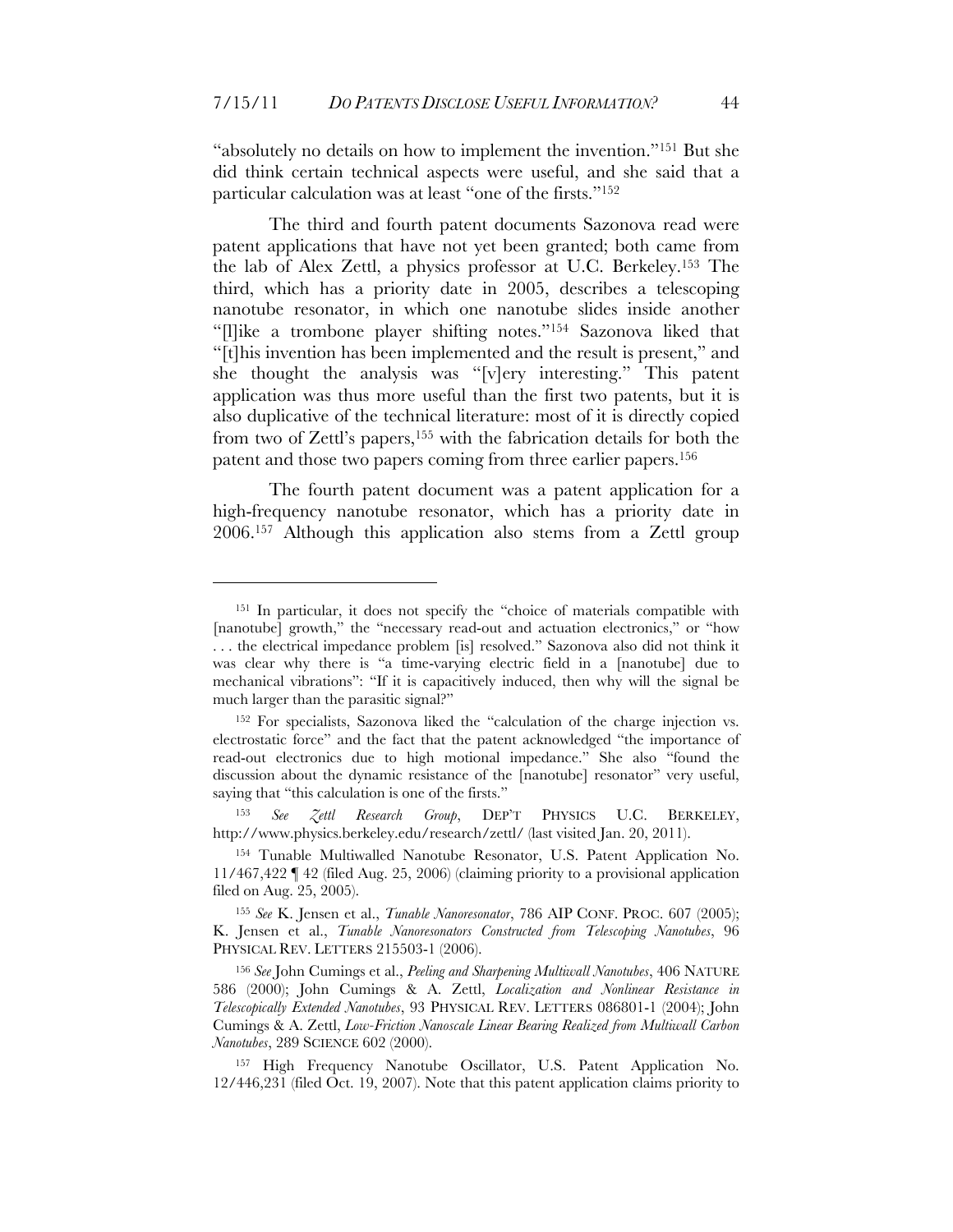paper,158 Sazonova believed that it provided information that was nonduplicative of the paper:

> [T]his patent is not a direct copy of the paper, rather it's a[n] elongated version of the paper. . . . The patent gives alternative routes [of fabrication] and gives a list of other materials that could be used in a similar recipe. ... The actuation/detection method is elaborated on . . . . And there is an additional discussion on the origins of dissipation.

Not only did this patent application contain details that were not in the technical literature, but Sazonova also believed that it "is the only patent that provides enough information for those skilled in [the] art to reproduce their invention" out of the four patents or patent applications that she read.

#### **B. Carbon Nanotube Sensors**

<u>.</u>

In addition to having amazing mechanical properties for use as resonators, carbon nanotubes also have remarkable electronic properties: some nanotubes are metallic (so that they conduct electricity as tiny wires), while others are semiconducting (so that the current through them is sensitive to their external environment).159 Coupled with their small size (comparable to a DNA molecule) and ability to operate in air or under water, this makes nanotubes promising sensors for detecting a variety of chemical and biological molecules.160 For my Physics Ph.D., I fabricated many carbon nanotube devices for chemical and biological sensing, and I conducted a thorough literature review of other work in the field.161 This section describes my own thoughts on the technical content of some carbon nanotube sensor patents.

a provisional application filed on October 19, 2006, it was not published until August 26, 2010. *See id.*

<sup>158</sup> *See* H.B. Peng et al., *Ultrahigh Frequency Nanotube Resonators*, 97 PHYSICAL REV. LETTERS 087203-1 (2006).

<sup>159</sup> *See* Paul L. McEuen, *Single-Wall Carbon Nanotubes*, PHYSICS WORLD, June 2000, at 31 (summarizing the electronic properties of carbon nanotubes).

<sup>160</sup> For an overview of nanotube sensors for non-specialists, see *Probing Biological Systems with Carbon Nanotubes*, NANOBIOTECHNOLOGY NEWS, March 2007, at 1, *available at* http://www.nbtc.cornell.edu/pdf%20files/newsletter%20March07.pdf.

<sup>161</sup> *See* Lisa Larrimore Ouellette, Chemical and Biological Sensing with Carbon Nanotubes in Solution (Jan. 2008) (unpublished Ph.D. dissertation, Cornell University), *available at* http://www.lassp.cornell.edu/lassp\_data/mceuen/ homepage/Publications/Thesis\_Larrimore.pdf.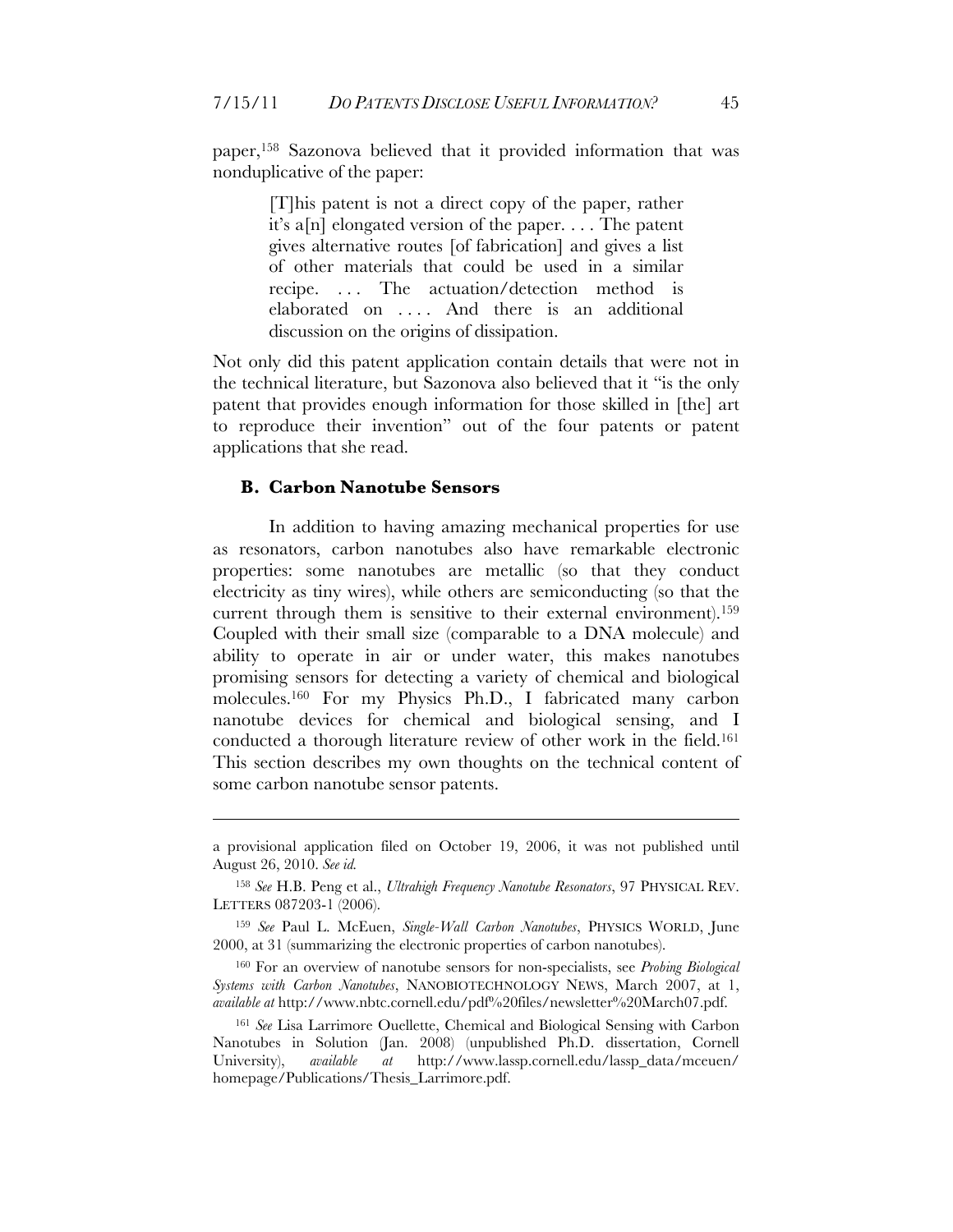The first nanotube sensing results were published by Jing Kong and colleagues in Hongjie Dai's Stanford laboratory; they discovered that the current through a nanotube transistor changes in response to exposure to gaseous nitrogen dioxide or ammonia.162 Kong and Dai also filed a provisional patent application on their nanotube sensor invention in December 1999, which has grown into a family of at least five patents and patent applications—all of which are unhelpfully titled "Carbon Nanotube Devices."163 For the most part, all the technical details in the paper are also in the patents, and the patents contain some information that is only available in references in the paper. For example, the paper says that nanotubes were grown "from patterned catalyst islands" and cites to earlier works for the details,164 while the initial patent provides the details of the catalyst recipe and specifies that for this experiment the catalyst islands "are typically 5 microns in size, spaced at a distance of 10 microns apart."165 The patent also offers some alternative suggestions to the fabrication steps in the paper, such as making the electrodes out of titanium and gold instead of nickel and gold.166

As might be expected, the patent literature becomes more uniquely helpful when describing industry research, rather than the work of academics. Many of the early nanotube sensing experiments were performed by the company Nanomix, Inc.167 For some results, Nanomix published in the scientific literature in addition to seeking a patent, including for sensing DNA hybridization,168 protein binding,<sup>169</sup> and starch degradation.<sup>170</sup> These patents are not simply

<sup>162</sup> *See* Jing Kong et al., *Nanotube Molecular Wires as Chemical Sensors*, 287 SCIENCE 622 (2000).

<sup>163</sup> *See* The initial nanotube sensor patent was U.S. Patent No. 6,528,020 (filed May 19, 2000). This '020 patent had at least four "child" patents. *See* U.S. Patent Application No. 10/299,610 (filed Nov. 18, 2002) (divisional of the '020 patent); U.S. Patent No. 7,166,325 (filed Nov. 18, 2002) (continuation-in-part of the '020 patent); U.S. Patent Application No. 10/175,026 (filed June 18, 2002) (divisional/continuation of the '020 patent); U.S. Patent No. 7,416,699 (filed June 18, 2002) (divisional of the '020 patent). All of these patents have the same figures.

<sup>164</sup> Kong et al., *supra* note 162, at 623.

<sup>165</sup> U.S. Patent No. 6,528,020 col.3 l.54-55 (filed May 19, 2000).

<sup>166</sup> *See id.* col.4 l.32.

<sup>167</sup> *See* Ouellette, *supra* note 161, at 57-61.

<sup>168</sup> *See* Nanotube Sensor Devices for DNA Detection, U.S. Patent Application No. 11/212,026 (filed Aug. 24, 2005); Alexander Star et al., *Label-Free Detection of DNA Hybridization Using Carbon Nanotube Network Field-Effect Transistors*, 103 PNAS 921 (2006).

<sup>169</sup> *See* Nanotube-Based Electronic Detection of Biological Molecules, U.S. Patent Application No. 10/704,066 (filed Nov. 7, 2003); Alexander Star et al.,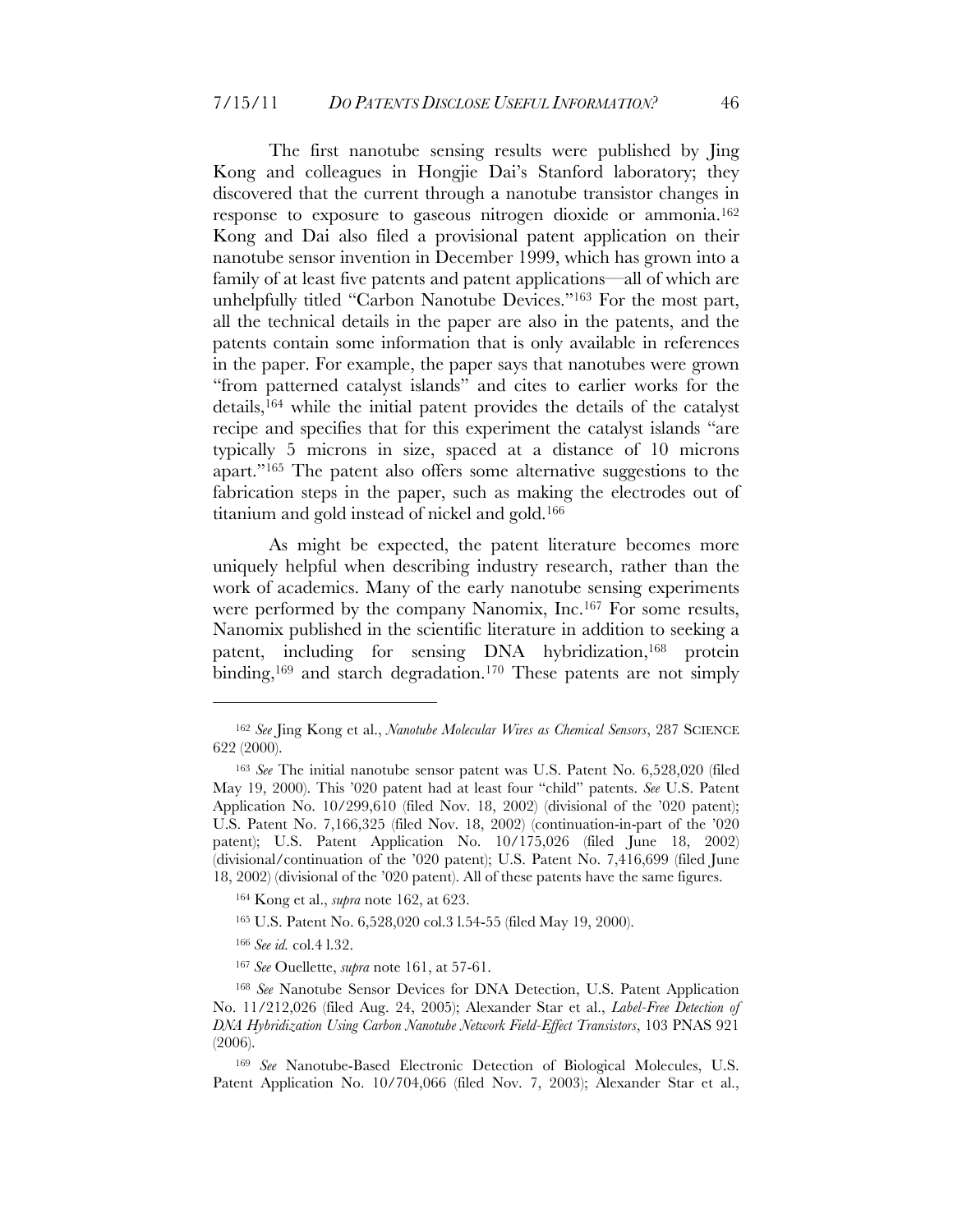duplicative of the scientific papers; for example, Ethan Minot, a physics professor with experience in nanotube biosensors,171 noted that the DNA hybridization patent contains three detailed examples that are not given in the paper, which "give more thorough step-bystep instructions."172 Even more significantly, the Nanomix researchers filed patents on a number of inventions that are not disclosed in any of their scientific papers,173 including for sensing carbon dioxide, $174 \text{ hydrogen}$ , $175 \text{ and other gases}$ , $176 \text{ Each of these}$ patents displays data from their sensors in addition to describing their experimental setup.

In my search for nanotube sensing patents, I also came across two other industry patents that contain data from working inventions: one from Molecular Nanosystems, Inc.,<sup>177</sup> and another from Nano-Proprietary, Inc.178 Although I scoured the scientific literature for nanotube sensing results to review in my Ph.D. dissertation, I never saw these results, or those from Nanomix, before turning now to the patent literature—even though all of them were published before I completed my dissertation. In other words, the patent contains useful information that is nonduplicative of the scientific literature, even if it does not contain all the details that a researcher might hope.

172 Although he was pleased with the technical content of the patent, he was skeptical of the broad claims: "[F]rom their limited set of three examples using [carbon nanotubes], the patent claims many things, [such as] using any 'nanostructure' to make such a sensor (claim 29). Also, they claim every functionalization chemistry they can think of (claims 36-50). Developing these functionalization schemes is a major challenge—they have only demonstrated a small subset, yet claim many."

<u>.</u>

*Electronic Detection of Specific Protein Binding Using Nanotube FET Devices*, 3 NANO LETTERS 459 (2003).

<sup>170</sup> *See* System and Method for Electronic Sensing of Biomolecules, U.S. Patent Application No. 11/259,414 (filed Oct. 25, 2005); Alexander Star et al., *Electronic Detection of the Enzymatic Degradation of Starch*, 6 ORGANIC LETTERS 2089 (2004).

<sup>171</sup> *See Minot Research Group Publications*, DEP'T PHYSICS OR. ST. U., http://www.physics.orst.edu/~minote/pubs.php (last visited Jan. 22, 2011).

<sup>173</sup> *See Publications*, NANOMIX, http://nano.com/news/archives/ publications.html (last visited Jan. 22, 2011).

<sup>174</sup> *See* U.S. Patent No. 7,547,931 (filed Dec. 20, 2004).

<sup>175</sup> *See* U.S. Patent Application No. 11/354,561 (filed Feb. 14, 2006).

<sup>176</sup> *See* U.S. Patent Application No. 11/400,038 (filed Apr. 6, 2006).

<sup>177</sup> U.S. Patent No. 7,052,588 (filed Nov. 26, 2003).

<sup>178</sup> U.S. Patent No. 7,399,400 (filed Sept. 29, 2004).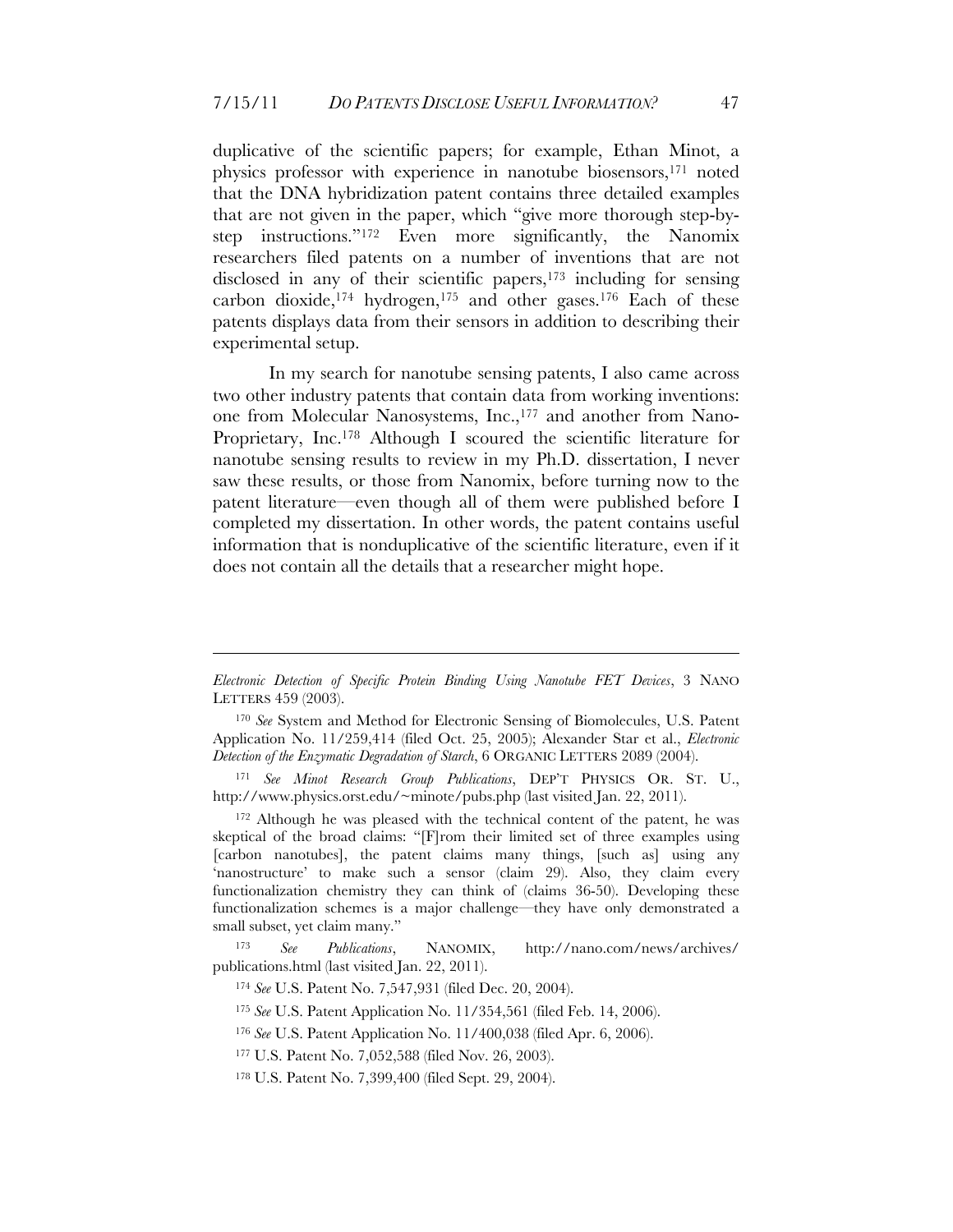#### **IV. Implications for Patent Policy**

The results from Parts II and III suggest that patents can be useful as sources of technical information, but also that many patents may not be enabled and that disclosure could be improved. This Part highlights some recommendations for patent policy in three key areas.

Section IV.A explains how existing disclosure requirements should be more stringently enforced. I argue that the benefits of more robust disclosure outweigh any costs to innovation incentives. I then suggest that enforcement could be improved through increased peer review of patents—both public peer review through the Peer To Patent program and traditional peer review by a few designated experts—and by imposing an obligation on inventors to respond to good faith enablement questions from those skilled in the art.

Section IV.B describes legal barriers to disclosure. Although Part II demonstrated that concerns about infringement liability do not dissuade many researchers from reading patents, I argue that an expanded experimental use exemption and a scaled back willful infringement doctrine would help make patent laws reflect traditional scientific norms and expectations. I also propose that the time to patent publication be shortened from its current eighteen months so that researchers have access to information before it becomes out of date.

Finally, Section IV.C explores ways for third parties, including the research community, to improve access to the patent literature. This Section builds on existing work about peer production of information.

#### **A. Strengthen Enforcement of Disclosure Requirements**

The PTO and the courts should greatly strengthen enforcement of existing disclosure requirements. The previous evidence presented in Section I.C and the new results presented in Parts II and III demonstrate that many researchers (in my survey, 30% of all respondents, and 60% of those who have tried to find information in the patent literature) are finding useful technical information in patents that is not available in the scientific literature. But most researchers feel that patents are not reproducible by an expert in the field—one even feels that patents are "designed not to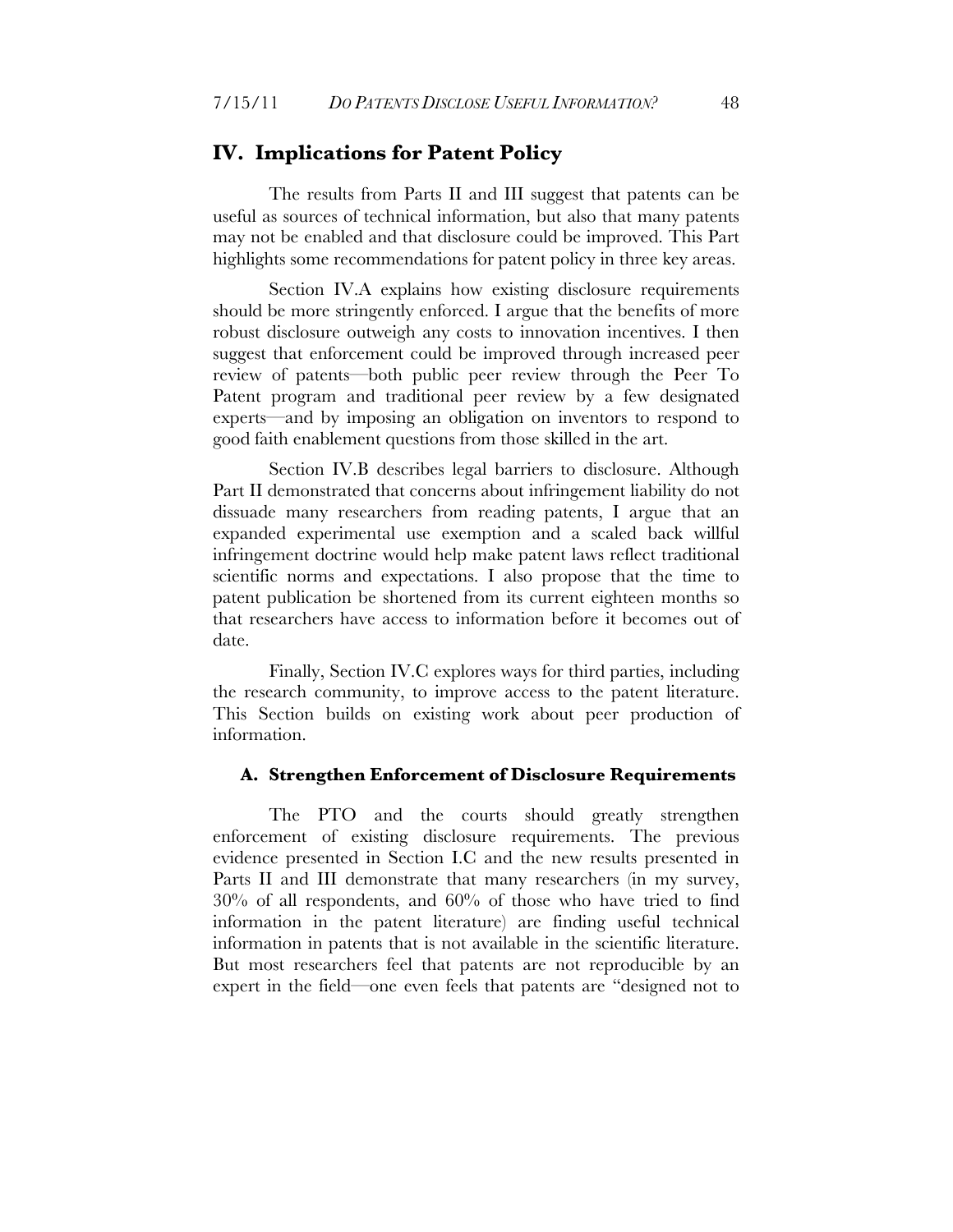enable"179—which raises serious questions about whether the enablement requirement is typically satisfied.

Many suggestions have been made for improving the content of patent disclosures, including separating a patent into separate legal and technical layers,<sup>180</sup> requiring source code for software patents,<sup>181</sup> requiring biotechnology patents to conform to database specifications (like for the Protein Data Bank), <sup>182</sup> using rebuttable presumptions in litigation,183 and requiring actual reduction to practice and the description of working examples.184 These suggestions are generally sound, and the survey responses suggest other improvements, such as changing the "deplorable" practice where "figures are given early on and the description is usually 10 pages away."185 But I focus in this Section on two other proposals: peer review of patents (both public peer review and traditional peer review)186 and the novel suggestion of imposing an obligation that patentees respond to good-faith questions about reproducibility.

Before addressing these specifics of how stronger enforcement could be accomplished, however, it is important to consider the

 $\overline{a}$ 

<sup>181</sup> *See* Michael J. Walsh, Comment, *The Disclosure Requirements of 35 U.S.C. 112 and Software-Related Patent Applications: Debugging the System*, 18 CONN. L. REV. 855, 871 & n.87 (1986) (providing the first suggestion in the legal literature that the PTO require source code for disclosure of software patents).

<sup>182</sup> *See* Helen M. Berman & Rochelle C. Dreyfuss, *Reflections on the Science and Law of Structural Biology, Genomics, and Drug Development*, 53 UCLA L. REV. 871, 898-99 (2006).

<sup>184</sup> *See* Cotropia, *supra* note 37; Seymore, *supra* note 7, at 641-46.

<sup>185</sup> *See supra* Section II.D.

186 Jeanne Fromer also discusses the possibility of patent peer review. *See* Fromer, *supra* note 7, at 591-92.

<sup>179</sup> *See supra* Section II.D.

<sup>180</sup> *See* Fromer, *supra* note 7, at 569. Fromer offers useful suggestions for constructing the technical layer, though her proposal that it should include dynamic three-dimensional models is probably ahead of its time because there is not currently a standard three-dimensional format and scientists are not used to obtaining information this way. *See id.* at 575.

<sup>183</sup> Timothy Holbrook argues that "the Federal Circuit has removed considerations of the PHOSITA from assessing the sufficiency of patent disclosures," creating "incentives to reduce the technical aspect of the document in favor of creating a more legalistic text," and that a "presumption-based approach would require courts to readily consider the technological evidence." Timothy R. Holbrook, *Patents, Presumptions, and Public Notice*, 86 IND. L.J. (forthcoming 2011) (manuscript at 13, 45), *available at* http://ssrn.com/abstract=1650819. While I support this general project, I do not think the problem is that "the Federal Circuit has now incentivized vast overdisclosure." *Id.* at 27.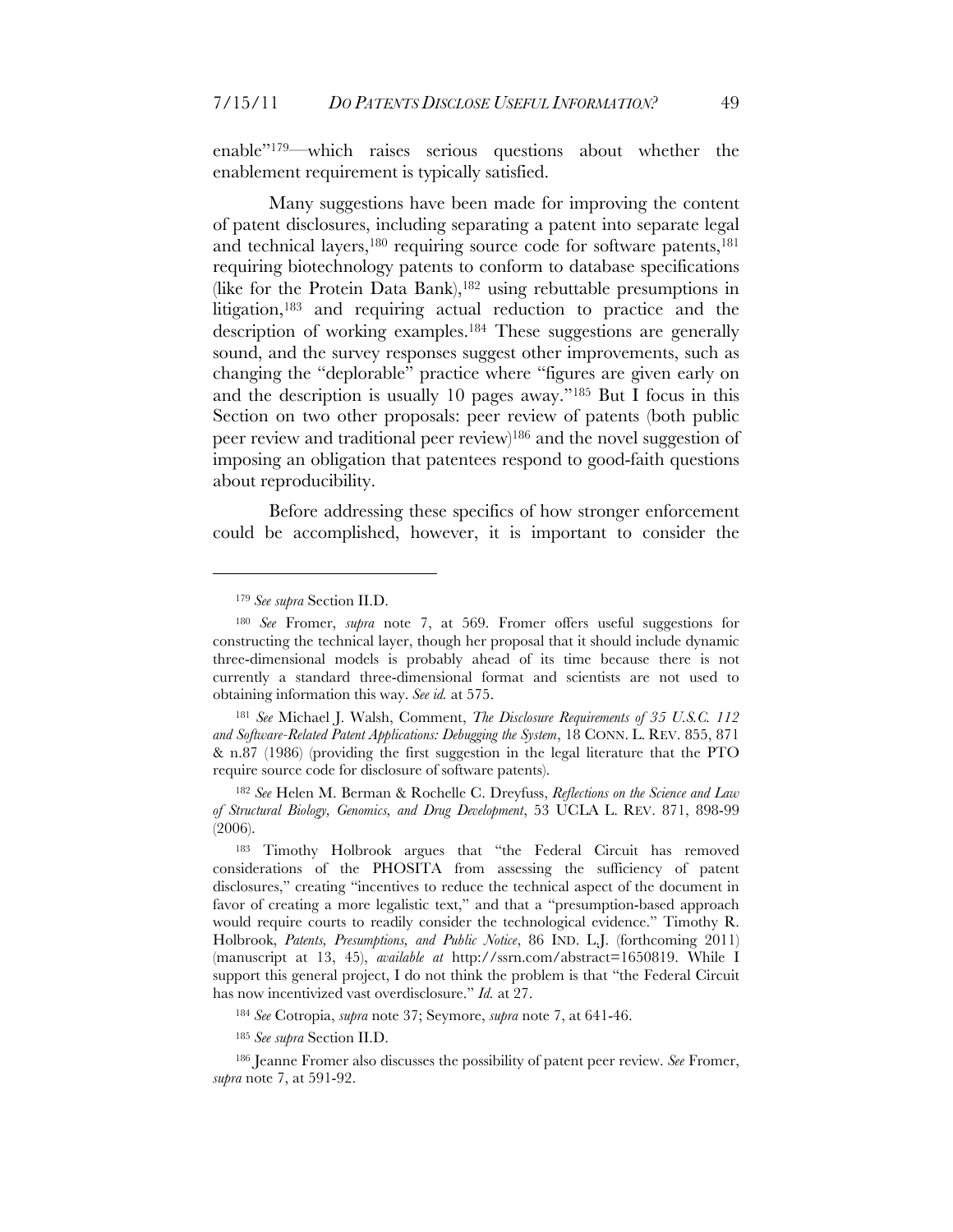potential costs of this proposal. Subsection IV.A.1 examines the costs and benefits of stronger disclosure, and then Subsection IV.A.2 presents my proposals for improved disclosure.

#### *1. Is Better Disclosure Worth the Cost?*

As discussed previously, I agree with critics of disclosure theory that disclosure is not a compelling justification for the patent system, and I think focusing on this question leads to misleading conclusions about disclosure. 187 Rather, I think the relevant question is whether the marginal benefits of stronger disclosure outweigh the resulting marginal costs—and I believe the answer is yes. These costs and benefits are difficult to quantify. The only commentator to address this tradeoff is Alan Devlin, who reached the opposite conclusion: "[O]ne can safely conclude that society is better off with a patent system that incentivizes invention and commercialization without requiring disclosure than with a system that dilutes ex ante incentives and reduces the incidence of invention by demanding as much disclosure as possible."188 But his argument depends on his premise that the disclosure function of patents is not currently working,189 and he did not provide any explanation of the costs or benefits.190

My empirical results illustrate some underappreciated benefits of patent disclosures. Patents do disclose information that other researchers find useful, and this Part will address ways to make the information even more valuable. The useful information in patents is not always the key information about the invention itself—patents can have many audiences and many unintended uses. Further improving the technical content of disclosures would also increase scientists' trust in, and respect for, the patent system. The benefits of strong disclosure are thus substantial.

Stronger disclosure might, however, cause three kinds of costs. First, disclosure takes time, and asking each inventor (or her patent agent) to rewrite details that are already clearly described in the literature would clearly be inefficient. But the costs of using plainer language or providing a few additional key details about the heart of the invention are unlikely to be significant.

<sup>187</sup> *See supra* Section I.B.

<sup>188</sup> Devlin, *supra* note 5, at 406.

<sup>189</sup> *See id.* at 403-04 (claiming that disclosure is "ineffective" because specifications are "inadequate" and "inventors simply ignore patents").

<sup>190</sup> *See id.* at 419-21 (concluding that there is a tradeoff between disclosure and innovation, but providing no guidance for how to measure the costs or benefits).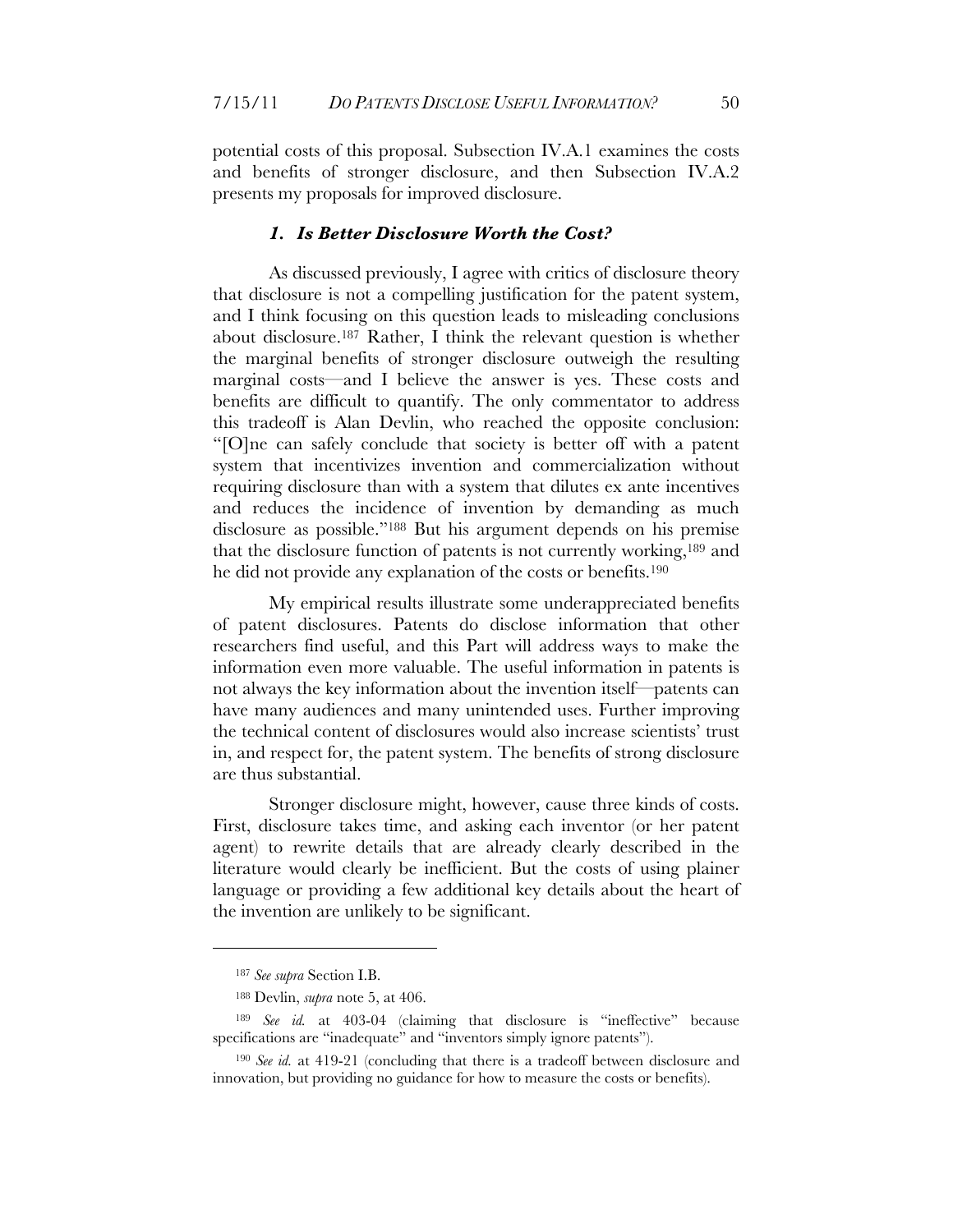Second, if disclosure were strengthened to exclude nonenabling constructive reductions to practice from patentability—such as the first two nanotube resonator patents examined by Vera Sazonova191—then these incomplete disclosures would not be in the patent literature at all, even though they may still provide some useful information. But if these patents are truly speculative patents that would require undue experimentation to implement, then it is inefficient to grant these patents and allow these patentees to tax future inventors.

Third, and most significantly, stronger disclosure requirements may weaken innovation incentives. Better disclosure may make it easier for competitors to build on and appropriate inventions, so more inventors might choose trade secret protection over patents or choose not to innovate at all. Similarly, if the disclosed information is valuable enough that someone would have independently paid for it (and, importantly, if the transaction costs are not too high), this will also decrease the patent rents.

These innovation costs, however, are likely to be minimal. Here, the third critique of disclosure theory as a *justification* for the patent system—that only "self-disclosing" inventions will be patented192—cuts against the argument that stronger disclosure would hurt innovation. The inventions most likely to be patented are those that are relatively easy to reverse engineer (compared with their original research cost),193 and inventors have no other option to protect these inventions.194 The costs are more difficult to measure for inventions that are easier to protect as trade secrets, but as Alan Devlin acknowledges, creators of these inventions still have many reasons to turn to the patent system, including risk-aversion. 195

<sup>191</sup> *See supra* Section III.A.

<sup>192</sup> *See supra* notes 76-78 and accompanying text.

<sup>193</sup> *See* Burk & Lemley, *supra* note 46, at 1585 (arguing that the "ratio of R&D cost to imitation cost" is a good measure for the importance of patent protection).

<sup>194</sup> Devlin draws the confusing conclusion that "given the patent system's ultimate goal of incentivizing the creation and commercialization of valuable technology, scant normative justification exists for allowing inventors of 'selfrealizing' discoveries to appeal to patent law for protection." *Id.* at 425. If patents were only justified by disclosure, there would be little reason to allow patents on "self-disclosing" inventions (because they would be disclosed anyway), but under innovation theory the justification is *strongest* for allowing patents on these inventions because inventors cannot protect these inventions with trade secrets, so absent patent protection there would be no incentive for their creation.

<sup>195</sup> *See id.* at 427-31.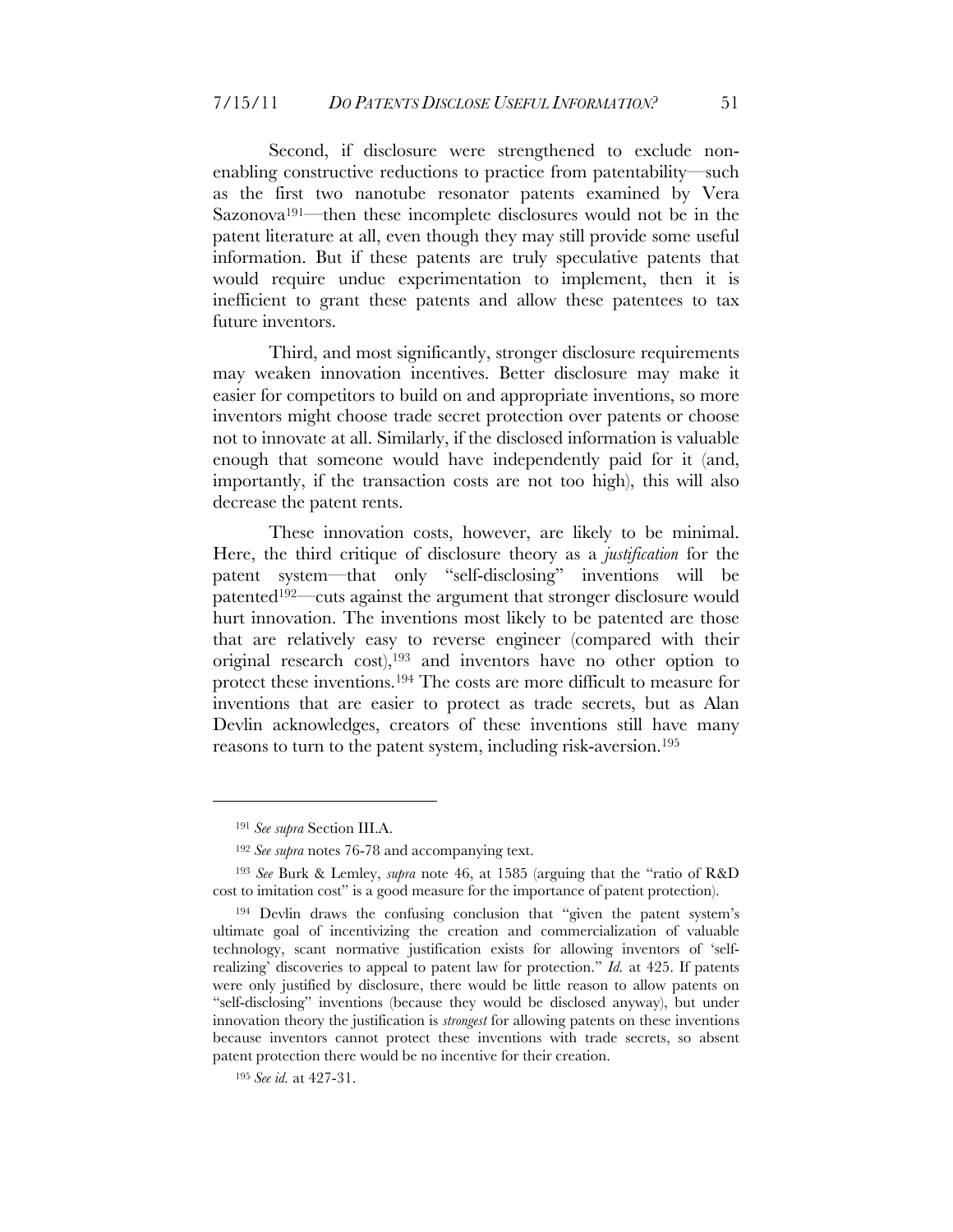More importantly, empirical evidence has questioned whether patents actually incentivize much innovation outside the pharmaceutical industry.196 And stronger enforcement of disclosure requirements would be least likely to affect innovation incentives in the drug industry both because pharmaceutical inventions are relatively easy to imitate (so companies cannot turn to trade secret protection), 197 and because pharmaceutical patents are among the best-described patents.198 Finally, even if stronger disclosure does weaken the strength of patent protection, this may actually be a benefit, given concerns about patent protection currently being *too* strong. 199

Lingering concerns about the costs to innovation could be mitigated by a system in which inventors can opt in to more stringent enforcement of the disclosure requirements. This would be similar to proposals for a more rigorous "gold-plated" review process that would allow patents to emerge with a higher presumption of validity.200 Since inventors could still choose the current review system, it seems unlikely that the availability of heightened scrutiny would reduce innovation incentives or cause inventors to choose trade secret

<sup>196</sup> *See supra* note 52 and accompanying text. For a summary of why patents work comparatively well in the pharmaceutical industry, see Lisa Larrimore Ouellette, Note, *How Many Patents Does It Take To Make a Drug? Follow-On Pharmaceutical Patents and University Licensing*, 17 MICH. TELECOMM. TECH. L. REV. 299, 302-04 (2010).

<sup>197</sup> *See* Ouellette, *supra* note 196, at 302 (comparing imitation to research costs in the pharmaceutical industry).

<sup>198</sup> *See* Devlin, *supra* note 5, at 411 & n.53 (noting that "the pharmaceutical sector [is] the prime example" of an industry where patents usefully disclose information). This calculus might change, however, for biopharmaceuticals. *See* Gregory N. Mandel, *The Generic Biologics Debate: Industry's Unintended Admissions that Biotech Patents Fail Enablement*, 11 VA. J.L. & TECH. 8 (2006).

<sup>199</sup> *See, e.g.*, BESSEN & MEURER, *supra* note 53; MICHELE BOLDRIN & DAVID K. LEVINE, AGAINST INTELLECTUAL MONOPOLY (2008); ADAM B. JAFFE & JOSH LERNER, INNOVATION AND ITS DISCONTENTS: HOW OUR BROKEN PATENT SYSTEM IS ENDANGERING INNOVATION AND PROGRESS, AND WHAT TO DO ABOUT IT (2004).

<sup>200</sup> The idea of gold-plated patents was first suggested in a short article for a nonlegal audience. *See* Mark Lemley, Doug Lichtman & Bhaven Sampat, *What To Do About Bad Patents?*, REGULATION, Winter 2005-2006, at 10. Lemley and Lichtman then developed the idea in more detail. *See* Doug Lichtman & Mark Lemley, *Rethinking Patent Law's Presumption of Validity*, 60 STAN. L. REV. 45 (2007). Jeanne Fromer has also suggested that "the government might offer a sliding scale of patent rights calibrated in part to the quality of disclosure," Fromer, *supra* note 7, at 598, and Kristen Osenga has discussed how different patent "highways" might work, Kristen Osenga, *Entrance Ramps, Tolls, and Express Lanes—Proposals for Decreasing Traffic Congestion in the Patent Office*, 33 FLA. ST. U. L. REV. 119 (2005).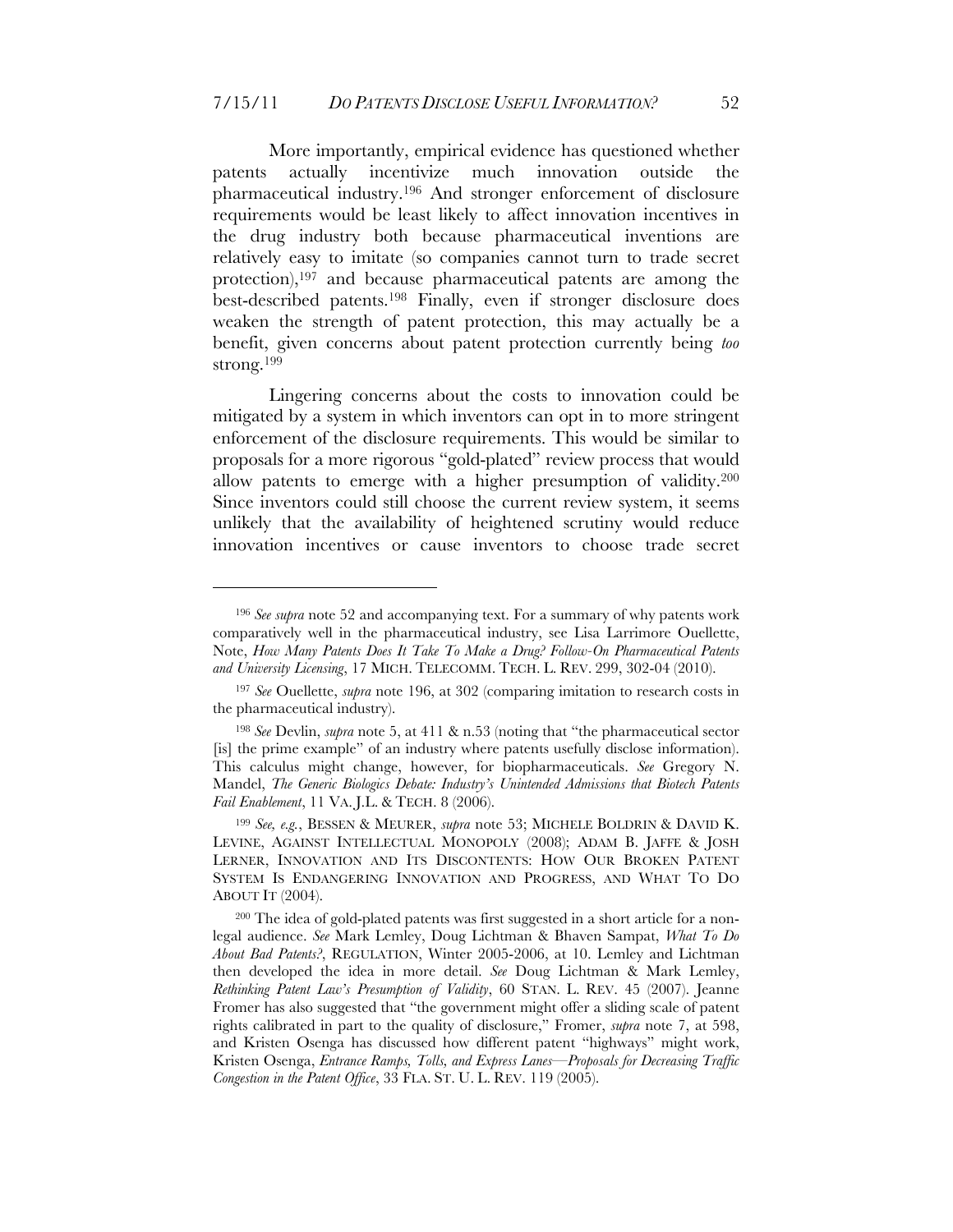protection. The idea of gold-plated review has been criticized for its likely added expense,<sup>201</sup> but some proposals (like free peer review) would add little cost for the PTO, and the gains in improved patent quality would probably outweigh these costs.202 These added costs would also be lower under an opt-in gold-plating system than under a system where the disclosure requirements are strictly enforced for all patents.

#### *2. How To Strengthen Disclosure*

The PTO is already experimenting with an opt-in system of heightened scrutiny through the Peer To Patent program, now in its second pilot, which lists patents online for the public to submit prior art that might be relevant to novelty or non-obviousness.203 Although this program does not officially provide a higher presumption of validity, patent blogger Dennis Crouch has suggested that it is analogous to gold plating: "Peer-to-Patent offers a potential mechanism to bolster the credibility of [applicants'] patent rights. I can imagine the patentee's top litigator explaining to the jury that—in addition to the ordinary rigorous examination process—the applicant volunteered its patent for the gold-standard of academic review public peer-review."204 Peer To Patent is focused only on finding prior art that has bearing on novelty or non-obviousness, not on evaluating whether the invention is adequately disclosed, but there is no reason that it could not be expanded to allow questions about enablement. In fact, peer review would probably be *more* useful for evaluating

<sup>201</sup> *See* Donald Zuhn, *Presidental "Debate" on U.S. Patent Policy*, PAT. DOCS (Oct. 14, 2008), http://patentdocs.typepad.com/patent\_docs/2008/10/presidential-debateon-us-patent-policy.html (reporting that during the 2008 presidential campaign, Barack Obama's plan to implement the gold-plated patent scheme was criticized by the McCain campaign for its expense).

<sup>202</sup> *See* Lichtman & Lemley, *supra* note 200, at 65-66 (responding to this objection).

<sup>203</sup> *See* PEER TO PAT., http://www.peertopatent.org/ (last visited Dec. 15, 2010). The second pilot, which lasts until September 2011, was announced after the success of the first 2007 to 2009 pilot. *See* Press Release, U.S. Patent & Trademark Office, USPTO Launches Second Peer To Patent Pilot in Collaboration with New York Law School (Oct. 19, 2010), *available at*  http://www.uspto.gov/news/pr/2010/10\_50.jsp. For an overview of the Peer To Patent concept, see Beth Simone Noveck, *"Peer to Patent": Collective Intelligence, Open Review, and Patent Reform*, 20 HARV. J.L. & TECH. 123 (2006). For a discussion in the context of disclosure, see Fromer, *supra* note 7, at 592 n.245.

<sup>204</sup> Dennis Crouch, *Peer-to-Patent Begins Expanded Pilot*, PATENTLYO (Oct. 19, 2010, 8:31 AM), http://www.patentlyo.com/patent/2010/10/peer-to-patentbegins-expanded-pilot.html.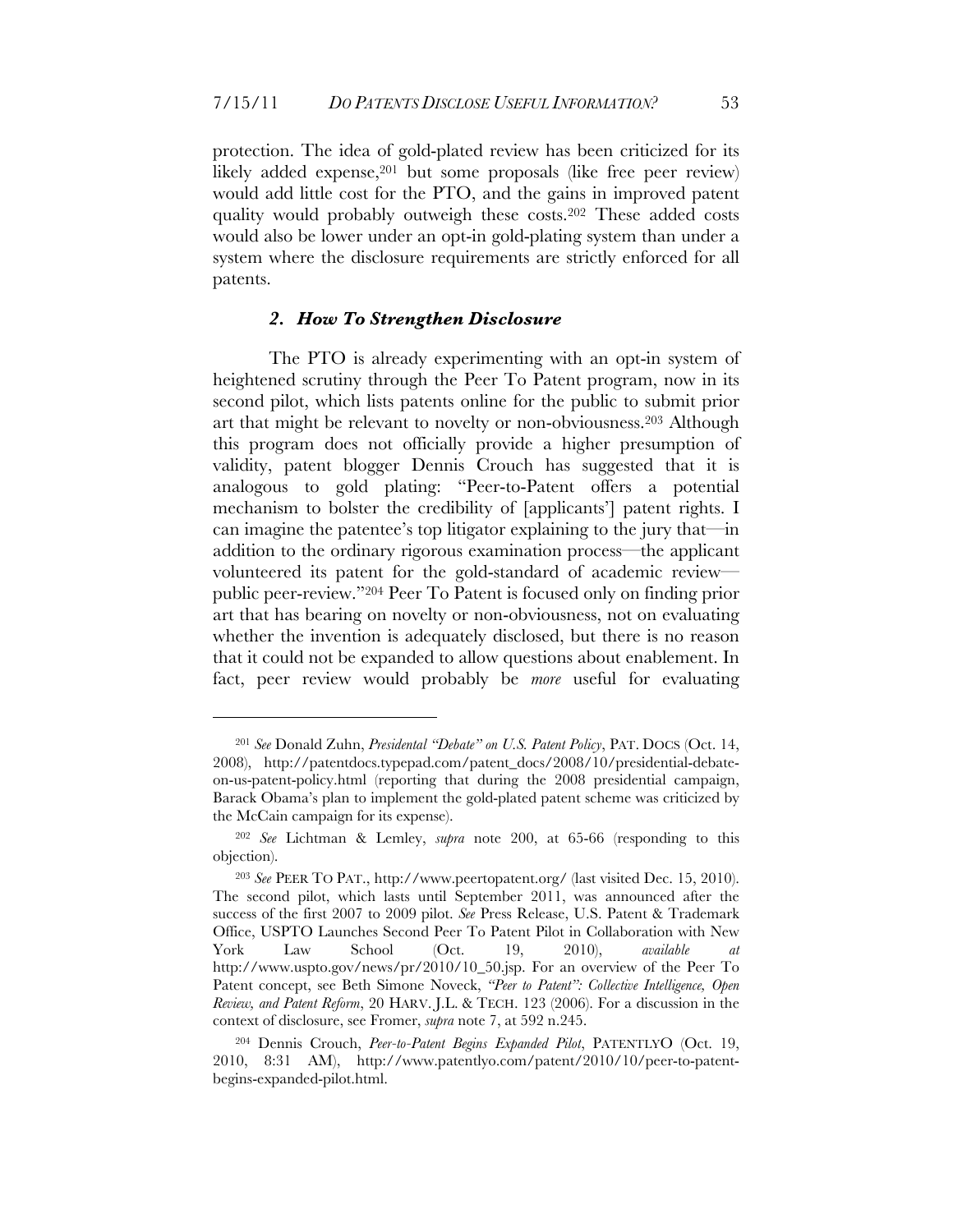disclosure than novelty: patent examiners are generally not PHOSITAs, and it is easier for non-experts to locate relevant prior art than to recognize enablement problems.205

The PTO could also send patents out for traditional peer review, rather than (or in addition to) opening them up for public peer review on the Peer To Patent website. I have suggested that getting a patent should be more like getting an article in a top scientific journal, and journals all send their articles out for peer review.206 As described in Section II.B, a number of survey respondents were skeptical of the patent literature because of the lack of peer review. Although patents are reviewed by scientifically trained patent examiners, they (like journal editors) have a limited degree of specialization. They could send some subset of patents (either those that they have questions about, or those that are part of an opt-in system) to experts in the field for opinions on disclosures. To help cover the costs, the PTO could charge an additional fee for peer review, which could be waived if the patentee is able to have the patented idea accepted by a peer-reviewed journal within a year of submitting the patent application.207

Because scientists are accustomed to peer reviewing articles for free, many would probably willingly respond if the PTO asked for their opinion about whether a patent is enabled.208 For some inventions, this could be judged based on the patent document alone;

 $\overline{a}$ 

208 This may not be the case in non-technological fields, such as for business method patents.

<sup>205</sup> This problem could also be addressed by having "the burden shift to the applicant to establish patentability" when the application "lacks working examples or is supported by prophetic examples." Sean Seymore, *supra* note 19, at 156.

<sup>206</sup> Beth Noveck argues that traditional peer review is inappropriate for patents by discussing peer review in other government agencies, *see* Noveck, *supra* note 203, at 138-43, but the practice of peer review for technical papers seems like the more relevant analogy.

<sup>207</sup> In the United States, patentees have a one-year grace period between publishing their idea and submitting a patent application. *See* 35 U.S.C. § 102(b) (2006). Most other countries, however, require absolute novelty, such that any publication before the application is submitted would preclude patentability. *See* 2 R. CARL MOY, MOY'S WALKER ON PATENTS § 8:208 (4th ed. 2010). Many patentees would thus not want to wait until after an idea is published to submit their application; for example, one survey respondent wrote, "In my group, we tend to write a paper for a scientific journal and a patent simultaneously, and when we receive notice that the application has been received by the USPTO, we submit the paper to a journal." But patentees would still have time to alert the PTO if they have their idea accepted by a peer-reviewed journal, as "it is generally more than a year, and sometimes more than two, before the examiner even picks the application up off the pile." DAN L. BURK & MARK A. LEMLEY, THE PATENT CRISIS AND HOW THE COURTS CAN SOLVE IT 23 (2010).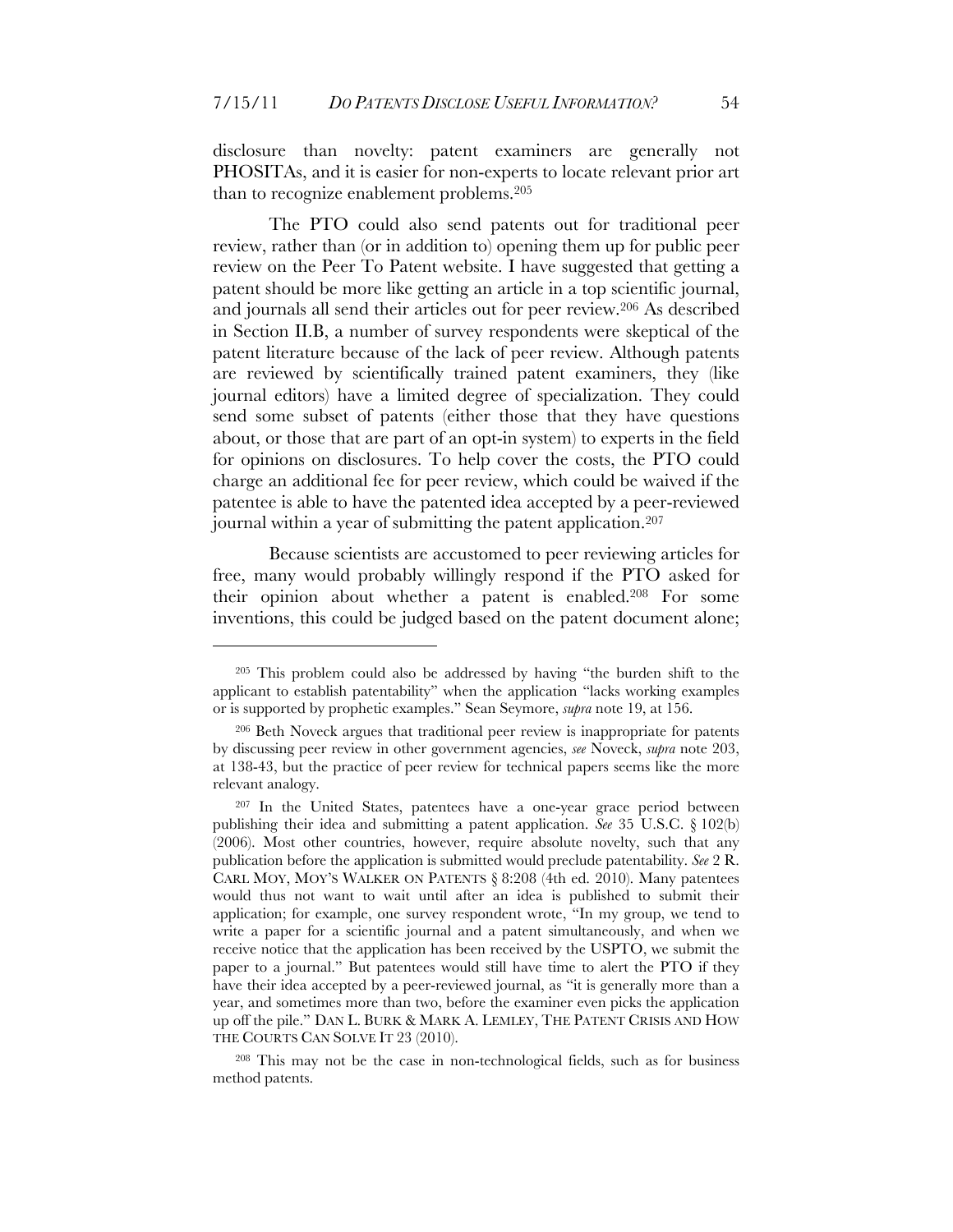in other cases, the PTO might pay reviewers to try to reproduce the invention based on the disclosure, along with any source code or materials provided by the patentee.209 Like the editors at *Science* and *Nature*, patent agents would not be bound by the results of peer review,210 and reviewers should be required to disclose conflicts of interest, which would mitigate problems with bad faith reviews by competitors. But the reviews should still be highly informative—if experts in the field give reasons why they could not reproduce an invention without undue experimentation, then the patent is probably not adequately disclosed.

Implementing peer review for every patent might be administratively difficult for the PTO, but it would not be limited by the number of scientists who are willing to peer review articles. For the past ten years, the PTO has typically issued between 150,000 and 200,000 utility patents per year.211 The ISI Science Citation Index, which covers 6,650 major peer-reviewed scientific journals, averages nearly one million new articles per year.212 In 2009, the PTO issued 2675 patents with "nano" in one of their claims,213 while the Science Citation Index contains 66,913 articles from 2009 with "nano" in the topic field.214

<sup>209</sup> Note that it is not currently required that every disclosed suggestion work. *See* Atlas Powder Co. v. E.I. du Pont De Nemours & Co., 750 F.2d 1569 (Fed. Cir. 1984) (stating that "[e]ven if some of the claimed combinations were inoperative, the claims were not necessarily invalid," and that "[u]se of prophetic examples . . . does not automatically make a patent non-enabling").

<sup>210</sup> *See Peer Review at* Science *Publications*, SCIENCE, http://www.sciencemag.org/ site/feature/contribinfo/review.xhtml (last visited Dec. 23, 2010); *Peer-Review Policy*, NATURE, http://www.nature.com/authors/editorial\_policies/peer\_review.html (last visited Dec. 23, 2010).

<sup>211</sup> *See* U.S. PATENT & TRADEMARK OFFICE, ALL TECHNOLOGIES REPORT: JANUARY 1, 1963—DECEMBER 31, 2009, at 4 (2010), *available at* http://www.uspto.gov/web/offices/ac/ido/oeip/taf/all\_tech.pdf.

<sup>212</sup> *See Web of Science Databases*, ISI WEB OF KNOWLEDGE, http://images.isiknowledge.com/WOK46/help/WOS/h\_database.html (last modified Feb. 17, 2009) (noting that the Science Citation Index averages 19,000 new records per week).

<sup>213</sup> *See USPTO Patent Full-Text and Image Database*, *supra* note 126 (search for "ISD/\$/\$/2009 and ACLM/nano\$").

<sup>214</sup> *See Web of Science Advanced Search*, ISI WEB OF KNOWLEDGE, http://apps.isiknowledge.com/WOS\_AdvancedSearch\_input.do?product=WOS& SID=2DLF%40BLfiK1ChGfPApd&search\_mode=AdvancedSearch (select timespan from 2009 to 2009, check the box only for "Science Citation Index Expanded," and search for "ts=nano\*") (last visited Dec. 23, 2010).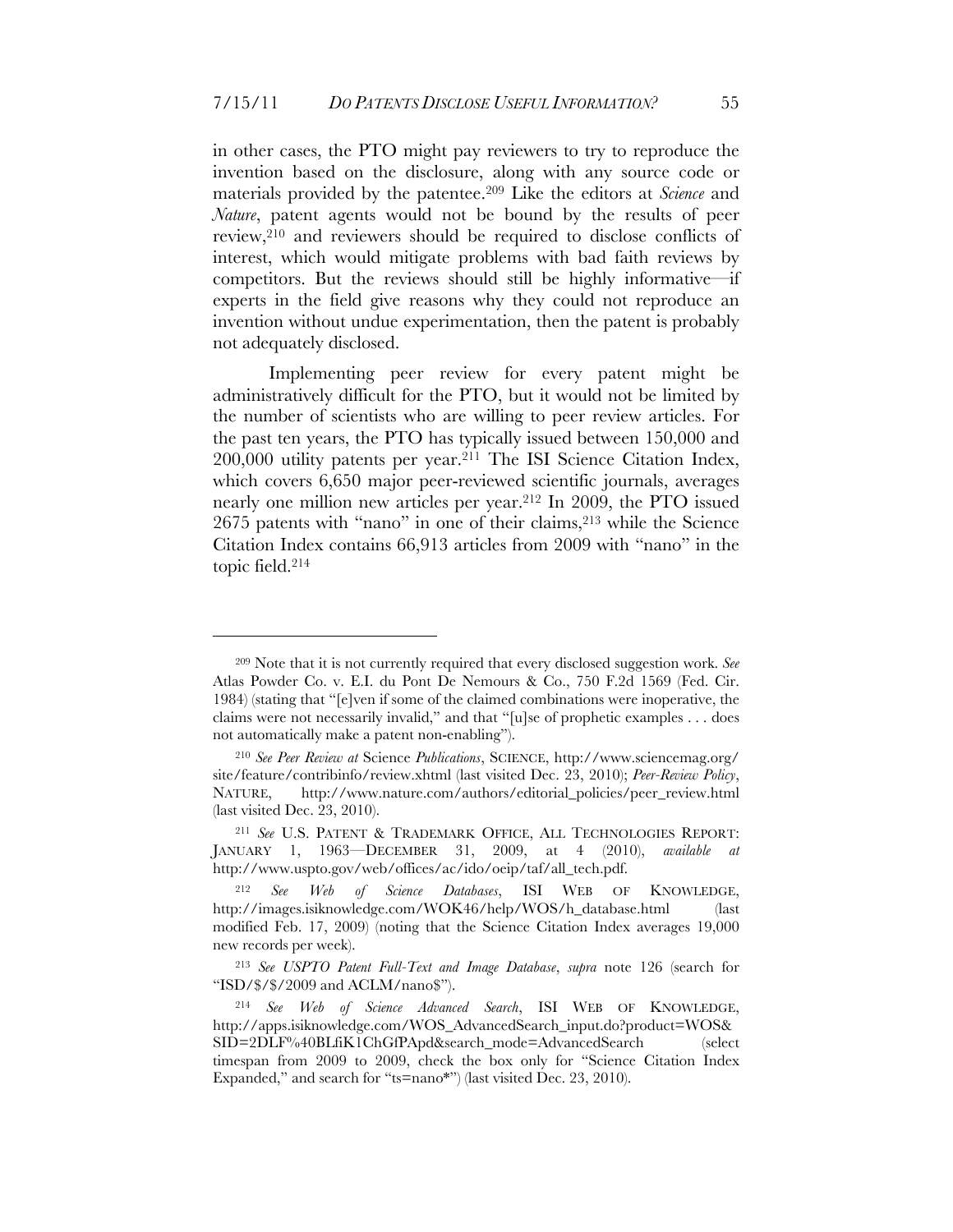I also propose that disclosure could be enforced in a novel way by giving patentees an obligation to respond if a PHOSITA asks a good-faith question about reproducibility. In the scientific community, if a researcher has trouble replicating the result from a technical paper, she will often contact the paper's authors to explain her difficulty and ask for guidance, and the authors are generally willing to assist with reasonable requests. (Such requests do not necessarily mean that the papers were not "enabled"—for example, authors may have suggestions about troubleshooting or common mistakes.) As part of an effort to bring the patent system more in line with scientific norms, I argue below that the inventors listed on patents should be expected to respond to similar questions.

To implement this, a court could simply decide that evidence that an inventor did not respond to a question about enablement raises a presumption that the patent is not enabled. This presumption should be available to anyone who wishes to challenge the patent, whether in defense to an infringement suit or in another proceeding. The inventor could rebut this presumption by demonstrating that the question was vexatious or that the questioner was not a PHOSITA.215 This idea would be further facilitated if the PTO accepted unanswered questions for a patent's file, or if a third party created a public website to collect such questions. Congress could also amend the Patent Act to allow the patentee to request compensation from the questioner at a statutory rate. The gain from this approach would have to be weighed against the potentially significant burden on the patentee—although this burden might incentivize patentees to write patents very clearly in the first place.

One logistical difficulty with this proposal is dealing with language barriers between researchers in different countries. Many international scientists communicate in English, with scientists in non-English-speaking countries writing most of their papers for Englishlanguage scientific journals, which facilitates international communication and collaboration. But a rule that discriminated against non-English-speaking inventors would violate the "national treatment" provision of TRIPS, which requires foreigners to receive "treatment no less favorable" than a country's own nationals.216

<sup>215</sup> Although there is always the possibility of abuse, the United States has managed similar tradeoffs in favor of access to information, such as with the Freedom of Information Act (FOIA). *See* 5 U.S.C. § 552 (2006).

<sup>216</sup> *See* TRIPS, *supra* note 18, art. 3; *see also* Paris Convention for the Protection of Industrial Property, art. 2, Mar. 20, 1883, 21 U.S.T. 1583, 828 U.N.T.S. 305 (last revised July 14, 1967) (containing a similar national treatment provision).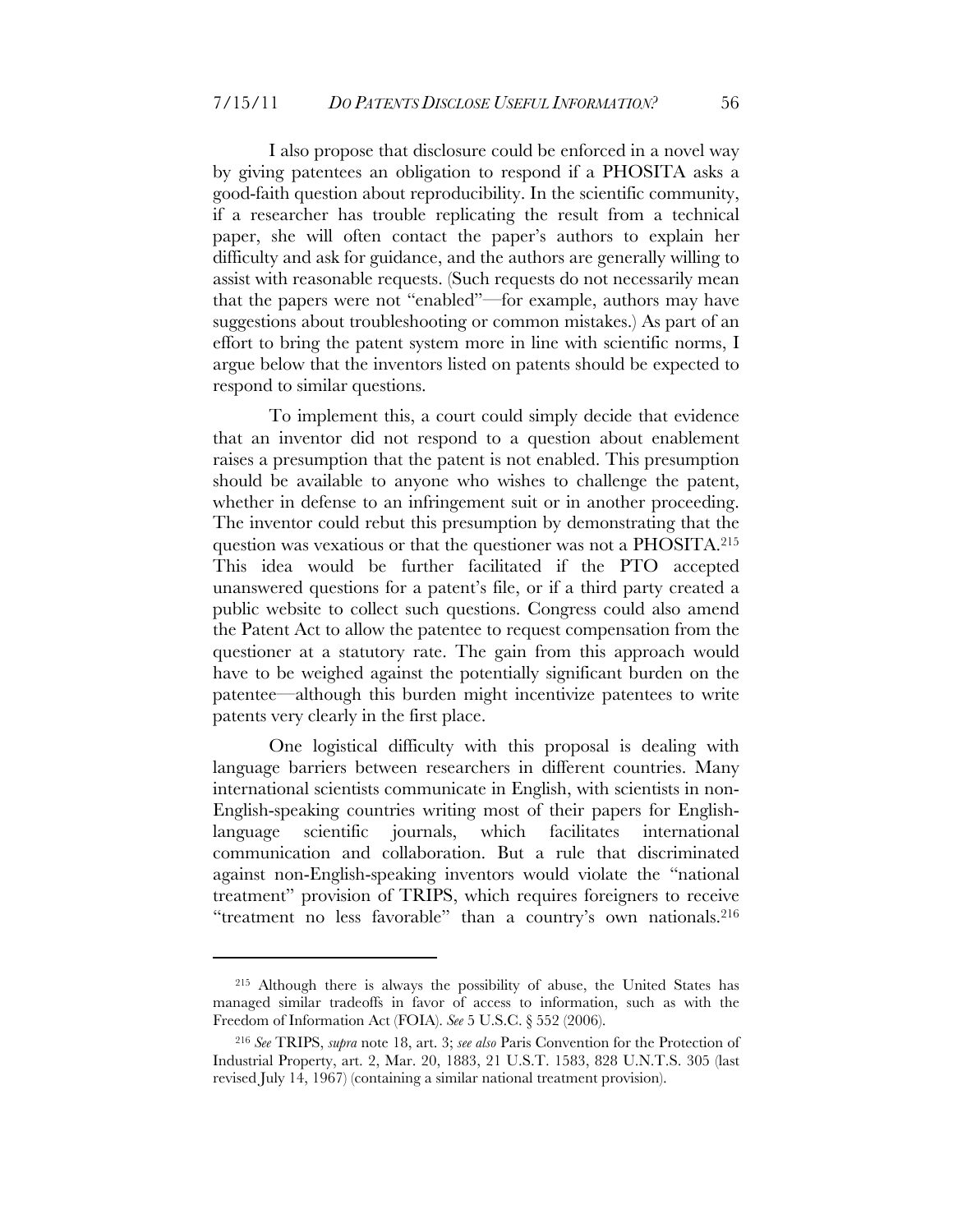Inventors who are unable to respond because they are difficult to locate raise a similar concern. The easiest way to deal with this problem would be to put the burden on the researcher seeking help to prove that the inventor actually received the question and that the question was in a language the inventor understands.

A different problem arises when a patent is assigned (or exclusively licensed) to a third party, as the new owner might not want the inventor to say anything that might affect the legal status of the patent. This could be addressed by limiting the period of the presumption, such as for one year after the patent is granted, or by again putting the burden on the researcher seeking help to contact the current owner of the patent.

A third problem with an obligation to respond to questions about reproducibility is that other inventors might be hesitant to reveal that they are trying to reproduce a patent invention because of concerns about being sued for willful infringement. As discussed in the following Section, a more robust experimental use doctrine and scaled back willful infringement rules would mitigate this problem. But even under current rules, some researchers do contact patentees about efforts to build on their inventions, $217$  and the patent laws should help shape a norm that patentees should respond to these inquiries.

Both peer review and an obligation to respond to good faith questions will address the problem of obfuscating language as well as lack of technical information. If inventors know their applications will be reviewed by other scientists, not just by patent agents who are used to legalese, this will create an incentive to write for their peers. Similarly, obfuscating language will make it more likely that other scientists will need to ask questions about enablement, so applicants will have an incentive to write more clearly to avoid these questions in the first place, and their responses to questions will be available to help clarify remaining confusions.

In conclusion, whether the disclosure requirements of  $\S 112$ are enforced through an obligation to respond to questions about reproducibility, expanded peer review, or some of the suggestions from other commentators,<sup>218</sup> they should be enforced such that PHOSITAs believe that patented inventions are reproducible without undue experimentation. Courts may wish to adopt a more flexible view of what "new matter" is allowed in a disclosure without losing

<sup>217</sup> *See* Jaffe et al., *supra* note 99.

<sup>218</sup> *See supra* notes 180-184 and accompanying text.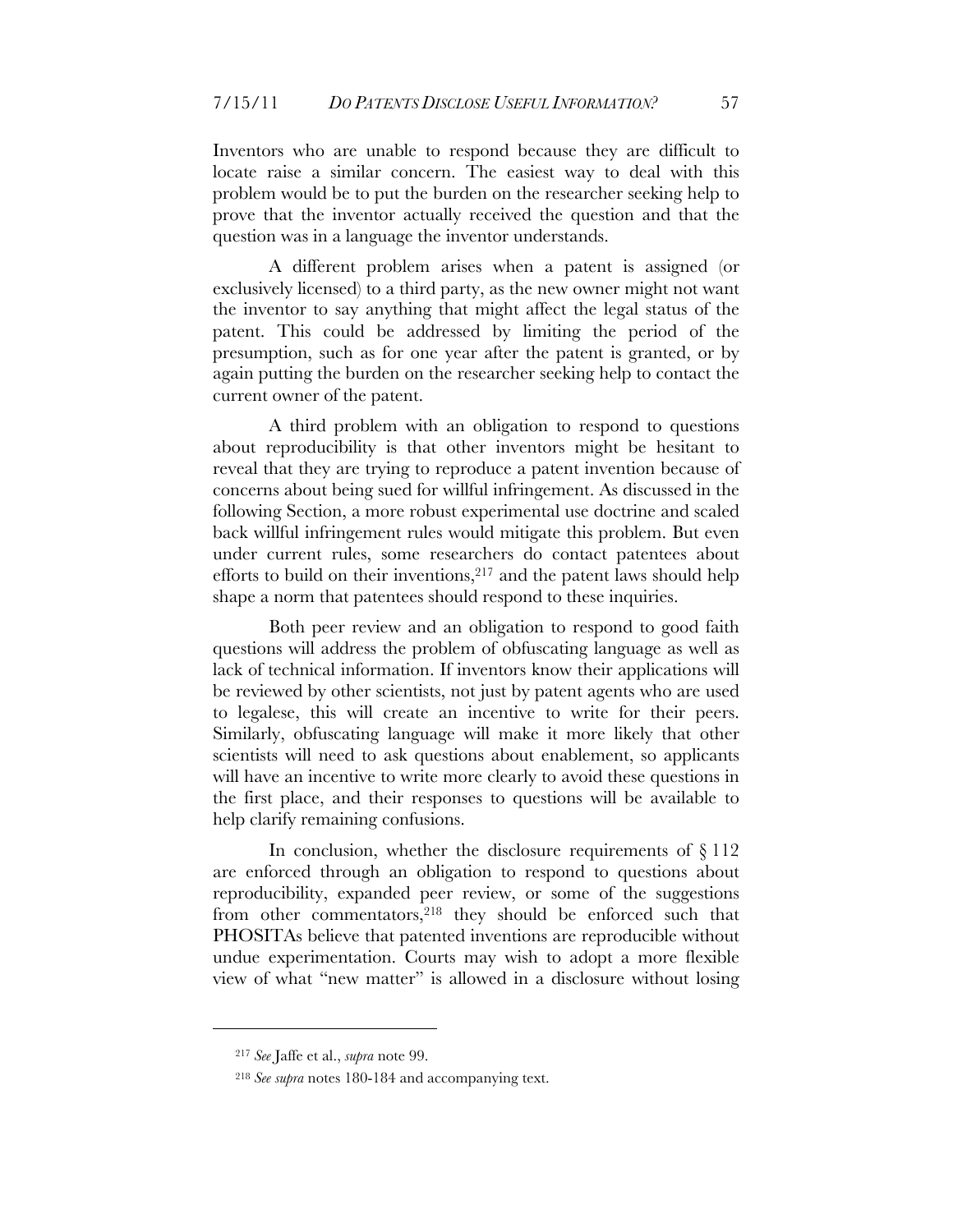the priority date to encourage amendments,<sup>219</sup> but even if they do not, the threat of losing their priority dates will encourage patent applicants to have better-disclosed patents in the first place.

#### **B. Remove Legal Barriers to Using Patents as Technical Sources**

In addition to more strongly enforcing existing disclosure requirements, the U.S. government should eliminate legal barriers to using patents as technical sources. Any of the three branches could take steps in this direction, as discussed below. In this section, I argue that they should (1) broaden the experimental use exemption; (2) limit the reach of willful infringement doctrine; and (3) reduce the time before patent publication.

The first two problems—the lack of a robust experimental use exception and the deterrent effect of willful infringement rules—are not actually deterring many innovators from reading patents. As described in Section II.E, less than two percent of the researchers I surveyed avoid reading patents because of concerns about adverse legal consequences (though the percentage is probably higher for more applied industrial researchers). And empirical evidence shows that the existence of patents rarely deters basic research.220 I have previously argued that this evidence shows that "the need for an experimental use exemption is not as pressing as some have suggested,"221 but it is an odd system in which inefficient laws are kept in place only because everyone ignores them. Patent laws help shape the norms and expectations of the scientific culture, and adjusting experimental use and willful infringement rules would help improve scientific trust in the patent system.

Experimental use exemptions—which prevent those who use patents only for basic research from being sued for infringement exist in many other countries, including Canada, Japan, South Korea, Germany, the United Kingdom, and most other European countries.222 The exemption was first suggested in the United States by a court in 1813, but it has rarely succeeded in practice.223 In the

<sup>219</sup> *See supra* note 16 and accompanying text.

<sup>220</sup> *See* Ouellette, *supra* note 21, ¶¶ 32-41 (summarizing survey evidence).

<sup>221</sup> *Id.* ¶ 39.

<sup>222</sup> *See* John F. Duffy, *Rethinking the Prospect Theory of Patents*, 71 U. CHI. L. REV. 439, 457 n.68 (2004).

<sup>223</sup> *See* Eisenberg, *supra* note 5, at 1023 & nn.21-22 (citing Whittemore v. Cutter, 29 F. Cas. 1120, 1121 (C.C.D. Mass. 1813)).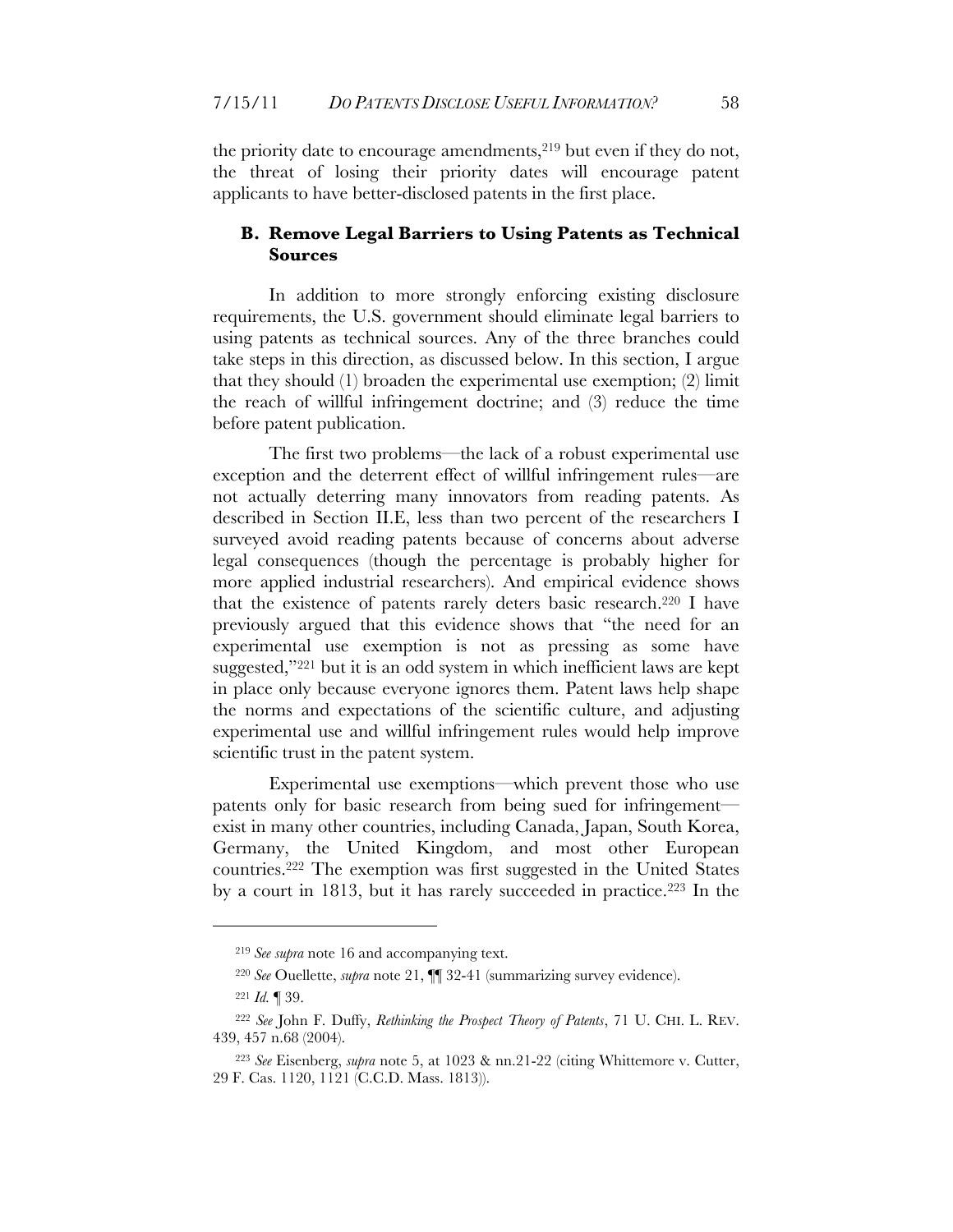2002 case *Madey v. Duke*, the Federal Circuit made it clear that university research is not exempt from patent infringement.224 This decision has been sharply criticized,225 including in the context of nanotechnology.226 I join academics who have argued for a broader experimental use exemption to help ensure that patent laws reflect traditional scientific norms.227

Willful infringement doctrine, which might subject parties who read patents to treble damages in infringement cases, was summarized in Section I.A.228 As noted there, the Federal Circuit recently raised the standard for willful infringement to "objective recklessness," but the results of this change remain unclear.229 The court should continue to limit the perverse incentives caused by this doctrine.230

The third legal change that would help promote the use of patents as technical sources is shortening the time before publication of the patent application. A number of respondents indicated that the current eighteen-month delay limits their ability to use patents to learn about state-of-the-art technologies, which supports arguments that the publication delay undermines the disclosure function of patents.231 The American Inventors Protection Act of 1999 changed the default from publication only of issued patents to publication of applications eighteen months after filing.232 One survey of intellectual

<sup>224</sup> Madey v. Duke Univ., 307 F.3d 1351, 1362 (Fed. Cir. 2002) ("[S]o long as the act is in furtherance of the alleged infringer's legitimate business and is not solely for amusement, to satisfy idle curiosity, or for strictly philosophical inquiry, the act does not qualify for the very narrow and strictly limited experimental use defense.").

<sup>225</sup> *See* Ouellette, *supra* note 21, ¶¶ 31 & nn.87-89 (citing sources).

<sup>226</sup> *See* Nicholas M. Zovko, Comment, *Nanotechnology and the Experimental Use Defense to Patent Infringement*, 37 MCGEORGE L. REV. 129 (2006).

<sup>227</sup> *See, e.g.*, Eisenberg, *supra* note 1, at 224-26; Merges, *supra* note 1, at 164-65; Rai, *supra* note 1, at 139; Peter Lee, Note, *Patents, Paradigm Shifts, and Progress in Biomedical Science*, 114 YALE L.J. 659, 691-92 (2004).

<sup>228</sup> *See supra* notes 67-75 and accompanying text.

<sup>229</sup> *See supra* notes 72-74 and accompanying text.

<sup>230</sup> *Cf.* Lemley & Tangri, *supra* note 67, at 1119-24 (suggesting narrowing the definition of willfulness and limiting the damages associated with willful infringement).

<sup>231</sup> *See, e.g.*, Holbrook, *supra* note 5, at 143-45.

<sup>232</sup> Pub. L. No. 106-113, § 4502(a), 113 Stat. 1501A-561 (1999) (codified as amended at 35 U.S.C. § 122 (2006)). Because of various exceptions, the publication time can be even longer. For example, the Peng patent application described in Section III.A was based on a provisional application filed in October 2006, but it was not published until August 2010. *See supra* note 157. The corresponding research paper was published in August 2006, *see supra* note 158, so there is no reason to think any delay was necessary in this case.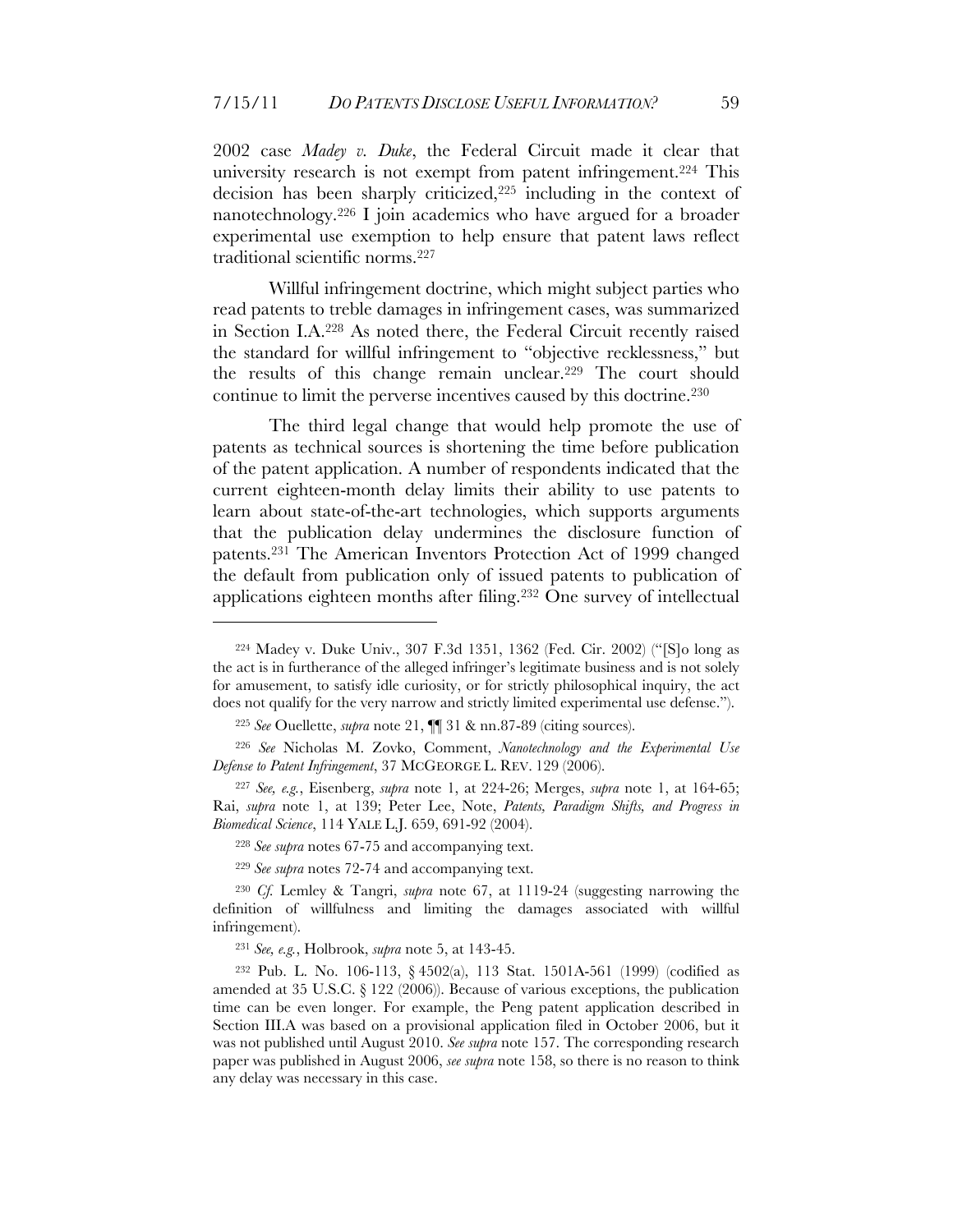property owners found that only five percent thought they were negatively affected by this change, suggesting that it did not have a significant impact on innovation incentives. <sup>233</sup> But eighteen months is still a long time in many fields, including nanotechnology. For example, in 2006 the journal *Nano Letters* averaged five weeks to acceptance and eight weeks to publication,234 and *Science* and *Nature* also manage very rapid peer review.235

More rapid publication of patents is allowed under current law: "At the request of the applicant, an application may be published earlier than the end of such 18-month period."236 Congress should consider mandating more rapid publication, either for all patents or just for those in fast-moving fields. The benefits of faster disclosure would have to be weighted against the costs to innovation—inventors may be concerned about their inventions being published long before the patent right is granted. This problem would be ameliorated by efforts to "cut[] the average overall processing time of a patent application from 35 months to 20 months by 2015,"237 but there is still no evidence of whether the most efficient publication time is 18 months, 12 months, or immediately.

It would be a more straightforward reform for federal grant agencies like the NSF and NIH to change the rules for patents on federally funded research, which are allowed under the Bayh-Dole Act.238 As I have summarized previously, the traditional innovation theories make little sense for Bayh-Dole patents—instead, the most plausible justification is commercialization (or prospect) theory, which argues that a property right is necessary to allow development of the

<sup>233</sup> *See supra* note 98 and accompanying text. Concerns were raised, however, about the distributional effects of this shift. *See* Daniel K.N. Johnson & David Popp, *Forced out of the Closet: The Impact of the American Inventors Protection Act on the Timing of Patent Disclosure*, 34 RAND J. ECON. 96, 97 (2003).

<sup>&</sup>lt;sup>234</sup> See Faster Publication of Your High-Impact Research in Nano Letters, 84 CHEMICAL & ENGINEERING NEWS 21 (2006).

<sup>235</sup> *See, e.g.*, *General Information for Authors*, SCIENCE, http://www.sciencemag.org/site/feature/contribinfo/prep/gen\_info.xhtml (last visited Jan. 23, 2011) ("Reviewers are . . . asked to return comments within 1 to 2 weeks for most papers.").

<sup>236 35</sup> U.S.C. § 122(b)(1)(A).

<sup>237</sup> Press Release, U.S. Patent & Trademark Office, Under Secretary of Commerce David Kappos Announces President Obama's FY 2012 Budget Request for the USPTO (Feb. 14, 2011), *available at* http://www.uspto.gov/news/pr/2011/11-12.jsp.

<sup>238 35</sup> U.S.C. §§ 200-212.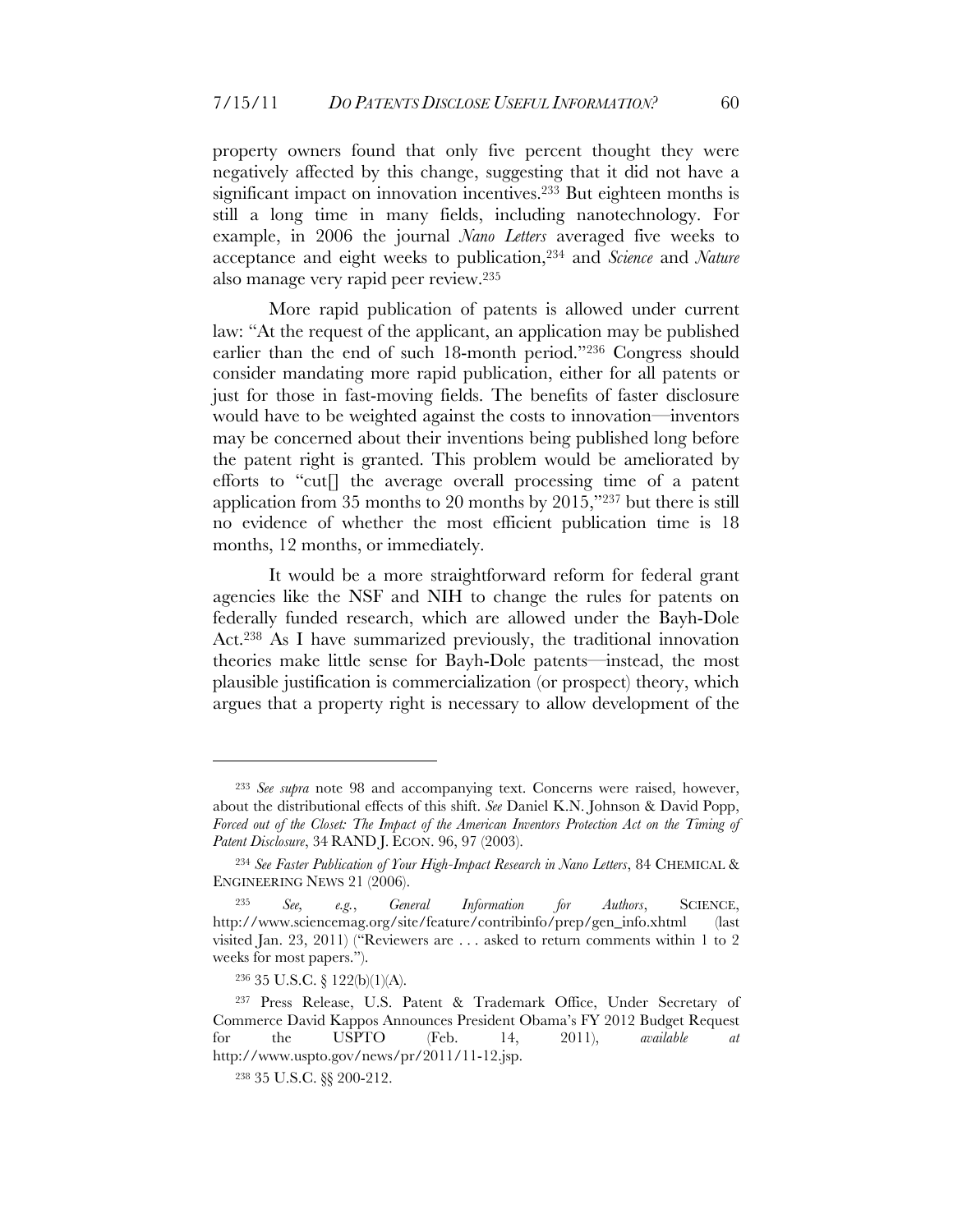invention into a commercial product.239 Under this theory, early publication is actually beneficial, as it helps clearly demarcate the property right. Clearly written and quickly disclosed patents on federally funded research would be an important contribution to the technical literature.

#### **C. Improve Access to the Patent Literature**

The previous two Sections described governmental changes that would improve the disclosure function of patents, but private parties like knowledge-promoting nonprofits, individual researchers, universities, and scientific journals could also improve the accessibility of patents in at least three ways. First, search engines should continue to improve patent indexing and searching, making it easier for researchers to locate relevant patents. Second, peer production systems like WikiPatents could encourage researchers to share enabling details about patents in addition to submitting relevant prior art. Third, universities and other recipients of public research funding could take the lead in setting the standards for robust patent disclosures. Finally, scientific journals could require authors to cite relevant patents. While any of these initiatives could occur without government intervention, the government could promote them through actions like providing seed money, funding conferences, or connecting the PTO website to private sites.

As described in the survey results in Section II.B, some nanotechnology researchers indicated that they would use patents if they were easier to find. Patents are now readily accessible through online search engines, and many surveyed researchers are finding patents through these methods.<sup>240</sup> Patents would be even more accessible, however, if they appeared alongside the technical literature in the most commonly used search engines.241 For example, Wolfgang Glänzel and Martin Meyer suggest that the relatively high number of patent citations in chemistry publications is related to "the fact that the database *Chemical Abstracts* is the only large traditional bibliographic database in which also patents are indexed."242 The Derwent Innovations Index is now "fully integrated in ISI Web of

<sup>239</sup> *See* Lisa Larrimore Ouellette, Comment, *Addressing the Green Patent Global Deadlock Through Bayh-Dole Reform*, 19 YALE L.J. 1727, 1730-33 (2010).

<sup>240</sup> *See supra* notes 126-134 and accompanying text.

<sup>241</sup> *See* Fromer, *supra* note 7, at 586-87.

<sup>242</sup> Wolfgang Glänzel & Martin Meyer, *Patents Cited in the Scientific Literature: An Exploratory Study of 'Reverse' Citation Relations*, 58 SCIENTOMETRICS 415, 426 (2003).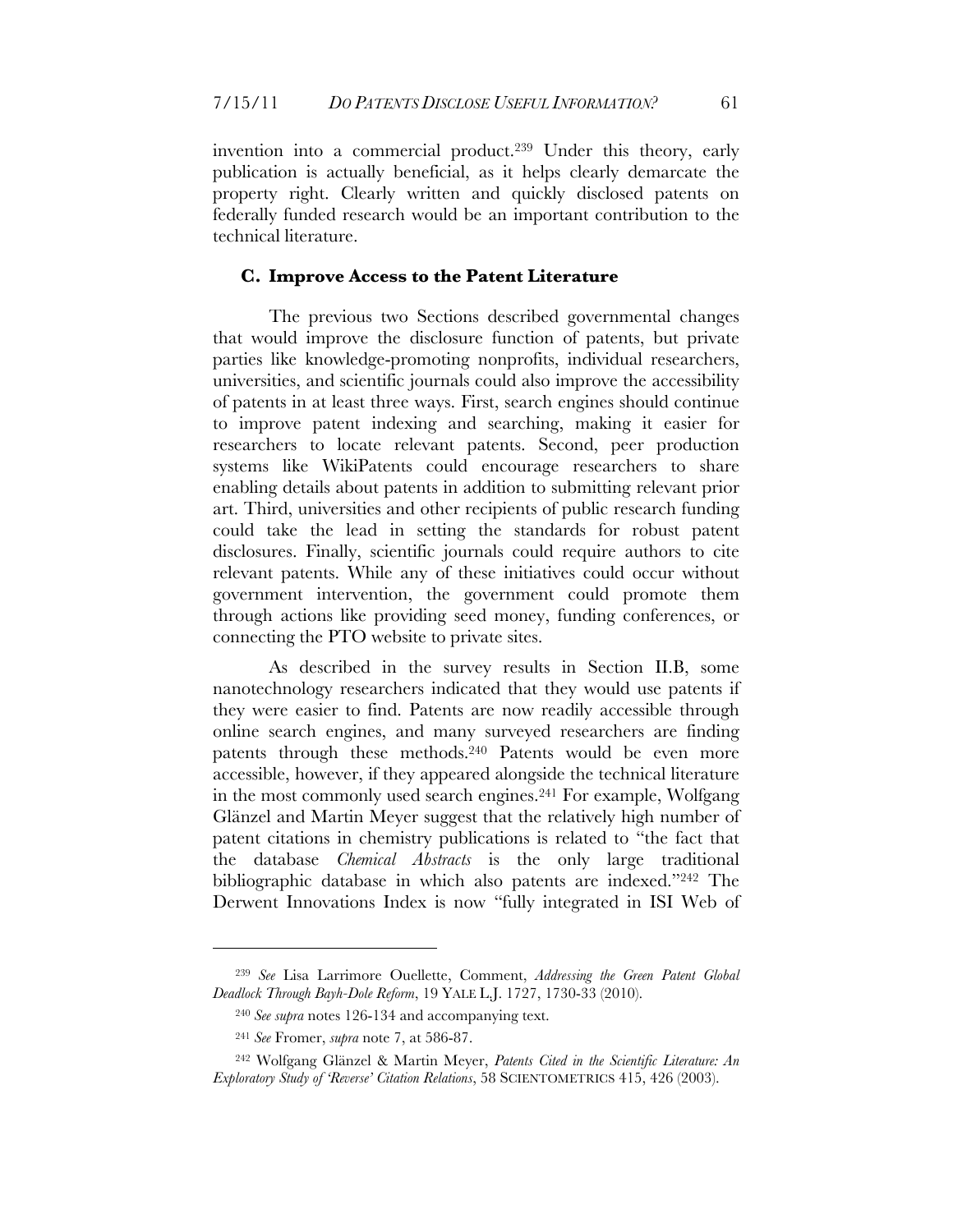Knowledge,"243 and Google now provides patent results by default in Google Scholar searches (allowing one to see patent results in Google Scholar email alerts),<sup>244</sup> which may open the patent literature to additional researchers. Google could also offer links to related patents based on patents that are commonly viewed together.

A second way to improve access to the patent literature is through peer production.245 The Peer To Patent program, which encourages public suggestions of relevant prior art for pending applications, was described in Section IV.A. Other platforms use peer production models to locate relevant prior art for granted patents, which could then be challenged through reexamination. WikiPatents functions like Wikipedia, enabling any registered user to add comments about published patents, with the goal "to become the crossroads at which inventors, engineers, scientists, . . . and other concerned members of the patent community openly share relevant and valuable information about specific patents . . . ."246 The Electronic Frontier Foundation (EFF) Patent-Busting Project seeks public contributions to help invalidate the "worst free-speech and innovation crushing software" patents, and they have invalidated or narrowed eight of the ten patents they have taken on.<sup>247</sup>

All of these platforms have focused on locating relevant prior art, but they could also be used as a tool to share information about patents. For example, if a nanotechnology patent does not include the specific details of a nanofabrication recipe needed to reproduce the invention, a researcher who develops a working recipe could post it on the wiki page for that patent. Patent owners might even post improved recipes themselves, in the hope that more follow-on inventors will want to build on (and license) the original patent.

<sup>243</sup> *See Our Content*, WEB OF KNOWLEDGE, http://wokinfo.com/benefits/whywok/ourcontent/ (last visited Dec. 20, 2010).

<sup>244</sup> *See supra* note 129 and accompanying text. Patent-specific RSS feeds can also be created through Google Patents. *See supra* note 127.

<sup>245</sup> *See generally* Noveck, *supra* note 203, at 143-44 (providing other examples of peer production).

<sup>246</sup> *Frequently Asked Questions for WikiPatents*, WIKIPATENTS, http://www.wikipatents.com/faq (last visited Dec. 25, 2010). Jeanne Fromer described the possibility of a "publicly annotated patent document." Fromer, *supra* note 7, at 592.

<sup>247</sup> *See* Rebecca Jeschke, *EFF Tackles Bogus Podcasting Patent—And We Need Your Help*, ELEC. FRONTIER FOUND. DEEPLINKS BLOG (Nov. 19, 2009), https://www.eff.org/deeplinks/2009/11/eff-tackles-bogus-podcasting-patent-andwe-need-yo.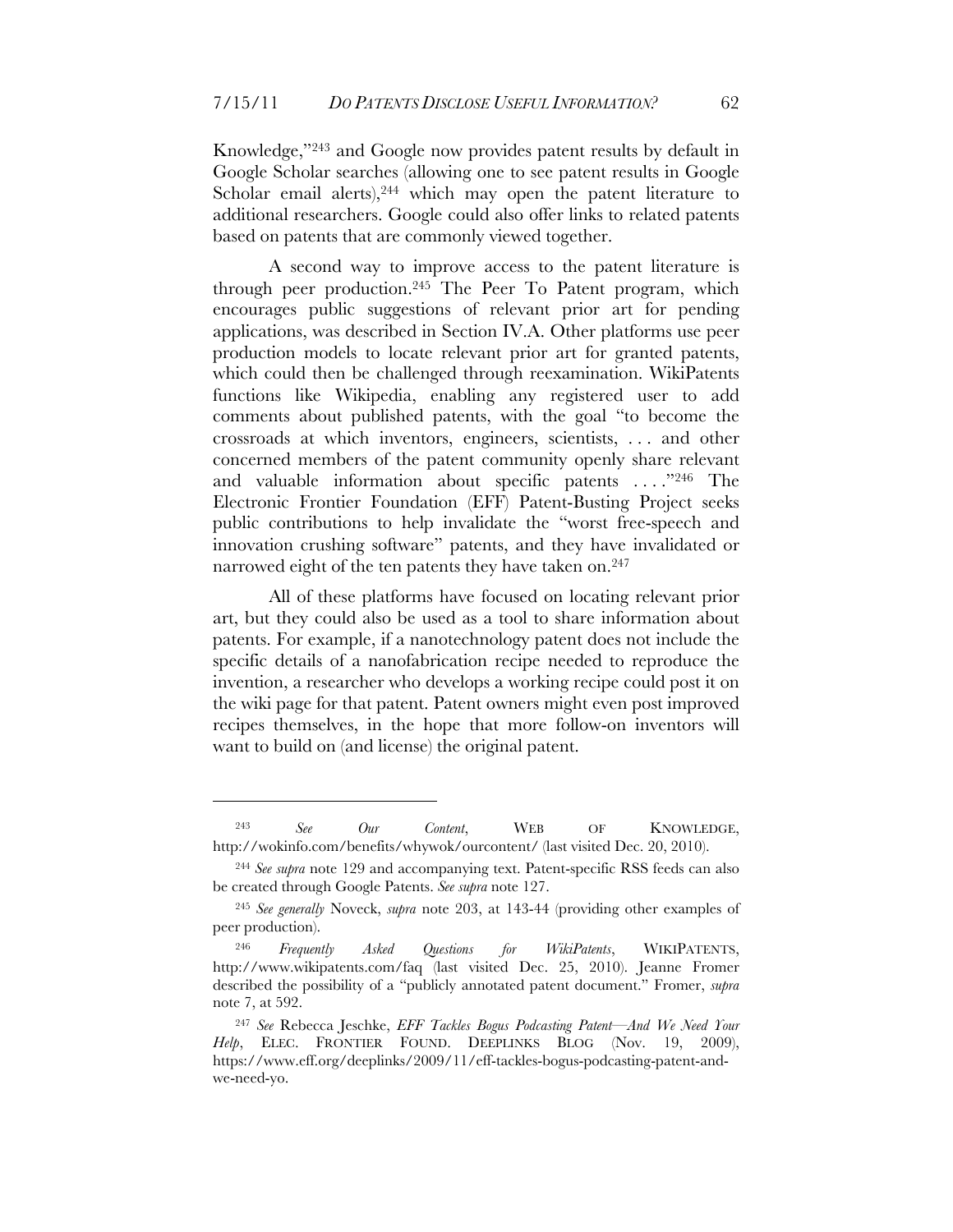Universities and other recipients of public research funds could also play a role in improving the content of patent disclosures and making them more accessible. As mentioned previously, the Bayh-Dole Act allows recipients of public funding to patent their results on the theory that a property right in the idea is needed to incentivize further development.<sup>248</sup> But university professors were innovating and disclosing their research in scientific publications long before Bayh-Dole out of a desire for prestige in being the first to publish a new result.249 Because the details of university inventions will be disclosed anyway, university technology transfer offices should take the lead in writing patent specifications that are clear and technically useful—university patents should contain at least as much information as the corresponding papers. Furthermore, universities could ask scientists who publish their work to list patents along with papers on their websites.250

A final way to make patents more accessible to researchers is by increasing the number of citations to patents in scientific journal articles. Although relatively few scientific articles currently cite patents,251 some scientific publishers are working to increase scientific engagement with patents—for example, there is now a series of twenty-five journals focused on describing interesting patents in specific fields, with titles like *Recent Patents on Nanotechnology* and *Recent Patents on Anti-Cancer Drug Discovery*.252 But scientific journals could do more to increase the accessibility of patents to researchers. A letter to the editor in *Nature* in 2009 noted the absence of patent citations in the top scientific journals:

> Why are patent citations so conspicuously absent across academic journals, with most even omitting formatting instructions for these in their author guidelines? Patents present novel, rigorously reviewed unpublished work, as well as providing an unmatched resource for detail.

<sup>248</sup> *See supra* notes 238-239 and accompanying text.

<sup>249</sup> *See* Rai, *supra* note 1, at 92.

<sup>250</sup> *See supra* note 11 and accompanying text.

<sup>251</sup> *See* Glänzel & Meyer, *supra* note 242, at 418 ("On an average, about 13500 publications yearly are citing patents [from 1996 to 2000]. This is about 1.7% of all publications indexed in the SCI database.").

<sup>252</sup> *See Titles A-Z*, BENTHAM SCI. PUBLISHERS, http://www.bentham.org/az.htm (last visited Dec. 20, 2010). For an example article related to nanotechnology, see Rachel M. Frazier et al., *Recent Progress in Graphene-Related Nanotechnologies*, 3 RECENT PATENTS ON NANOTECHNOLOGY 164 (2009).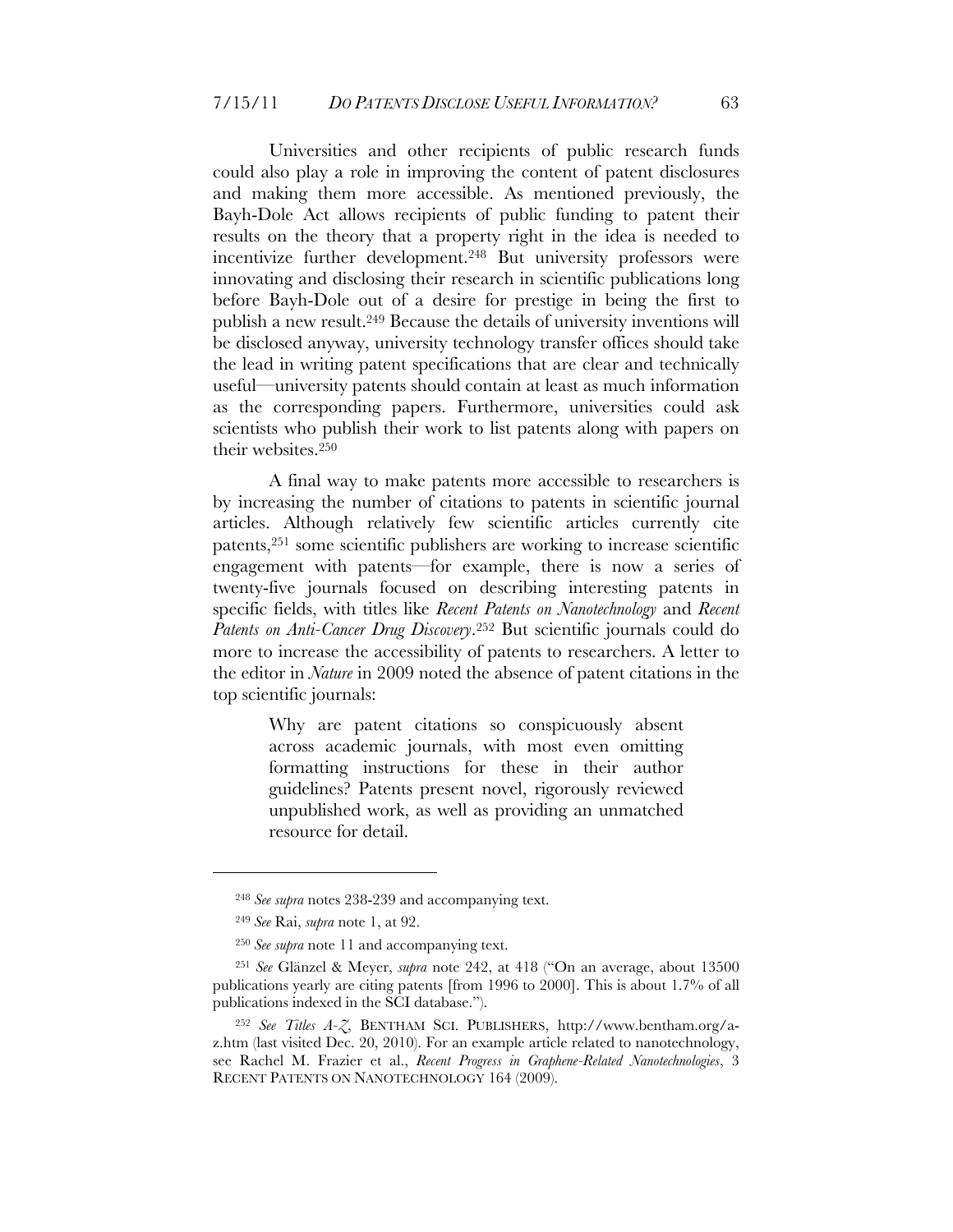We randomly selected one month (December 2008) and reviewed all citations in the reviews, articles and letters/reports in *Nature* (1,773 citations) and *Science* (1,367). These citations included textbooks, arXiv.org preprints and abstracts—but no patents.253

A response noted that "from a US perspective, this is unsound advice" because of willful infringement,254 which is why this Article argues for scaling back this doctrine.<sup>255</sup> I agree with the original letter writers that "there should now be a more comprehensive citation of the patent literature in scientific publications."256

Scientific journals have played a key role in improving access to the data and code that researchers use for their publications.257 They could play a similar role in improving access to patents by requiring researchers to cite relevant patents as well as publications, or by requiring a separate patent section in the citation list. Journals could also recommend that referees suggest patents that should be added to the citation list, just as referees currently frequently suggest technical publications that should be cited. Increased mixing of the scientific and patent literature would go a long way toward increasing scientists' engagement with patents.

#### **Conclusion**

 $\overline{a}$ 

This Article has sought to reevaluate and add to the empirical literature on patent disclosure. These results show that the technical value of patent disclosures is greater than many legal scholars appreciated, but also that many patents probably fail to meet the existing disclosure requirements. This seems particularly true for patents based on the legal fiction of constructive reduction to practice—many experiments do not work the way one might expect, so it would require undue experimentation for a PHOSITA to create many speculative inventions. And disclosure problems will likely get worse with the likely switch to a first-to-file system, in which racing to

<sup>253</sup> Donald F. Weaver & Christopher Barden, Correspondence, *Don't Overlook the Rigorously Reviewed Novel Work in Patents*, 461 NATURE 340, 340 (2009).

<sup>254</sup> David Piehler, Correspondence, *Legal and Practical Pitfalls in Making Use of Patents*, 462 NATURE 276 (2009).

<sup>255</sup> *See supra* Section IV.B.

<sup>256</sup> Weaver & Barden, *supra* note 253, at 340.

<sup>257</sup> *See supra* notes 39-42 and accompanying text.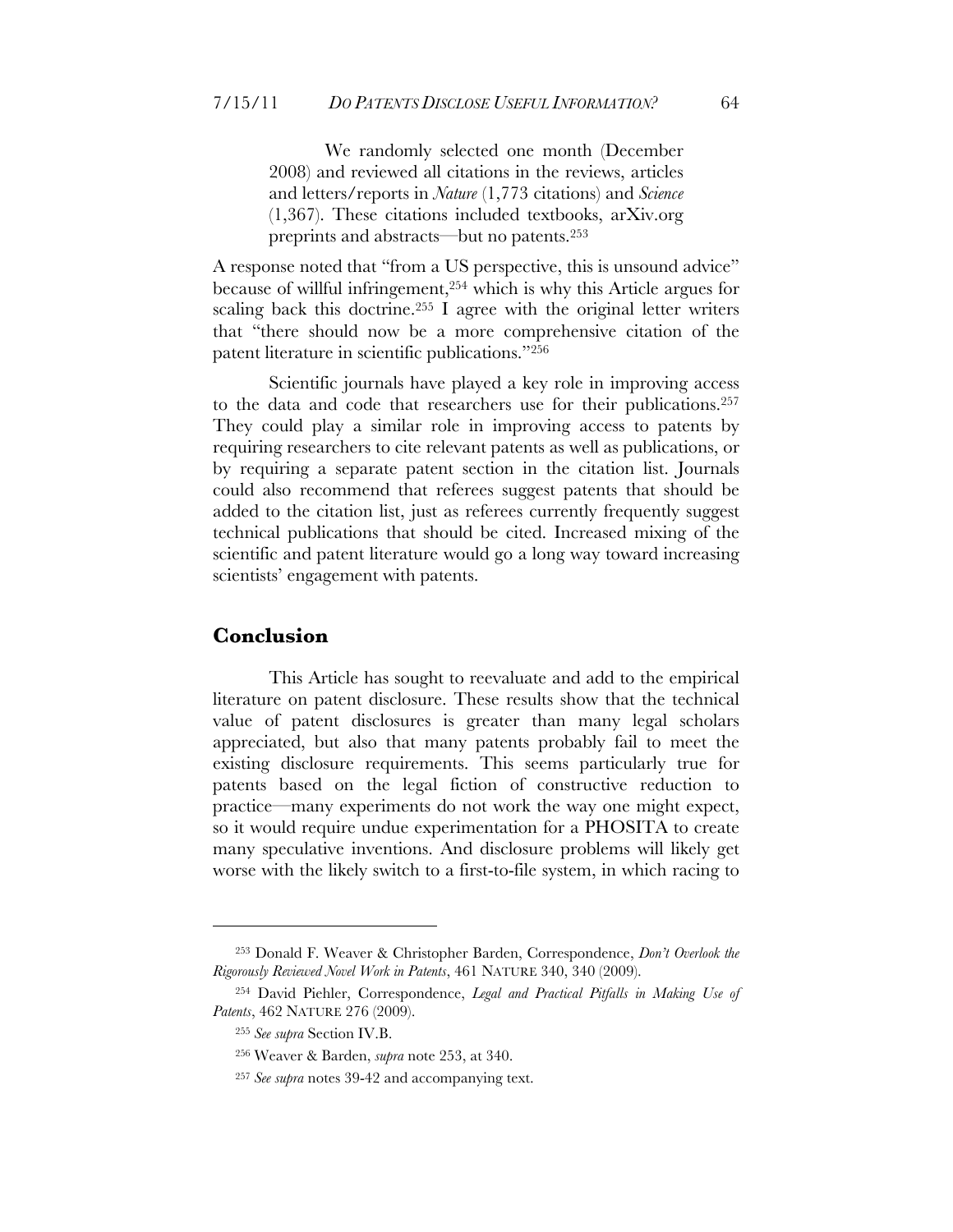the PTO (perhaps with an incomplete disclosure) becomes more important.258

The results of this Article suggest that disclosure requirements should be enforced, and even strengthened, and I argue that the best way to accomplish this is to get scientists even more engaged with the patent literature. For example, the PTO could send patents to scientists for peer review or patentees could be obligated to respond to enablement questions from other scientists. The patent literature should also become more accessible to scientists (including by removing legal barriers to its use). Bringing patents more in line with scientific norms will benefit both patent law and the scientific community.

<sup>258</sup> The House and Senate have passed similar patent reform bills that both include first-to-file provisions. *See* Leahy-Smith America Invents Act, H.R. 1249, 112th Cong. (2011); Patent Reform Act of 2011, S. 23, 112th Cong. (2011).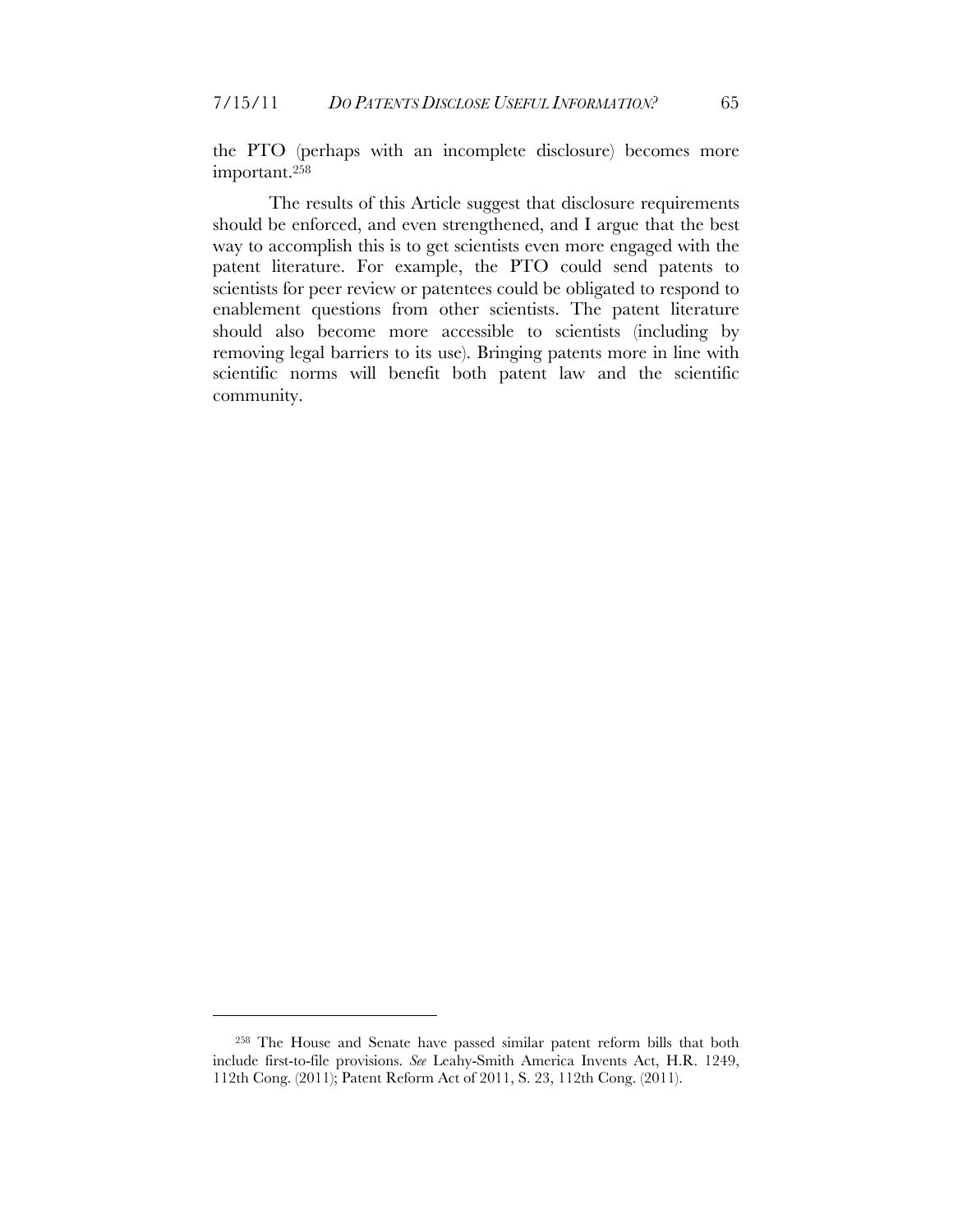## **Appendix**

| Table 1. Survey Questions and Answers from All 211 Respondents                                                                                                                                                                                                                                                                                            |                             |  |  |
|-----------------------------------------------------------------------------------------------------------------------------------------------------------------------------------------------------------------------------------------------------------------------------------------------------------------------------------------------------------|-----------------------------|--|--|
| Question                                                                                                                                                                                                                                                                                                                                                  | <b>Summary of Responses</b> |  |  |
| $1$ $\mathbf{v}$ $\mathbf{v}$ $\mathbf{v}$ $\mathbf{v}$ $\mathbf{v}$ $\mathbf{v}$ $\mathbf{v}$ $\mathbf{v}$ $\mathbf{v}$ $\mathbf{v}$ $\mathbf{v}$ $\mathbf{v}$ $\mathbf{v}$ $\mathbf{v}$ $\mathbf{v}$ $\mathbf{v}$ $\mathbf{v}$ $\mathbf{v}$ $\mathbf{v}$ $\mathbf{v}$ $\mathbf{v}$ $\mathbf{v}$ $\mathbf{v}$ $\mathbf{v}$<br>$\cdots$ $\cdots$ $\cdots$ |                             |  |  |

| Which of the following best describes                          | Academic: 161 (76%)                        |  |  |
|----------------------------------------------------------------|--------------------------------------------|--|--|
| your current research environment?                             | Government: 27 (13%)                       |  |  |
|                                                                | Industry: $16(8\%)$                        |  |  |
|                                                                | Nonprofit: 4 (2%)                          |  |  |
| Is your research primarily experimental                        | Experimental: 189 (90%)                    |  |  |
| or theoretical?                                                | Theoretical: $21(10\%)$                    |  |  |
| Would you characterize the bulk of                             | Primarily applied: 30 (14%)                |  |  |
| your research as basic or applied?                             | Equal mix of basic and applied: $76(36\%)$ |  |  |
|                                                                | Primarily basic: 104 (49%)                 |  |  |
| What is your highest degree?                                   | Bachelor's: $2(1\%)$                       |  |  |
|                                                                | Master's: $3(1\%)$                         |  |  |
|                                                                | Ph.D. or other doctoral: 203 (96%)         |  |  |
| From what department did you receive                           | Biomedical Engineering: 6 (3%)             |  |  |
| this degree?                                                   | Chemical Engineering: 10 (5%)              |  |  |
|                                                                | Chemistry or Biochemistry: 46 (22%)        |  |  |
|                                                                | Electrical Engineering: 19 (9%)            |  |  |
|                                                                | Materials Science: 12 (6%)                 |  |  |
|                                                                | Mechanical Engineering: 7 (3%)             |  |  |
|                                                                | Physics or Applied Physics: 98 (46%)       |  |  |
| In what decade did you receive this                            | 1960s: 8 $(4\%)$                           |  |  |
| degree?                                                        | 1970s: 10 (5%)                             |  |  |
|                                                                | 1980s: 25 (12%)                            |  |  |
|                                                                | 1990s: 75 (36%)                            |  |  |
|                                                                | 2000s: 84 (40%)                            |  |  |
|                                                                | $2010s: 7(3\%)$                            |  |  |
| Gender:                                                        | Female: 22 (10%)                           |  |  |
|                                                                | Male: 181 (86%)                            |  |  |
| Do you currently work in the United                            | Yes: $158(75%)$                            |  |  |
| States?                                                        | No: $51(24%)$                              |  |  |
| In the past two years, how many peer-                          | Mean: 13.6                                 |  |  |
| reviewed papers have you published                             | Min: $1 (N = 6)$                           |  |  |
| (including co-authored papers)? (If<br>none, please enter "0") | Max: 100 ( $N = 1$ )                       |  |  |
| In the past two years, how many U.S.                           | Mean: 2.1                                  |  |  |
| patent applications have been                                  | Min: $0 (N = 86)$                          |  |  |
| submitted on your inventions? (If none,                        | Max: 45 ( $N = 1$ )                        |  |  |
| please enter "0")                                              |                                            |  |  |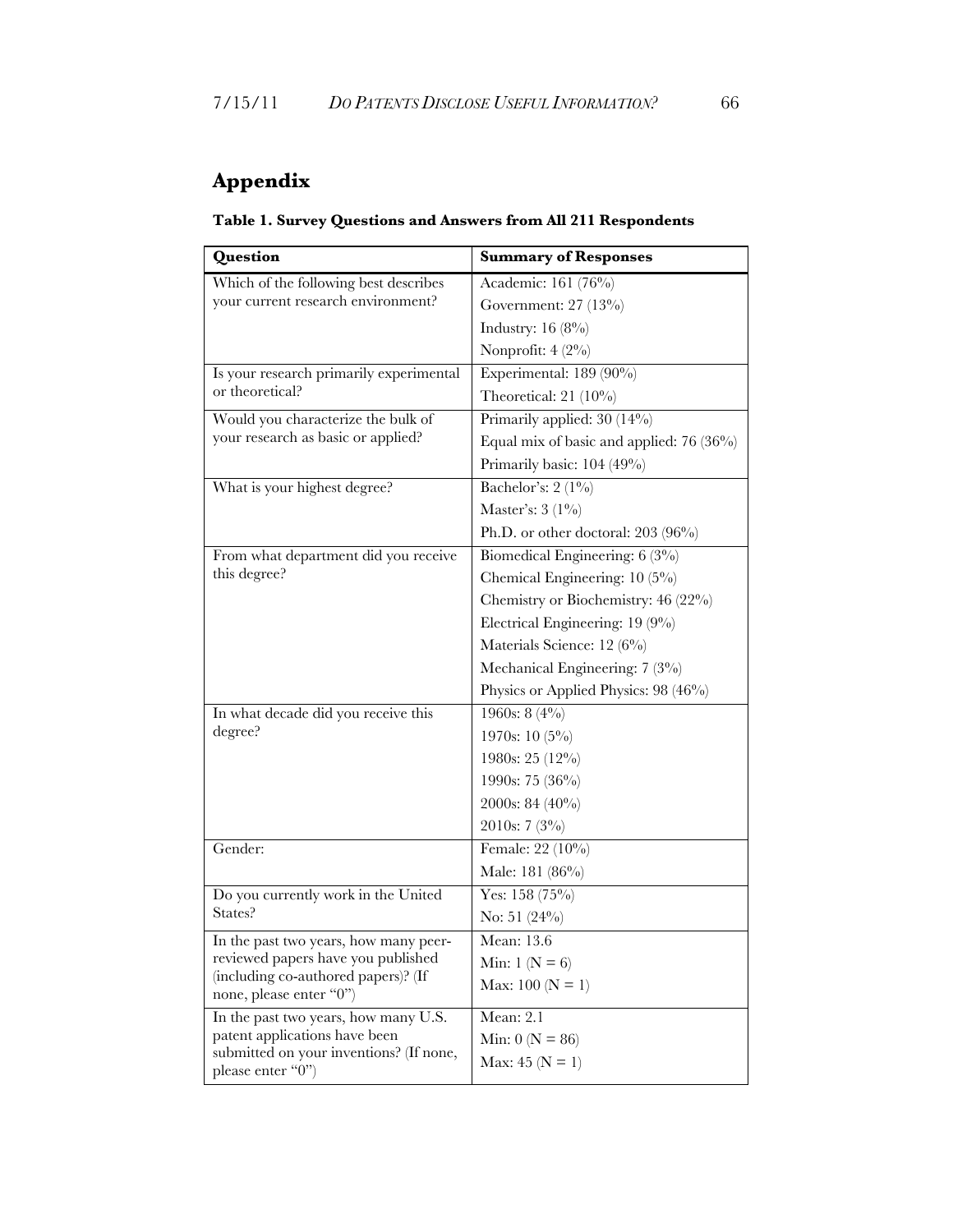| If you discover a patentable invention<br>in the future, would you like to have a<br>patent on it?                    | Yes: 195 $(92\%)$<br>No: 16 $(8\%)$  |
|-----------------------------------------------------------------------------------------------------------------------|--------------------------------------|
| Have you ever read any part of an<br>actual patent (other than your own) for<br>any purpose related to your research? | Yes: 135 $(64\%)$<br>No: 76 $(36\%)$ |

*Notes:* For details about the survey and how respondents were chosen, see *supra* notes 113-115 and accompanying text.

| <b>Measure</b> | <b>Respondents</b> | <b>Sample of Researchers</b> |
|----------------|--------------------|------------------------------|
| Number         | 211                | 100 (9% of 1078)             |
| Papers (mean)  | 13.6               | 20.2                         |
| Patents (mean) | 2.1                | 2.3                          |
| Academic       | 76%                | 76%                          |
| Government     | 13%                | $15\%$                       |
| Industry       | $8\%$              | $9\%$                        |
| Female         | 10%                | $10\%$                       |
| Outside U.S.   | 24%                | 28%                          |

**Table 2. Comparing Respondents with Random Sample of All Researchers Contacted**

*Notes:* For details about how the random sample was measured, see *supra* note 118 and accompanying text. The only statistically significant difference between the respondents and the random sample is the number of papers published in the past two years: the survey respondents do not include the scientists who get their names on the highest number of papers. There is no significant correlation, however, between number of papers and whether a researcher reads patents, wants patents, thinks they are useful, or thinks they are enabled.

| Question                                                                                | <b>Responses</b>                  |
|-----------------------------------------------------------------------------------------|-----------------------------------|
| Why haven't you read any patents for research<br>purposes? Please check all that apply: | $\frac{6}{6}$ out of 76)          |
| I do not think patents contain information that would be useful<br>to me.               | 65 $(86\%)$                       |
| I do not know how to find relevant patents.                                             | 22(29%)                           |
| I am worried about negative legal effects of looking at patents.                        | $2(3\%)$                          |
| I am not interested in patenting the results of my research.                            | $5(7\%)$                          |
| Other:                                                                                  | $17(22\%)$                        |
| Do you anticipate that reading a patent later in your career<br>might be useful?        | Yes: $36(47\%)$<br>No: $40(53\%)$ |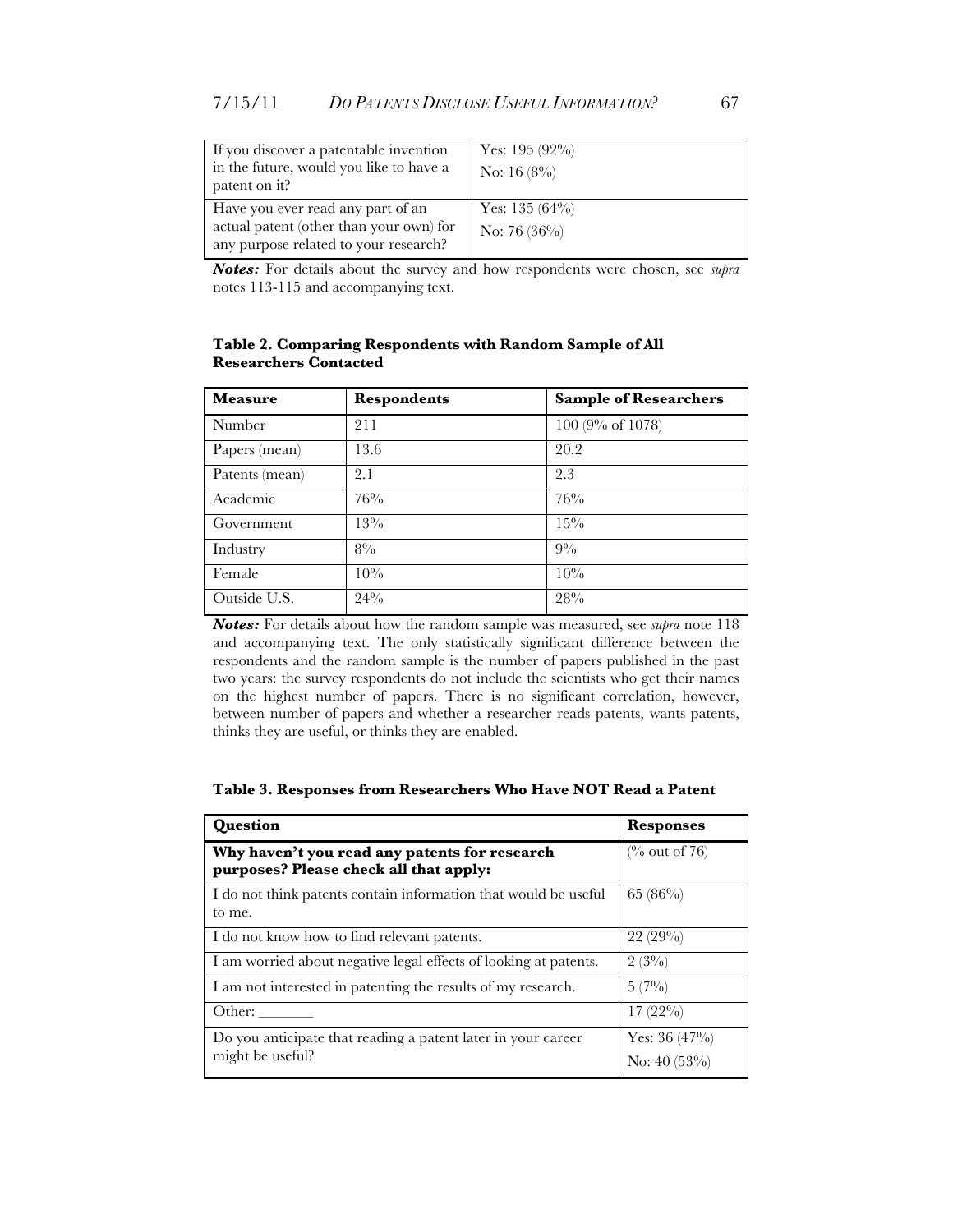| Question                                                                                                          | <b>Responses</b>          |
|-------------------------------------------------------------------------------------------------------------------|---------------------------|
| In the past two years, approximately how many patents have                                                        | Mean: 14.69               |
| you read?                                                                                                         | Min: $0 (N = 5)$          |
|                                                                                                                   | Max: $100 (N = 1)$        |
| Please check ALL of the ways in which you have found                                                              | $\frac{0}{0}$ out of 135) |
| a patent:                                                                                                         |                           |
| A lawyer or someone from a legal department gave it to me.                                                        | 52 (38%)                  |
| Another scientific researcher gave it to me.                                                                      | 45 (33%)                  |
| I found a citation to it in a paper or publication.                                                               | $37(27\%)$                |
| I searched on the US Patent and Trademark Office website.                                                         | 81 $(60\%)$               |
| I searched using Google Patents.                                                                                  | 61 $(45\%)$               |
| I found one by chance in another search.                                                                          | 39 (29%)                  |
| Other:                                                                                                            | $11(8\%)$                 |
| Please check ALL of the reasons for which you have                                                                | $\frac{0}{0}$ out of 135) |
| read a patent:                                                                                                    |                           |
| Looking for legal information (either of the following two):                                                      | 95 (70%)                  |
| To determine whether my research might be infringing a<br>patent.                                                 | 43 (32%)                  |
| To determine whether my research might be patentable.                                                             | 84 (62%)                  |
| Looking for technical information (any of the following three):                                                   | 94 (70%)                  |
| To learn how other researchers solved a particular<br>technical problem I was facing.                             | 54 (40%)                  |
| To research a general scientific topic.                                                                           | $60(44\%)$                |
| To browse information about cutting-edge technologies.                                                            | $22(16\%)$                |
| To cite the patent in one of my publications.                                                                     | $17(13\%)$                |
| Other:                                                                                                            | $4(3\%)$                  |
| If you have read a patent to gain scientific knowledge (either                                                    | Yes: $64(60\%)$           |
| applied to a particular problem or regarding a general research<br>topic), did you find useful information there? | No: 43 (40%)              |
| Were the patents you read worded in such a way that you or                                                        | Yes: 48 (38%)             |
| another nanotech researcher could recreate the invention<br>without additional information?                       | No: 79 (62%)              |
| Do you worry that reading patents could have negative legal                                                       | Yes: $6(4\%)$             |
| effects?                                                                                                          | No: 128 (96%)             |

### **Table 4. Responses from Researchers Who HAVE Read a Patent**